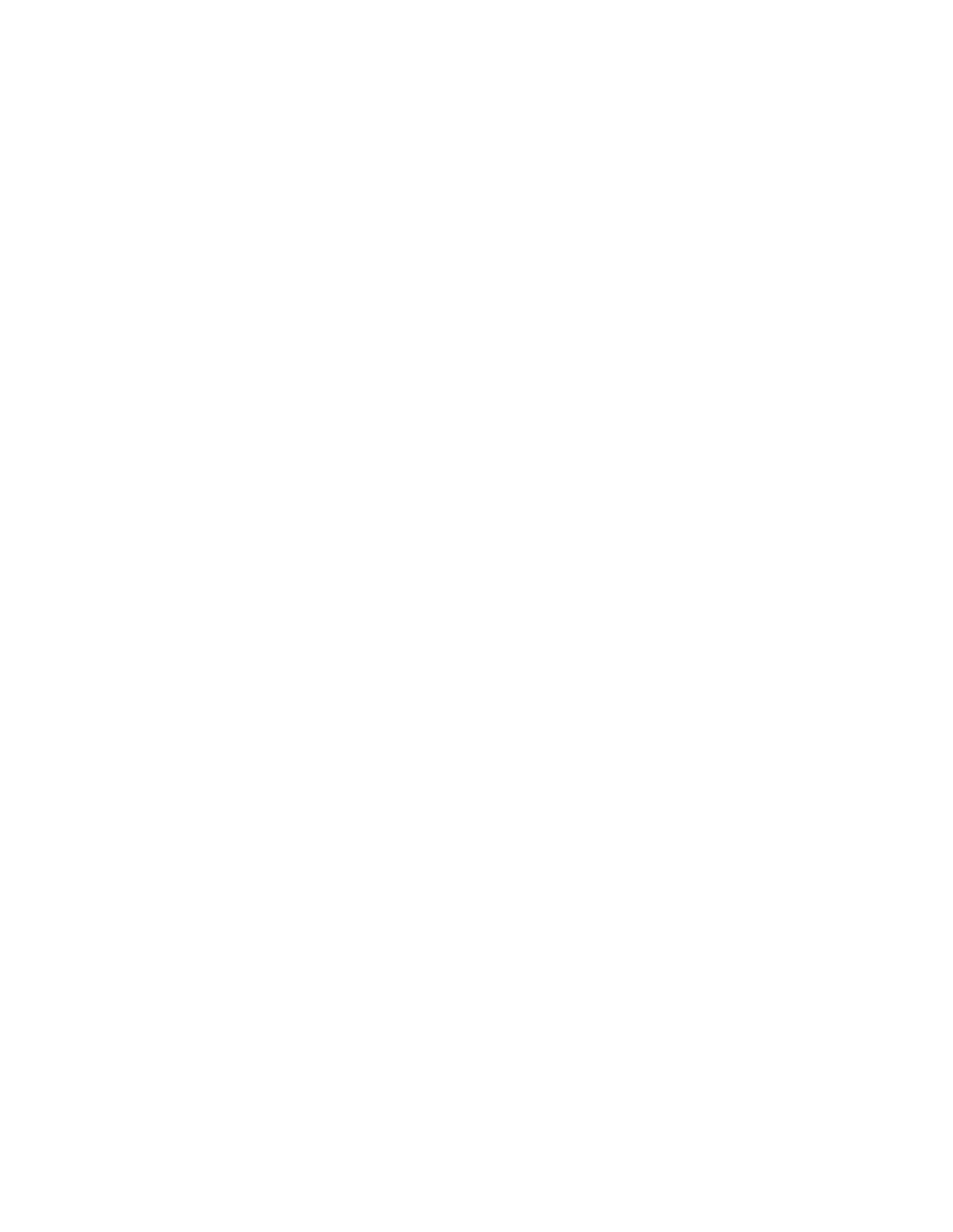# Contents

| DC characteristics and other operating specifications23 |     |
|---------------------------------------------------------|-----|
|                                                         |     |
|                                                         |     |
|                                                         |     |
|                                                         |     |
|                                                         |     |
|                                                         |     |
|                                                         |     |
|                                                         |     |
|                                                         |     |
|                                                         |     |
|                                                         |     |
|                                                         |     |
|                                                         |     |
|                                                         |     |
| GPIO timing                                             | .61 |
|                                                         |     |

m.  $\sim$  $\mathbf{m}$ 

m.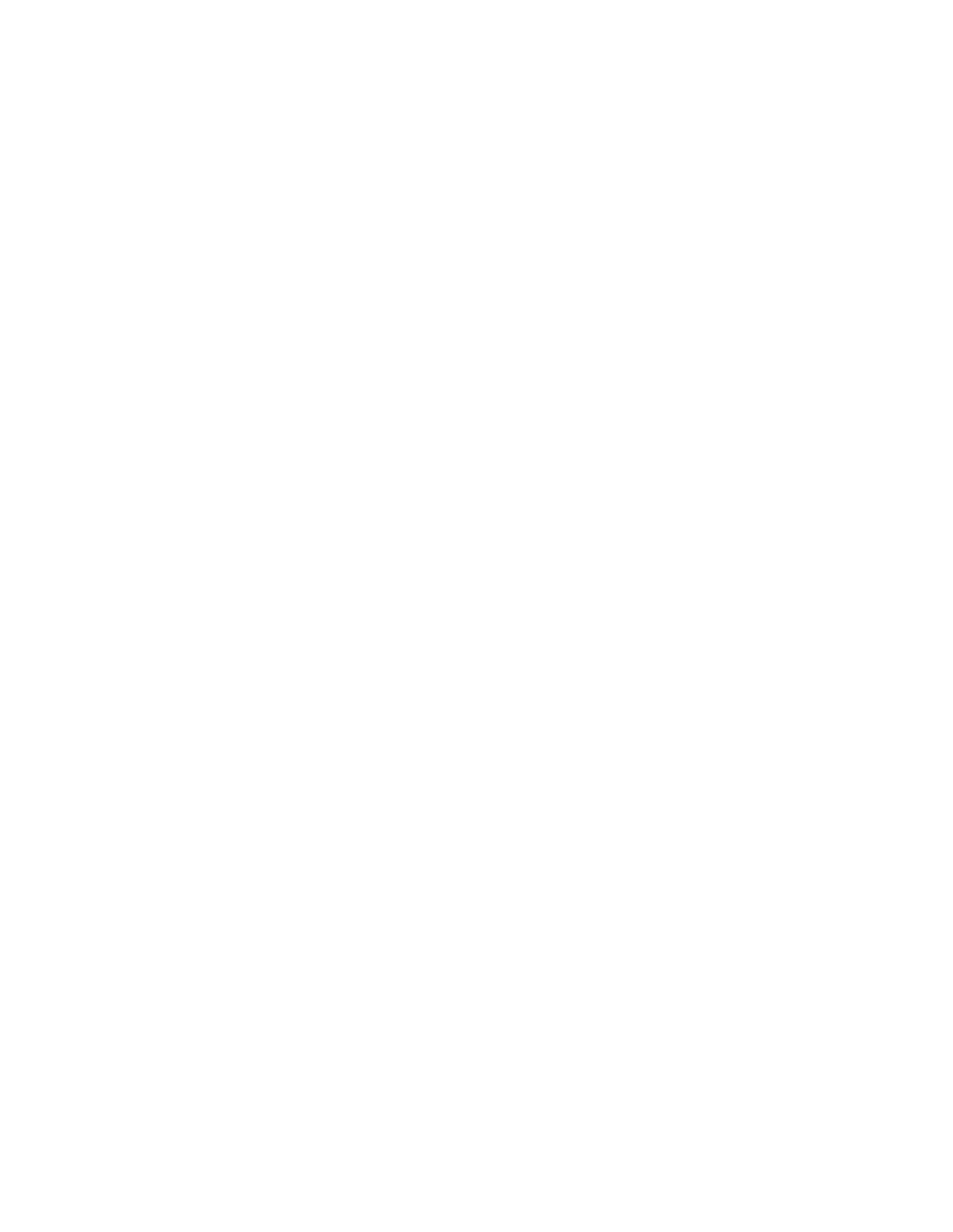# **NS7520 Overview**

 $\mathbb{R}^n$  $\mathbf{m}$  $\mathbf{m}$  $\sim$  $\mathbf{m}$  $\sim$  $\mathbf{m}$  $\sim$  $\mathbf{u}$  $\mathbf{m}$ **Building County**  $\sim$  $\mathbf{m}$  $\mathbf{m}$  $\mathbb{R}^d$  $\mathbf{m}$  $\mathbf{m}$  $\mathbf{m}$  $\mathbb{R}^d$  $\mathbf{m}$ . . . . . . . . . . . . . . . . . . . .

[Figure 1](#page-4-0) shows the NS7520 modules. Dashed lines indicate shared pins.



<span id="page-4-0"></span>*Figure 1: NS7520 module overview*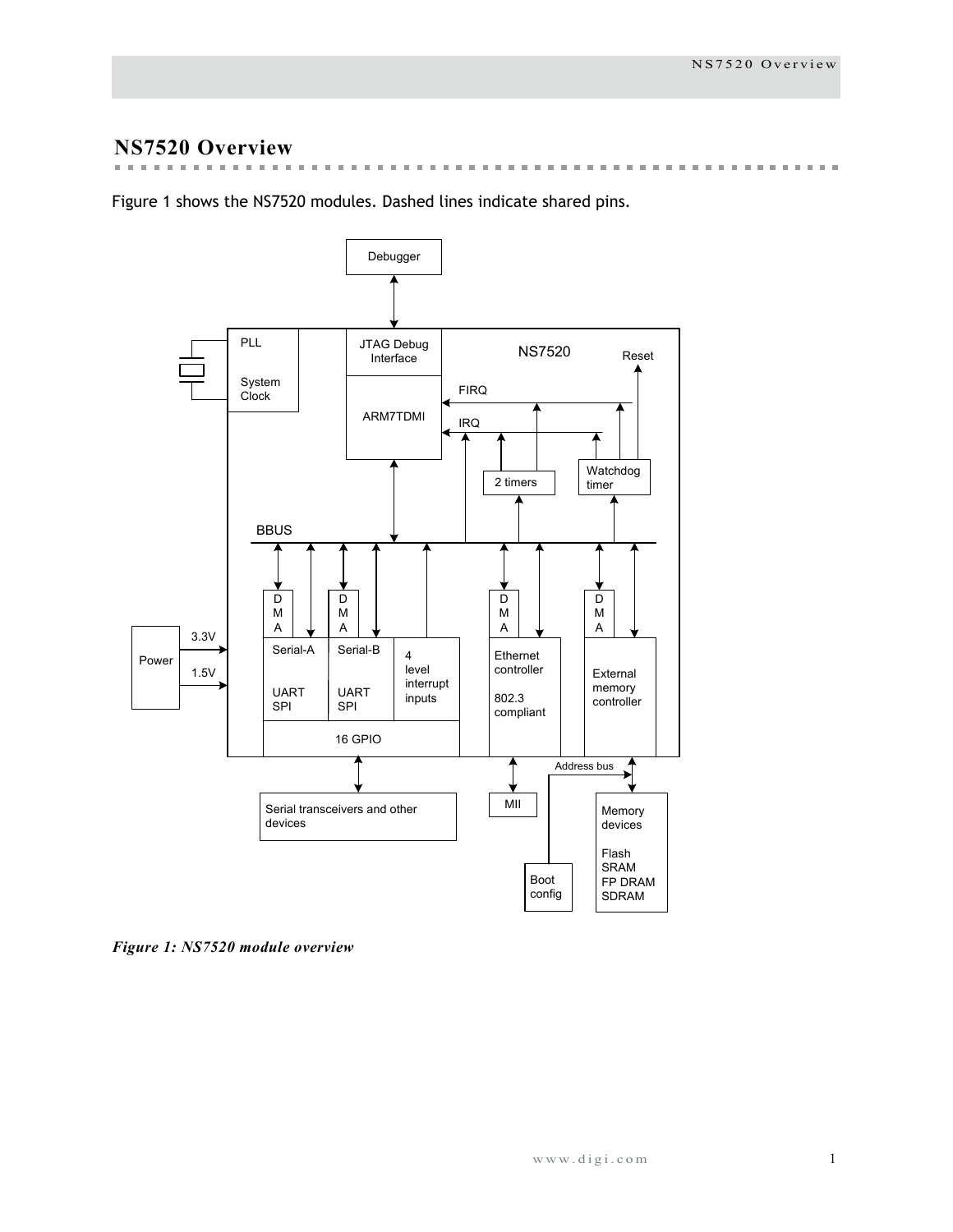# <span id="page-5-0"></span>**Key Features**

#### This table lists the key features of the NS7520.

- ARM7TDMI 32-bit RISC processor
- $\blacksquare$  32-bit internal bus
- 32-bit ARM and 16-bit Thumb mode
- 15 general purpose 32-bit registers
- 32-bit program counter (PC) and status register
- Five supervisor modes, one user mode

#### **13-Channel DMA controller Programmable Timers**

- Two channels dedicated to Ethernet transmit and receive
- Four channels dedicated to two serial modules' transmit and receive
- Four channels for external peripherals. Only two channels — either 3 and 5 or 4 and 6 — can be configured at one time.
- Three channels available for memory-to-memory transfers
- **Flexible buffer management**

#### **General purpose I/O pins COPER CONSUMPTER CONSUMPTER CONSUMPTER CONSUMPTER CONSUMPTER CONSUMPTER CONSUMPTER CONSUMPTER CONSUMPTER CONSUMPTER CONSUMPTER CONSUMPTER CONSUMPTER CONSUMPTER CONSUMPTER CONSUMPTER CONSUMPTER C**

- 16 programmable GPIO interface pins
- 4 pins programmable with level-sensitive interrupt

#### **CPU core Integrated 10/100 Ethernet MAC**

 $\bar{a}$  $\mathbb{R}^n$  $\mathbf{m}$  **A REPORT OF A REPORT OF A REPORT OF A REPORT** 

- 10/100 Mbps MII-based PHY interface
- 10 Mbps ENDEC interface

the control of the control of the con-

- TP-PMD and fiber-PMD device support
- Full-duplex and half-duplex modes
- Optional 4B/5B coding
- Station, broadcast, and multicast address detection
- 512-byte transmit FIFO, 2 Kbyte receive FIFO
- **Intelligent receive-side buffer selection**

- $\blacksquare$  Two independent timers (2μs–20.7 hours)
- Watchdog timer (interrupt or reset on expiration)
- Programmable bus monitor or timer

- $\blacksquare$  36, 46, or 55 MHz internal clock operation from 18.432 MHz crystal
- $f_{MAX} = 36, 46,$  or 55 (grade–dependent)
- System clock source by external quartz crystal or crystal oscillator, or clock signal
- **Programmable PLL, which allows a range of operating** frequencies from 10 to  $f_{MAX}$
- Maximum operating frequency from external clock or using PLL multiplication  $f_{MAX}$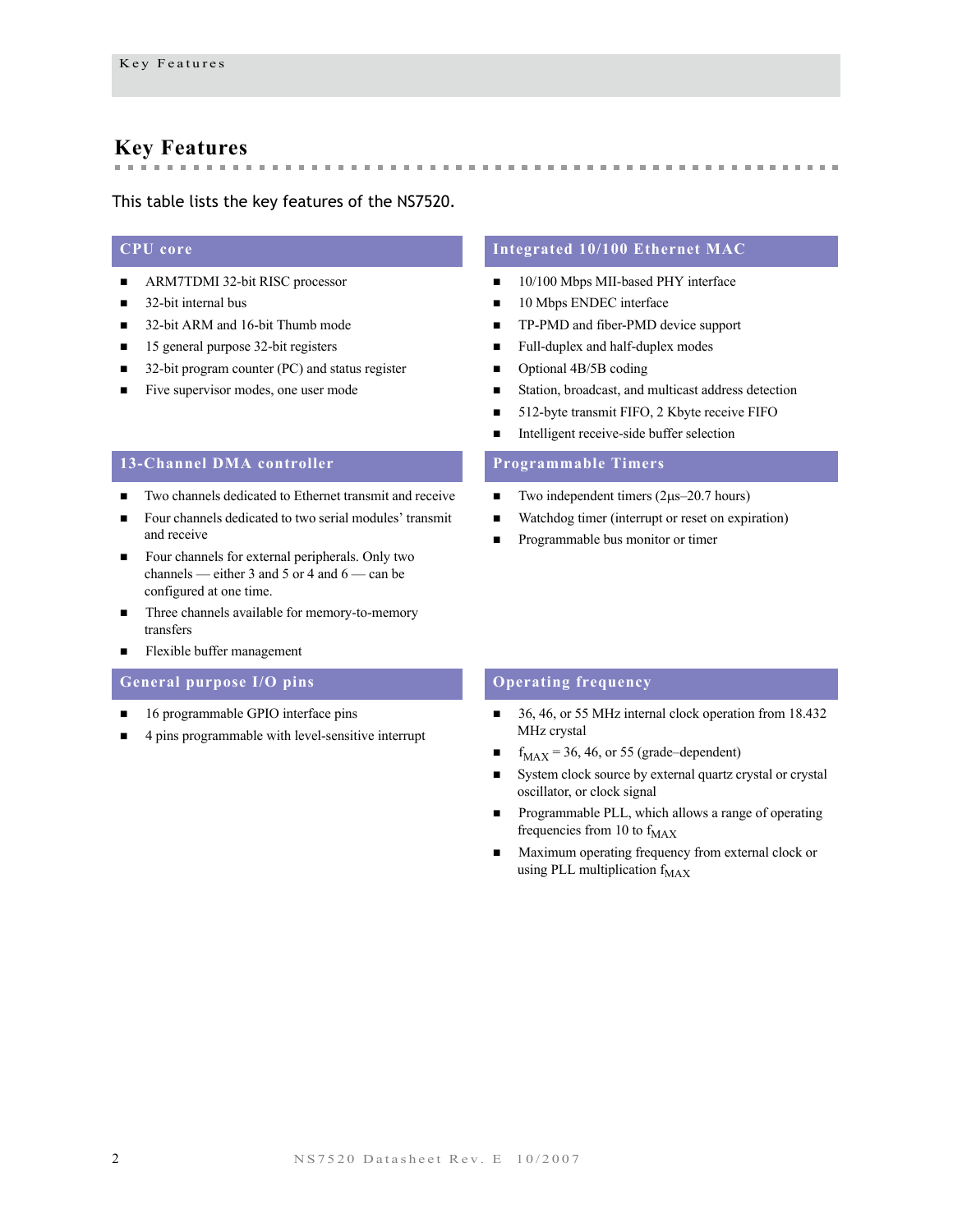- Two fully independent serial ports (UART, SPI)
- Digital phase lock loop (DPLL) for receive clock extractions
- 32-byte transmit/receive FIFOs
- Internal programmable bit-rate generators
- Bit rates  $75-230400$  in  $16X$  mode
- Bit rates 1200 bps–4 Mbps in  $1X$  mode
- Flexible baud rate generator, external clock for synchronous operation
- Receive-side character and buffer gap timers
- Four receive-side data match detectors

### **Serial ports Bus interface**

- $\blacksquare$  Five independent programmable chip selects with 256 Mb addressing per chip select
- Chip select support for SRAM, FP/EDO DRAM, SDRAM, Flash, and EEPROM without external glue
- 8-, 16-, and 32-bit peripheral support
- External address decoding and cycle termination
- Dynamic bus sizing
- Internal DRAM/SDRAM controller with address multiplexer and programmable refresh frequency
- Internal refresh controller (CAS before RAS)
- Burst-mode support
- 0–63 wait states per chip select
- Address pins that configurem chip operating modes (see ["NS7520 bootstrap initialization" on page 22](#page-25-0))

# **Power and Operating Voltages**

- 500 mW maximum at 55 MHz (all outputs switching)
- $\blacksquare$  418 mW maximum at 46 MHz (all outputs switching)
- 291 mW maximum at 36 MHz (all outputs switching)
- $\blacksquare$  3.3 V I/O
- $1.5 V$  Core

#### <span id="page-6-0"></span>**Operating frequency** . . . . . . . . . . . .

The NS7520 is available in grades operating at three maximum operating frequencies: 36 MHz, 46 MHz, and 55 MHz. The operating frequency is set during bootstrap initialization, using pins A[8:0]. These address pins load the PLL Settings register on powerup reset. A[8:7] determines IS (charge pump current); A[6:5] determines FS (output divider), and A[4:0] defines ND (PLL multiplier). Each bit in A[8:0] can be set individually. See the discussion of the PLL Settings register in the *NS7520 Hardware Reference* for more information.

. . . . . . . .

 $\mathbf{m}$  ,  $\mathbf{m}$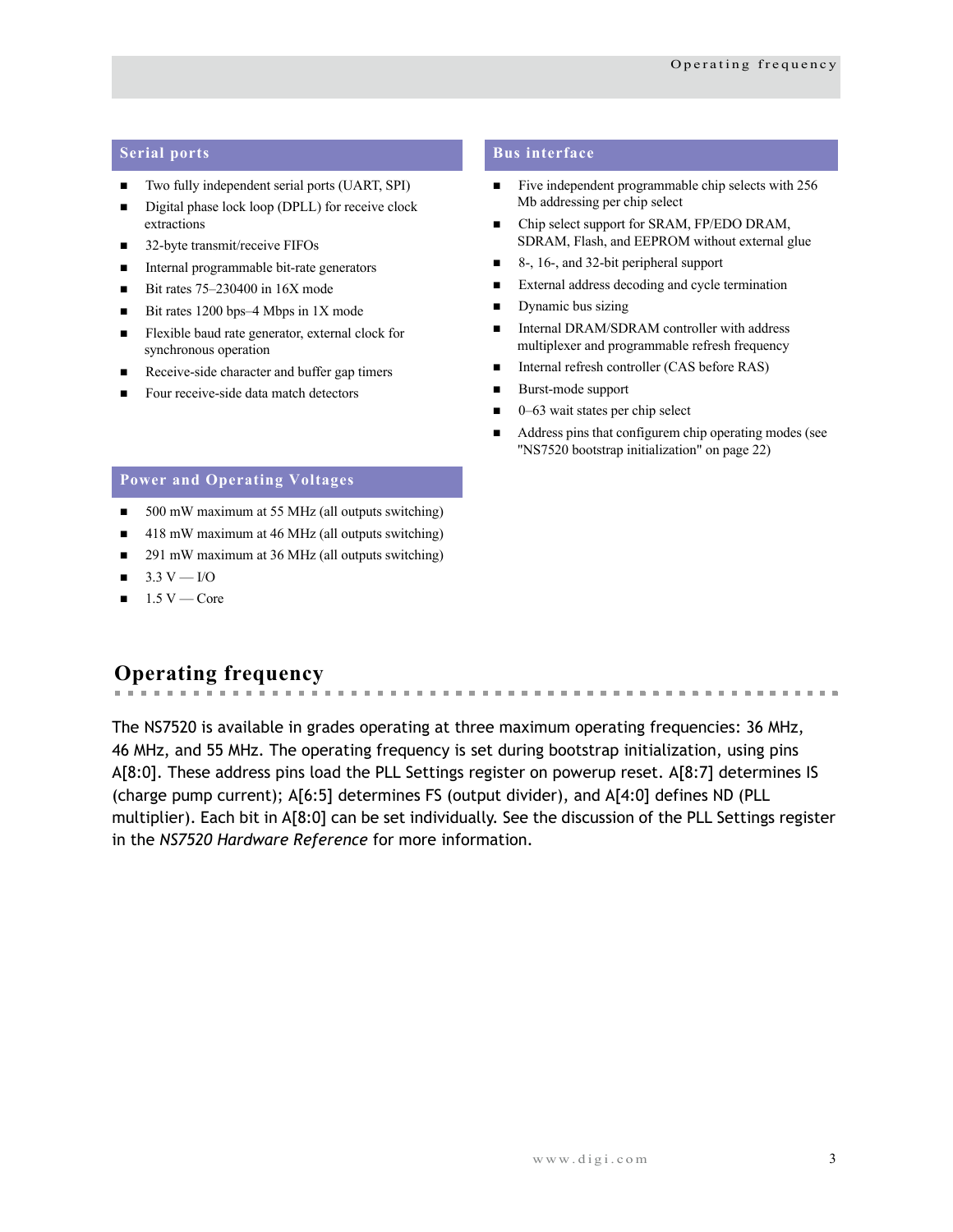# <span id="page-7-0"></span>**Packaging and pinout**

[Table 1](#page-7-1) provides the NS7520 packaging dimensions. [Figure 2](#page-8-0) shows the NS7520 pinout and dimensions.

| <b>Symbol</b>  | Min  | Nom       | Max  |
|----------------|------|-----------|------|
| $\mathbf{A}$   |      |           | 1.4  |
| A <sub>1</sub> | 0.35 | 0.40      | 0.45 |
| A2             |      |           | 0.95 |
| $\mathbf b$    | 0.45 | 0.50      | 0.55 |
| D              |      | 13.0 BSC  |      |
| D <sub>1</sub> |      | 11.2 BSC  |      |
| E              |      | 13.0 BSC  |      |
| E1             |      | 11.2 BSC  |      |
| e              |      | $0.8$ BSC |      |
| aaa            |      | 0.1       |      |

<span id="page-7-1"></span>*Table 1: NS7520 packaging dimensions*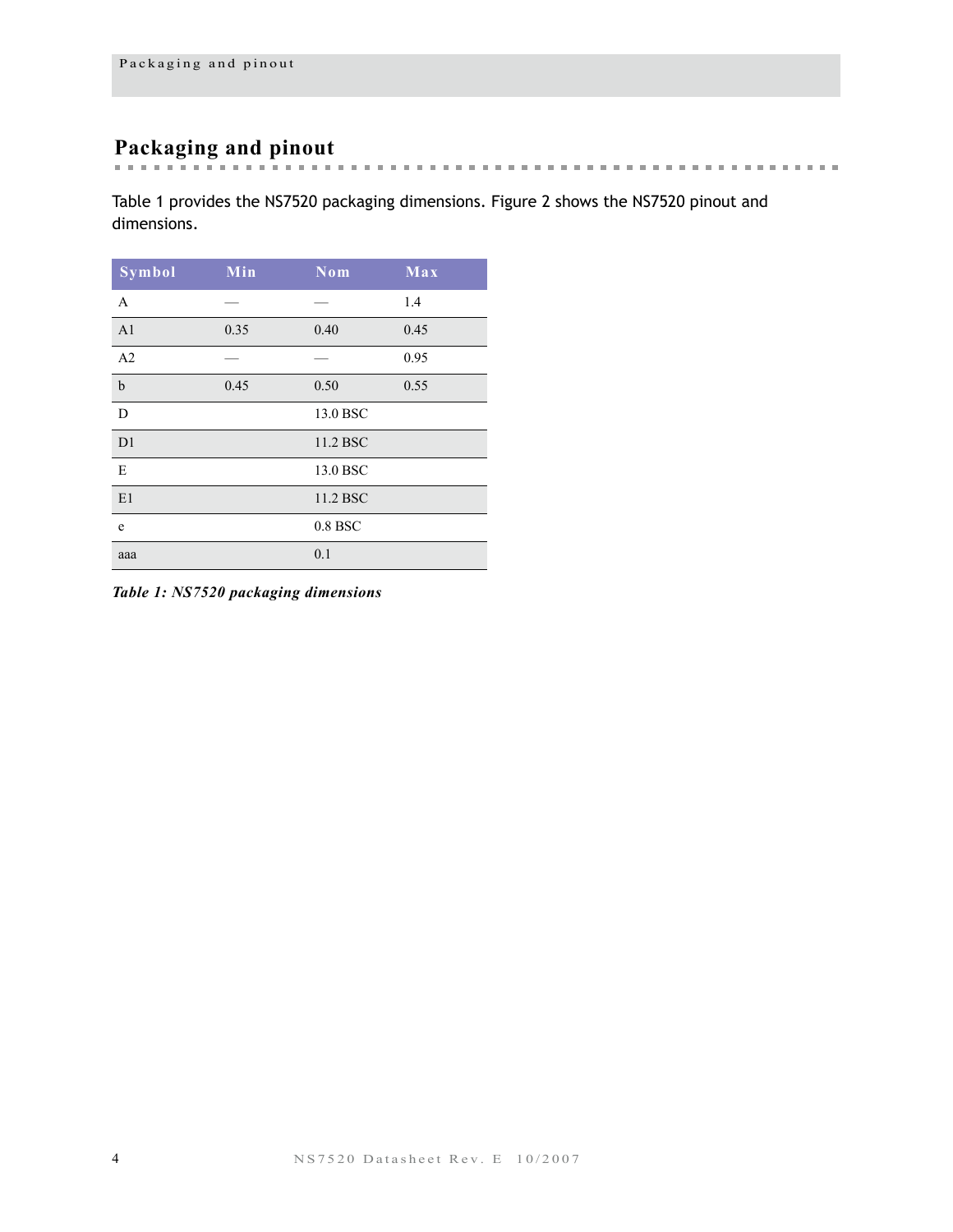



<span id="page-8-0"></span>*Figure 2: NS7520 pinout and dimensions*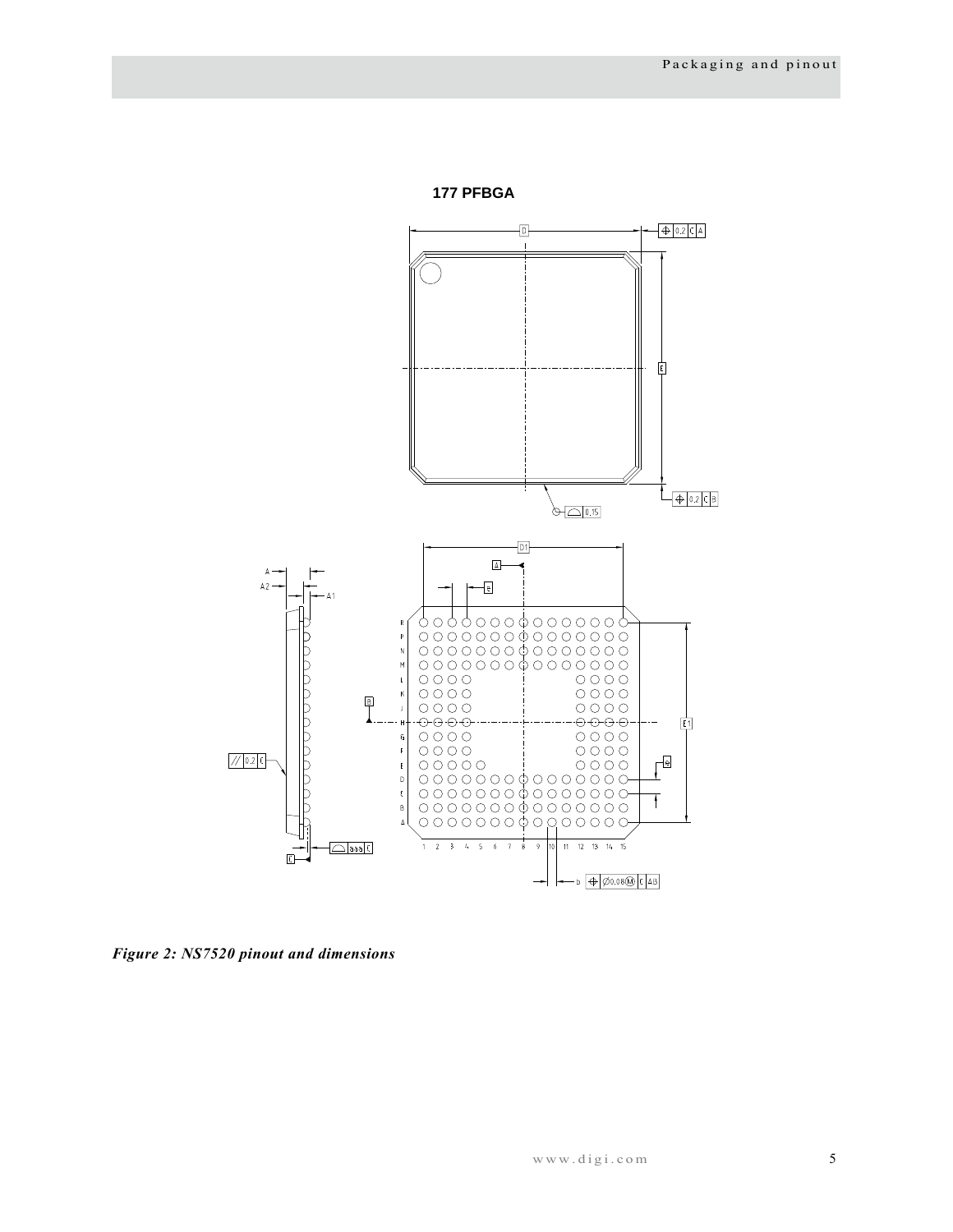# <span id="page-9-0"></span>**Pinout detail tables**

Each pinout table applies to a specific interface and contains the following information:

| Signal    | The pin name for each I/O signal. Some signals have multiple function modes and are identified accordingly.<br>The mode is configured through firmware using one or more configuration registers.                                                                                                                                                                                                                                                   |  |  |  |  |  |  |
|-----------|-----------------------------------------------------------------------------------------------------------------------------------------------------------------------------------------------------------------------------------------------------------------------------------------------------------------------------------------------------------------------------------------------------------------------------------------------------|--|--|--|--|--|--|
| Pin       | The pin number assignment for a specific I/O signal.                                                                                                                                                                                                                                                                                                                                                                                                |  |  |  |  |  |  |
|           | U next to the pin number indicates that the pin is a pullup resistor.<br>■                                                                                                                                                                                                                                                                                                                                                                          |  |  |  |  |  |  |
|           | <b>D</b> next to the pin number indicates that the pin is a pulldown resistor.<br>$\blacksquare$                                                                                                                                                                                                                                                                                                                                                    |  |  |  |  |  |  |
|           | No value next to the pin indicates that the pin has neither a pullup nor pulldown resistor.                                                                                                                                                                                                                                                                                                                                                         |  |  |  |  |  |  |
|           | See Figure 5, "Internal pullup characteristics," on page 24 and Figure 6, "Internal pulldown characteristics," on<br>page 25 for an illustration of the characteristics of these pins. Use the figures to select the appropriate value of<br>the complimentary resistor to drive the signal to the opposite logic state. For those pins with no pullup or<br>pulldown resistor, you must select the appropriate value per your design requirements. |  |  |  |  |  |  |
|           | An underscore (bar) indicates that the pin is <i>active low</i> .                                                                                                                                                                                                                                                                                                                                                                                   |  |  |  |  |  |  |
| I/O       | The type of signal $-$ input, output, or input/output.                                                                                                                                                                                                                                                                                                                                                                                              |  |  |  |  |  |  |
| <b>OD</b> | The output drive strength of an output buffer. The NS7520 uses one of three drivers:                                                                                                                                                                                                                                                                                                                                                                |  |  |  |  |  |  |
|           | $2 \text{ mA}$                                                                                                                                                                                                                                                                                                                                                                                                                                      |  |  |  |  |  |  |
|           | 4 mA                                                                                                                                                                                                                                                                                                                                                                                                                                                |  |  |  |  |  |  |
|           | $8 \text{ mA}$                                                                                                                                                                                                                                                                                                                                                                                                                                      |  |  |  |  |  |  |

#### *Notes:*

- NO CONNECT as a pin description means *do not connect to this pin*.
- The 177th pin (package ball) is for alignment of the package on the PCB.

# <span id="page-9-1"></span>**System Bus interface**

| Symbol              |              | Pin          | I/O          | OD             | <b>Description</b>    |                                          |
|---------------------|--------------|--------------|--------------|----------------|-----------------------|------------------------------------------|
| <b>BCLK</b>         |              | A6           | $\mathbf{0}$ | 8              | Synchronous bus clock |                                          |
| <b>External bus</b> | Other        |              |              |                | <b>External bus</b>   | Other                                    |
| ADDR <sub>27</sub>  | <b>CSOOE</b> | <b>N10 U</b> | I/O          | $\overline{4}$ | Addr bit 27           | Logical AND of CS0 and OE                |
| ADDR26              | <b>CSOWE</b> | <b>P10 U</b> | $\rm I/O$    | $\overline{4}$ | Addr bit 26           | Logical AND of CS and WE                 |
| <b>External bus</b> |              |              |              |                | <b>External bus</b>   |                                          |
| ADDR25              |              | M10U         | $IO$         | $\overline{4}$ |                       | Remainder of address bus (through ADDR0) |
| ADDR24              |              | R10U         | $\rm I/O$    | $\overline{4}$ |                       |                                          |
| ADDR <sub>23</sub>  |              | N9U          | $\rm I/O$    | $\overline{4}$ |                       |                                          |
| ADDR22              |              | R9 U         | I/O          | $\overline{4}$ |                       |                                          |
| ADDR21              |              | M9U          | $IO$         | $\overline{4}$ |                       |                                          |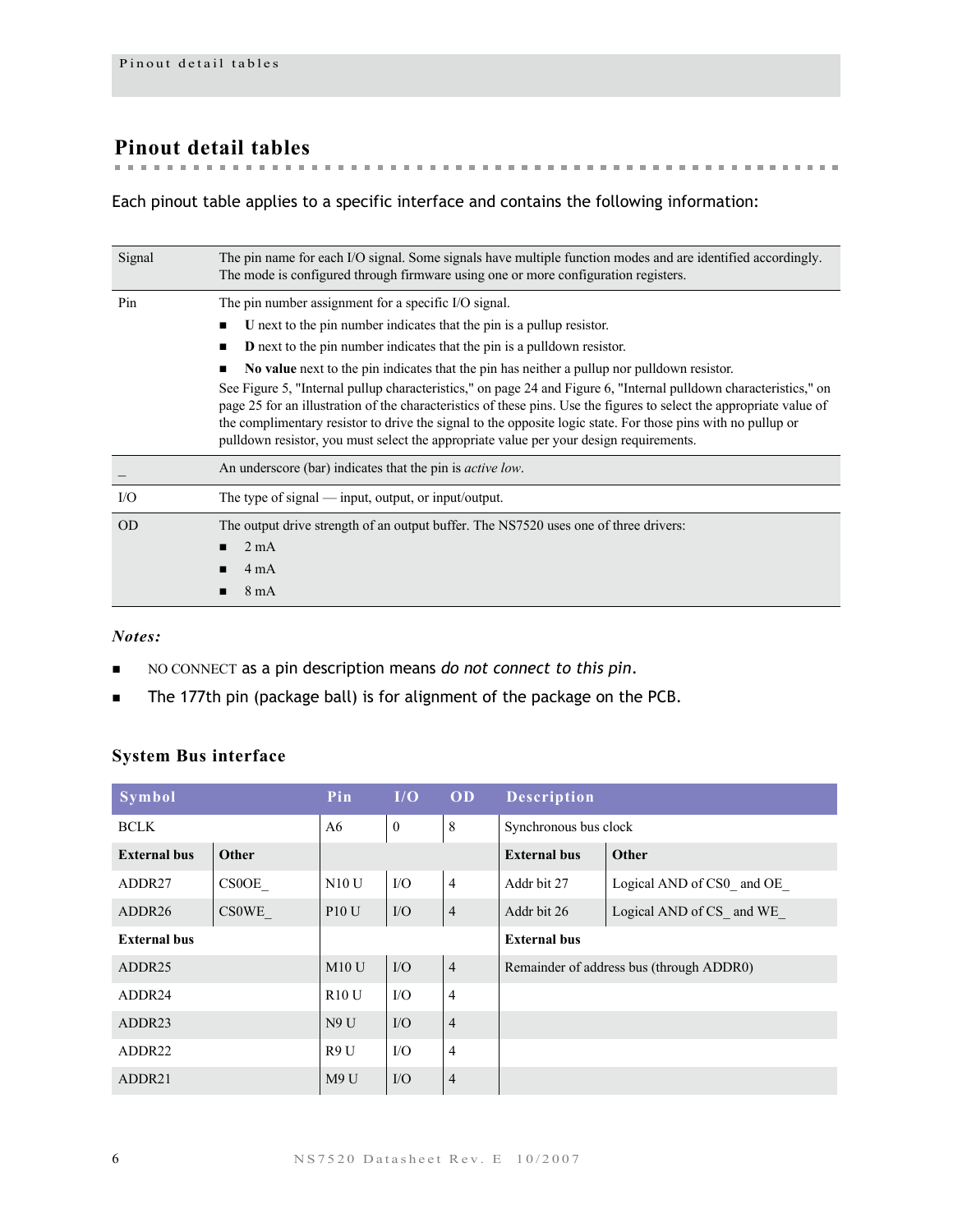| Symbol | Pin                    | I/O         | OD             | Description |
|--------|------------------------|-------------|----------------|-------------|
| ADDR20 | $N8$ U                 | ${\rm I/O}$ | $\overline{4}$ |             |
| ADDR19 | $\rm P8$ U             | $\rm I/O$   | $\overline{4}$ |             |
| ADDR18 | M7U                    | $\rm I/O$   | $\overline{4}$ |             |
| ADDR17 | R7U                    | $\rm I/O$   | $\overline{4}$ |             |
| ADDR16 | N7U                    | $\rm I/O$   | $\overline{4}$ |             |
| ADDR15 | R6U                    | $\rm I/O$   | $\overline{4}$ |             |
| ADDR14 | M6U                    | $\rm I/O$   | $\overline{4}$ |             |
| ADDR13 | $\rm P6$ U             | $\rm I/O$   | $\overline{4}$ |             |
| ADDR12 | N6U                    | $\rm I/O$   | $\overline{4}$ |             |
| ADDR11 | M5 U                   | $\rm I/O$   | $\overline{4}$ |             |
| ADDR10 | P5 U                   | $\rm I/O$   | $\overline{4}$ |             |
| ADDR9  | $\rm N5$ U             | $\rm I/O$   | $\overline{4}$ |             |
| ADDR8  | R <sub>4</sub> U       | $\rm I/O$   | $\overline{4}$ |             |
| ADDR7  | R3U                    | $\rm I/O$   | $\overline{4}$ |             |
| ADDR6  | R2U                    | ${\rm I/O}$ | $\overline{4}$ |             |
| ADDR5  | M <sub>4</sub> U       | $\rm I/O$   | $\overline{4}$ |             |
| ADDR4  | N4U                    | ${\rm I/O}$ | $\overline{4}$ |             |
| ADDR3  | R1U                    | $\rm I/O$   | $\overline{4}$ |             |
| ADDR2  | M3 U                   | ${\rm I/O}$ | $\overline{4}$ |             |
| ADDR1  | $\rm N2$ U             | $\rm I/O$   | $\overline{4}$ |             |
| ADDR0  | $\mathbf{P}1$ U        | ${\rm I/O}$ | $\overline{4}$ |             |
| DATA31 | $\rm N1$               | $\rm I/O$   | $\overline{4}$ | Data bus    |
| DATA30 | $\mathbf{M}1$          | ${\rm I/O}$ | $\overline{4}$ |             |
| DATA29 | L <sub>3</sub>         | $\rm I/O$   | $\overline{4}$ |             |
| DATA28 | $\rm L2$               | ${\rm I/O}$ | $\overline{4}$ |             |
| DATA27 | $\mathop{\mathrm{L4}}$ | ${\rm I/O}$ | $\overline{4}$ |             |
| DATA26 | $\mathop{\rm L{1}}$    | ${\rm I/O}$ | $\overline{4}$ |             |
| DATA25 | K3                     | ${\rm I/O}$ | $\overline{4}$ |             |
| DATA24 | K2                     | ${\rm I/O}$ | $\overline{4}$ |             |
| DATA23 | K1                     | ${\rm I/O}$ | $\overline{4}$ |             |
| DATA22 | $\rm J2$               | ${\rm I/O}$ | $\overline{4}$ |             |
| DATA21 | $\mathbf{J3}$          | $\rm I/O$   | $\overline{4}$ |             |
| DATA20 | $\rm J1$               | $\rm I/O$   | $\overline{4}$ |             |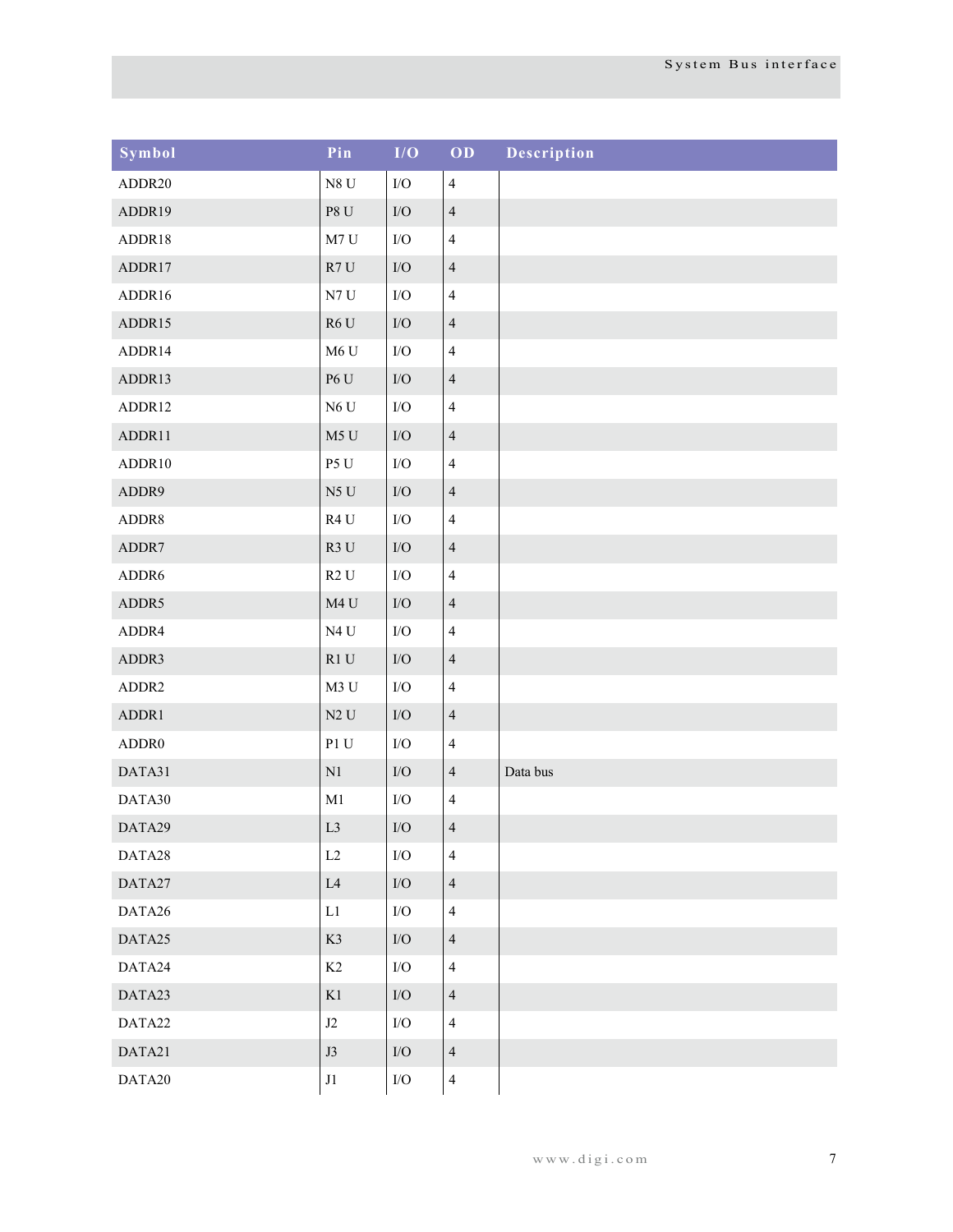| Symbol                         | Pin             | I/O         | OD                      | <b>Description</b>                                                                                                                                                                                                                  |
|--------------------------------|-----------------|-------------|-------------------------|-------------------------------------------------------------------------------------------------------------------------------------------------------------------------------------------------------------------------------------|
| DATA19                         | H <sub>3</sub>  | $\rm I/O$   | $\sqrt{4}$              |                                                                                                                                                                                                                                     |
| DATA18                         | H <sub>4</sub>  | ${\rm I/O}$ | $\overline{4}$          |                                                                                                                                                                                                                                     |
| DATA17                         | H1              | $\rm I/O$   | $\overline{4}$          |                                                                                                                                                                                                                                     |
| DATA16                         | H2              | ${\rm I/O}$ | $\overline{4}$          |                                                                                                                                                                                                                                     |
| DATA15                         | G4              | $\rm I/O$   | $\overline{4}$          |                                                                                                                                                                                                                                     |
| DATA14                         | G1              | ${\rm I/O}$ | $\overline{4}$          |                                                                                                                                                                                                                                     |
| DATA13                         | G <sub>3</sub>  | $\rm I/O$   | $\overline{4}$          |                                                                                                                                                                                                                                     |
| DATA12                         | G2              | ${\rm I/O}$ | $\overline{4}$          |                                                                                                                                                                                                                                     |
| DATA11                         | F4              | $\rm I/O$   | $\overline{4}$          |                                                                                                                                                                                                                                     |
| DATA10                         | F2              | $\rm I/O$   | $\overline{4}$          |                                                                                                                                                                                                                                     |
| DATA9                          | F3              | $\rm I/O$   | $\overline{4}$          |                                                                                                                                                                                                                                     |
| DATA8                          | E1              | $\rm I/O$   | $\overline{4}$          |                                                                                                                                                                                                                                     |
| DATA7                          | E2              | $\rm I/O$   | $\overline{4}$          |                                                                                                                                                                                                                                     |
| DATA6                          | $\mathbf{E}3$   | $\rm I/O$   | $\overline{4}$          |                                                                                                                                                                                                                                     |
| DATA5                          | D1              | $\rm I/O$   | $\overline{4}$          |                                                                                                                                                                                                                                     |
| DATA4                          | C1              | $\rm I/O$   | $\overline{4}$          |                                                                                                                                                                                                                                     |
| DATA3                          | B1              | $\rm I/O$   | $\overline{4}$          |                                                                                                                                                                                                                                     |
| DATA2                          | D <sub>4</sub>  | ${\rm I/O}$ | $\overline{4}$          |                                                                                                                                                                                                                                     |
| DATA1                          | D <sub>3</sub>  | $\rm I/O$   | $\overline{4}$          |                                                                                                                                                                                                                                     |
| DATA0                          | C <sub>2</sub>  | ${\rm I/O}$ | $\overline{4}$          |                                                                                                                                                                                                                                     |
| BE3                            | D <sub>9</sub>  | $\rm I/O$   | $\overline{c}$          | Byte enable D31:D24                                                                                                                                                                                                                 |
| BE2                            | A <sub>9</sub>  | $\rm I/O$   | $\sqrt{2}$              | Byte enable D23:D16                                                                                                                                                                                                                 |
| BE1                            | C9              | $\rm I/O$   | $\overline{c}$          | Byte enable D15:D08                                                                                                                                                                                                                 |
| BE <sub>0</sub>                | B <sub>9</sub>  | $\rm I/O$   | $\overline{\mathbf{c}}$ | Byte enable D07:D00                                                                                                                                                                                                                 |
| TS                             | A8              | I/O         | $\overline{4}$          | DO NOT USE<br>Add an external 820 ohm pullup to 3.3 V.                                                                                                                                                                              |
| $TA$ <sub><math>-</math></sub> | D8 U            | I/O         | $\overline{4}$          | Data transfer acknowledge<br>Add an external 820 ohm pullup to 3.3 V.<br>TA is bidirectional. It is used in input mode to terminate a<br>memory cycle externally. It is used in output mode for<br>reference purposes only.         |
| TEA                            | C8 <sub>U</sub> | I/O         | $\overline{4}$          | Data transfer error acknowledge<br>Add an external 820 ohm pullup to 3.3 V.<br>TEA_ is bidirectional. It is used in input mode to terminate<br>a memory cycle externally. It is used in output mode for<br>reference purposes only. |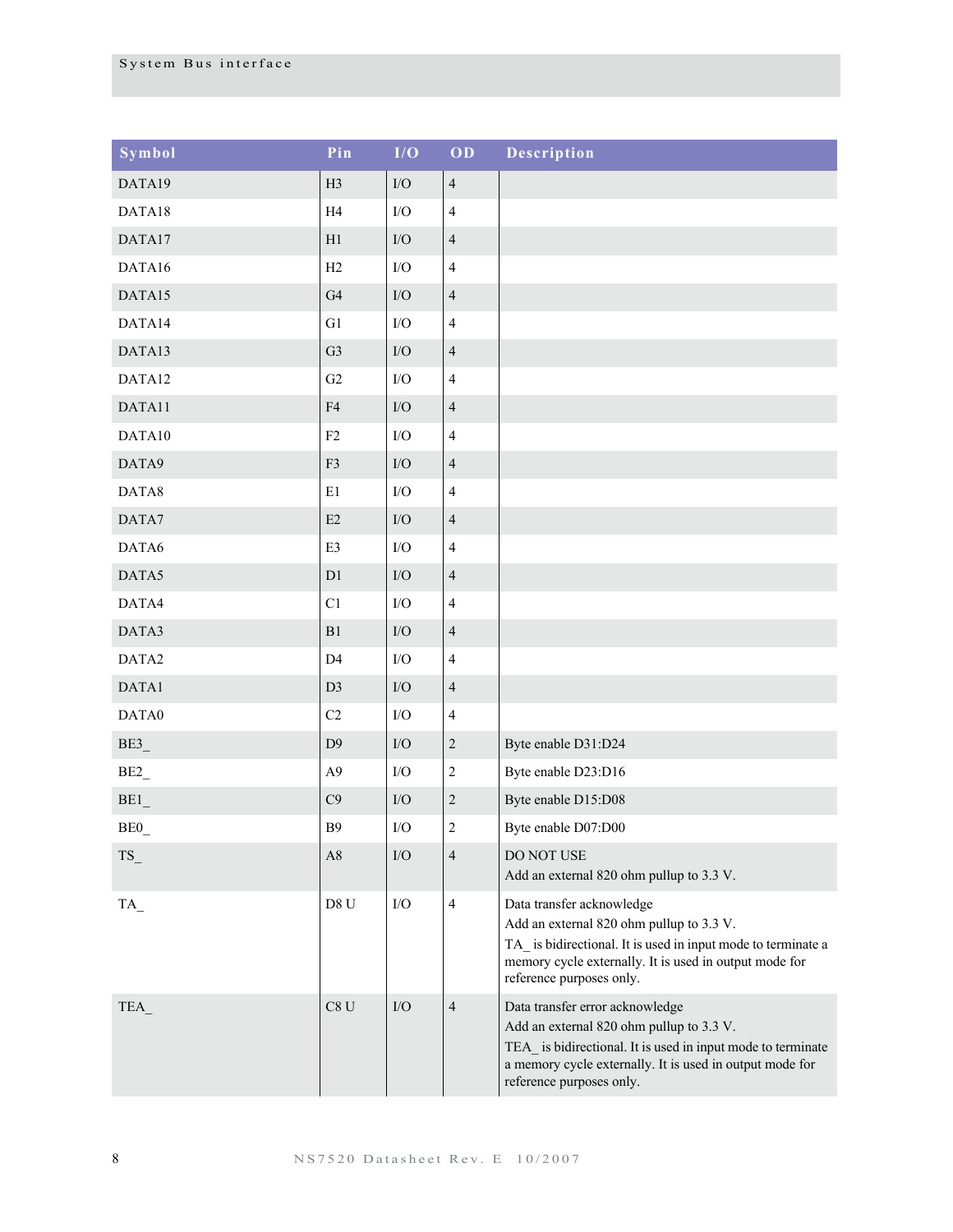| Symbol      | Pin            | I/O        | OD | <b>Description</b> |  |
|-------------|----------------|------------|----|--------------------|--|
| <b>RW</b>   | D <sub>6</sub> | $VO$       | 2  | Transfer direction |  |
| $BR_$       | D7             | NO CONNECT |    |                    |  |
| BG          | C7             | NO CONNECT |    |                    |  |
| <b>BUSY</b> | B7             | NO CONNECT |    |                    |  |

# *System bus interface signal descriptions*

| Mnemonic    | Signal                     | Description                                                                                                                                                                                                                                                                                                                                                                                                                                             |
|-------------|----------------------------|---------------------------------------------------------------------------------------------------------------------------------------------------------------------------------------------------------------------------------------------------------------------------------------------------------------------------------------------------------------------------------------------------------------------------------------------------------|
| <b>BCLK</b> | Bus clock                  | Provides the bus clock. All system bus interface signals are referenced to the<br><b>BCLK</b> signal.                                                                                                                                                                                                                                                                                                                                                   |
| ADDR[27:0]  | Address bus                | Identifies the address of the peripheral being addressed by the current bus<br>master. The address bus is bi-directional.                                                                                                                                                                                                                                                                                                                               |
| DATA[31:0]  | Data bus                   | Provides the data transfer path between the NS7520 and external peripheral<br>devices. The data bus is bi-directional.<br>Recommendation: Less than x32 (S)DRAM/SRAM memory configurations.<br>Unconnected data bus pins will float during memory read cycles. Floating<br>inputs can be a source of wasted power.<br>For other than x32 DRAM/SRAM configurations, the unused data bus signals<br>should be pulled up.                                  |
| TS          | <b>Transfer start</b>      | <b>NO CONNECT</b>                                                                                                                                                                                                                                                                                                                                                                                                                                       |
| BE          | Byte enable                | Identifies which 8-bit bytes of the 32-bit data bus are active during any given<br>system bus memory cycle. The BE signals are active low and bi-directional.                                                                                                                                                                                                                                                                                           |
| <b>TA</b>   | Transfer acknowledge       | Indicates the end of the current system bus memory cycle. This signal is driven<br>to 1 prior to<br>tri-stating its driver.<br>TA is bi-directional.                                                                                                                                                                                                                                                                                                    |
| TEA         | Transfer error acknowledge | Indicates an error termination or burst cycle termination:<br>In conjunction with TA_ to signal the end of a burst cycle.<br>$\blacksquare$<br>Independently of TA to signal that an error occurred during the current<br>$\blacksquare$<br>bus cycle. TEA_terminates the current burst cycle.<br>This signal is driven to 1 prior to tri-stating its driver.<br>TEA is bi-directional. The NS7520 or the external peripheral can drive this<br>signal. |
| RW          | Read/write indicator       | Indicates the direction of the system bus memory cycle. RW high indicates a<br>read operation; RW low indicates a write operation. The RW signal is bi-<br>directional.                                                                                                                                                                                                                                                                                 |
| BR          | Bus request                | NO CONNECT                                                                                                                                                                                                                                                                                                                                                                                                                                              |
| BG          | Bus grant                  | NO CONNECT                                                                                                                                                                                                                                                                                                                                                                                                                                              |
| BUSY        | Bus busy                   | NO CONNECT                                                                                                                                                                                                                                                                                                                                                                                                                                              |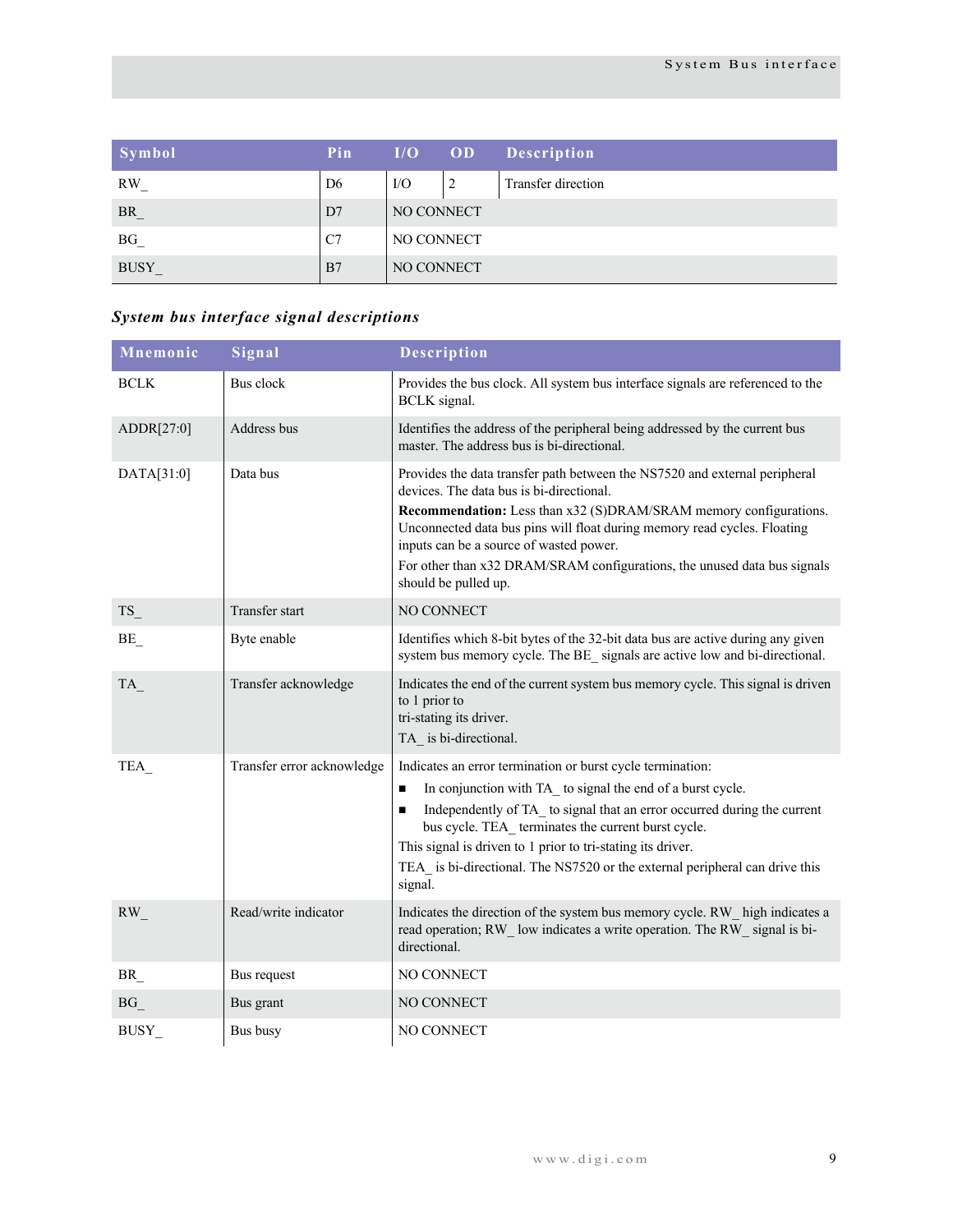# <span id="page-13-0"></span>**Chip select controller**

The NS7520 supports five unique chip select configurations.

| Symbol          | Pin            | I/O           | OD             | <b>Description</b>                              |
|-----------------|----------------|---------------|----------------|-------------------------------------------------|
| CS4             | <b>B4</b>      | $\Omega$      | $\overline{4}$ | Chip select/DRAM RAS                            |
| CS3             | A <sup>4</sup> | $\Omega$      | $\overline{4}$ | Chip select/DRAM RAS                            |
| CS <sub>2</sub> | C <sub>5</sub> | $\Omega$      | $\overline{4}$ | Chip select/DRAM RAS                            |
| CS1             | B <sub>5</sub> | $\Omega$      | $\overline{4}$ | Chip select/DRAM RAS                            |
| CS0             | D <sub>5</sub> | $\Omega$      | $\overline{4}$ | Chip select (boot select)                       |
| CAS3            | A <sub>1</sub> | $\Omega$      | $\overline{4}$ | FP/EDO DRAM column strobe D31:D24/SDRAM RAS     |
| CAS2            | C <sub>4</sub> | $\Omega$      | $\overline{4}$ | FP/EDO DRAM column strobe D23:D16/SDRAM CAS     |
| CAS1            | B <sub>3</sub> | $\Omega$      | $\overline{4}$ | FP/EDO DRAM column strobe D15:D08/SDRAM WE      |
| CAS0            | A2             | $\Omega$      | $\overline{4}$ | FP/EDO DRAM column strobe D07:D00/SDRAM A10(AP) |
| WE_             | C <sub>6</sub> | $\Omega$      | $\overline{4}$ | Write enable for NCC Ctrl'd cycles              |
| OE              | <b>B6</b>      | $\mathcal{O}$ | 4              | Output enable for NCC Ctrl'd cycles             |

# *Chip select controller signal descriptions*

| Mnemonic                                    | Signal                                                                            | Description                                                                                                                                                                                                                                                                                                                                                                                                                                                                        |
|---------------------------------------------|-----------------------------------------------------------------------------------|------------------------------------------------------------------------------------------------------------------------------------------------------------------------------------------------------------------------------------------------------------------------------------------------------------------------------------------------------------------------------------------------------------------------------------------------------------------------------------|
| CS0<br>CS1<br>CS2<br>CS <sub>2</sub><br>CS4 | Chip select 0<br>Chip select 1<br>Chip select 2<br>Chip select 3<br>Chip select 4 | Unique chip select outputs supported by the NS7520. Each chip select can be<br>configured to decode a portion of the available address space and can address a<br>maximum of 256 Mbytes of address space. The chip selects are configured using<br>registers in the memory module.<br>A chip select signal is driven low to indicate the end of the current memory cycle.<br>For FP/EDO DRAM, these signals provide the RAS signal.                                                |
| CAS <sub>0</sub><br>CAS1<br>CAS2<br>CAS3    | Column address strobe<br>signals                                                  | Activated when an address is decoded by a chip select module configured for<br>DRAM mode. The CAS signals are active low and provide the column address<br>strobe function for DRAM devices.<br>The CAS signals also identify which 8-bit bytes of the 32-bit data bus are active<br>during any given system bus memory cycle.<br>For SDRAM, CAS[3:1] provides the SDRAM command field. CAS0 provides<br>the auto-precharge signal.<br>For non-DRAM settings, these signals are 1. |
| WE_                                         | Write enable                                                                      | Active low signal that indicates that a memory write cycle is in progress. This<br>signal is activated only during write cycles to peripherals controlled by one of the<br>chip selects in the memory module.                                                                                                                                                                                                                                                                      |
| OE                                          | Output enable                                                                     | Active low signal that indicates that a memory read cycle is in progress. This<br>signal is activated only during read cycles from peripherals controlled by one of<br>the chip selects in the memory module.                                                                                                                                                                                                                                                                      |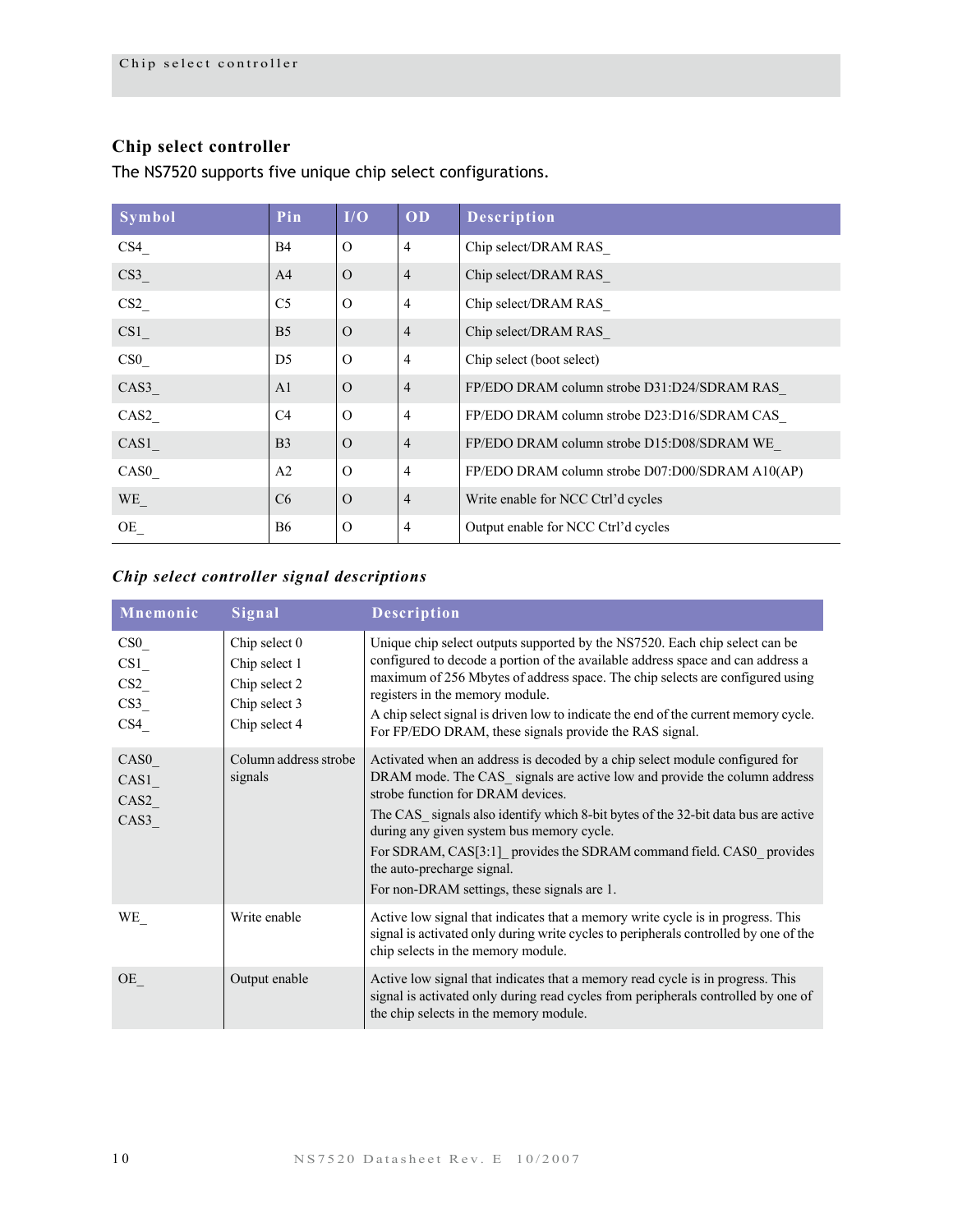# <span id="page-14-0"></span>**Ethernet interface MAC**

**Note:** ENDEC values for general-purpose output and TXD refer to bits in the Ethernet General Control register. ENDEC values for general-purpose input and RXD refer to bits in the Ethernet General Status register.

| Symbol           |              | Pin          | I/O            | OD             | <b>Description</b>      |                                              |
|------------------|--------------|--------------|----------------|----------------|-------------------------|----------------------------------------------|
| MII              | <b>ENDEC</b> |              |                |                | MII                     | <b>ENDEC</b>                                 |
| <b>MDC</b>       | GP output    | D10          | $\overline{O}$ | $\sqrt{2}$     | MII management<br>clock | State of (LPBK bit XOR<br>(Mode=SEEQ))       |
| <b>MDIO</b>      | GP output    | <b>B10 U</b> | $\rm LO$       | $\overline{2}$ | MII data                | State of UTP STP bit                         |
| <b>TXCLK</b>     |              | C10          | I              |                | TX clock                |                                              |
| TXD3             | GP output    | A12          | $\overline{O}$ | $\overline{c}$ | TX data 3               | State of AUI TP[0] bit                       |
| TXD <sub>2</sub> | GP output    | <b>B11</b>   | $\overline{O}$ | $\sqrt{2}$     | TX data 2               | State of AUI_TP[1] bit                       |
| TXD1             | GP output    | D11          | $\overline{O}$ | $\overline{c}$ | TX data 1               | Inverted state of PDN bit, open<br>collector |
| TXD <sub>0</sub> | <b>TXD</b>   | A11          | $\mathcal{O}$  | $\sqrt{2}$     | TX data 0               | Transmit data                                |
| <b>TXER</b>      | GP output    | A13          | $\Omega$       | $\overline{c}$ | TX code error           | State of LNK DIS bit                         |
| <b>TXEN</b>      |              | <b>B12</b>   | $\mathcal{O}$  | $\overline{c}$ | TX enable               |                                              |
| <b>TXCOL</b>     |              | A14          | Ι              |                | Collision               |                                              |
| <b>RXCRS</b>     |              | D12          | $\bf{I}$       |                | Carrier sense           |                                              |
| <b>RXCLK</b>     |              | C12          | I              |                | RX clock                |                                              |
| RXD3             | GP input     | D14          | $\bf{I}$       |                | RX data 3               | Read state in bit 12                         |
| RXD <sub>2</sub> | GP input     | <b>B</b> 15  | I              |                | RX data 2               | Read state in bit 15                         |
| RXD1             | GP input     | A15          | $\bf{I}$       |                | RX data 1               | Read state in bit 13                         |
| RXD <sub>0</sub> | <b>RXD</b>   | <b>B13</b>   | I              |                | RX data 0               | Receive data                                 |
| <b>RXER</b>      | GP input     | C15          | $\bf{I}$       |                | RX error                | Read state in bit 11                         |
| <b>RXDV</b>      | GP input     | D15          | I              |                | RX data valid           | Read state in bit 10                         |

In this table, *GP* designates *general-purpose*.

#### *Ethernet interface MAC signal descriptions*

The Ethernet MII (media independent interface) provides the connection between the Ethernet PHY and the MAC (media access controller).

| Mnemonic Signal |                      | <b>Description</b>                                                                                                                                                                                                                                                                              |
|-----------------|----------------------|-------------------------------------------------------------------------------------------------------------------------------------------------------------------------------------------------------------------------------------------------------------------------------------------------|
| <b>MDC</b>      | MII management clock | Provides the clock for the MDIO serial data channel. The MDC signal is an<br>NS7520 output. The frequency is derived from the system operating frequency<br>per the CLKS field setting (see the CLKS field in Table 69: "MII Management<br>Configuration register bit definition" on page 191). |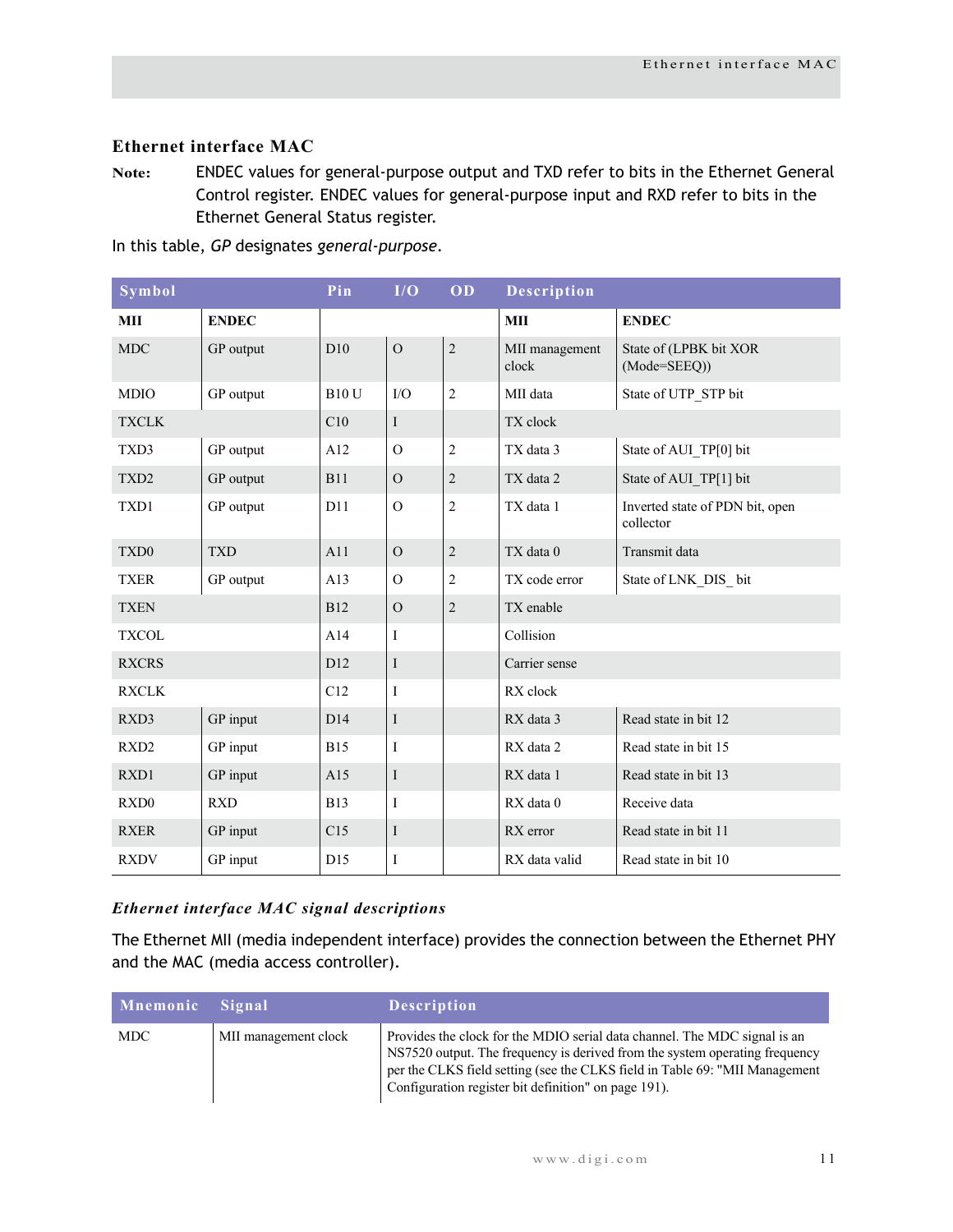| Mnemonic                                             | Signal                | <b>Description</b>                                                                                                                                                                               |  |
|------------------------------------------------------|-----------------------|--------------------------------------------------------------------------------------------------------------------------------------------------------------------------------------------------|--|
| <b>MDIO</b>                                          | Management data IO    | A bi-directional signal that provides a serial data channel between the NS7520<br>and the external Ethernet PHY module.                                                                          |  |
| <b>TXCLK</b>                                         | Transmit clock        | An input to the NS7520 from the external PHY module. TXCLK provides the<br>synchronous data clock for transmit data.                                                                             |  |
| TXD3<br>TXD <sub>2</sub><br>TXD1<br>TXD <sub>0</sub> | Transmit data signals | Nibble bus used by the NS7520 to drive data to the external Ethernet PHY. All<br>transmit data signals are synchronized to TXCLK.<br>In ENDEC mode, only TXD0 is used for transmit data.         |  |
| <b>TXER</b>                                          | Transmit coding error | Output asserted by the NS7520 when an error has occurred in the transmit data<br>stream.                                                                                                         |  |
| <b>TXEN</b>                                          | Transmit enable       | Asserted when the NS7520 drives valid data on the TXD outputs. This signal is<br>synchronized to TXCLK.                                                                                          |  |
| COL                                                  | Transmit collision    | Input signal asserted by the external Ethernet PHY when a collision is detected.                                                                                                                 |  |
| <b>CRS</b>                                           | Receive carrier sense | Asserted by the external Ethernet PHY whenever the receive medium is non-<br>idle.                                                                                                               |  |
| <b>RXCLK</b>                                         | Receive clock         | An input to the NS7520 from the external PHY module. The receive clock<br>provides the synchronous data clock for receive data.                                                                  |  |
| RXD3<br>RXD <sub>2</sub><br>RXD1<br>RXD <sub>0</sub> | Receive data signals  | Nibble bus used by the NS7520 to input receive data from the external Ethernet<br>PHY. All receive data signals are synchronized to RXCLK.<br>In ENDEC mode, only RXD0 is used for receive data. |  |
| <b>RXER</b>                                          | Receive error         | Input asserted by the external Ethernet PHY when the Ethernet PHY encounters<br>invalid symbols from the network.                                                                                |  |
| <b>RXDV</b>                                          | Receive data valid    | Input asserted by the external Ethernet PHY when the PHY drives valid data on<br>the RXD inputs.                                                                                                 |  |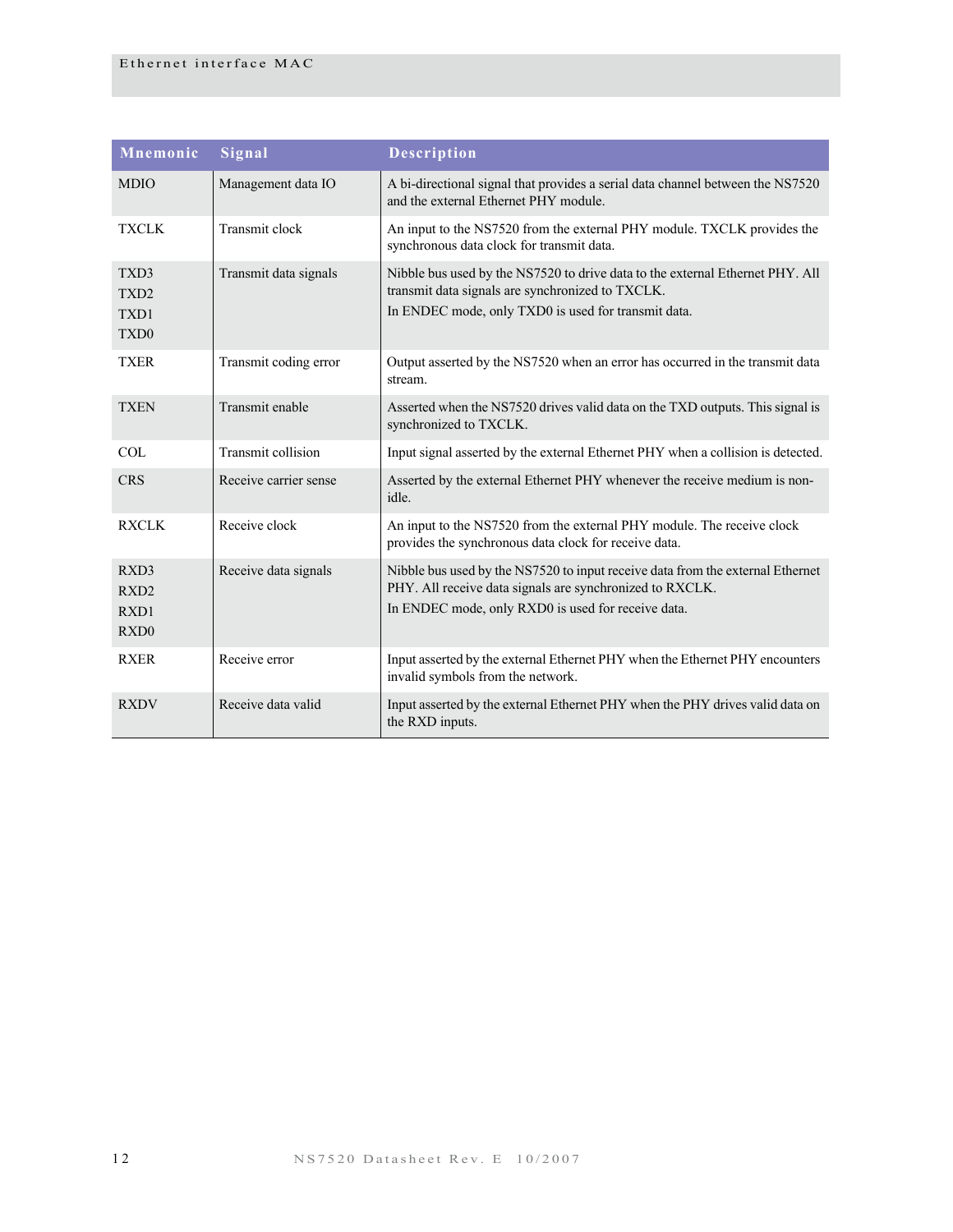# <span id="page-16-0"></span>**"No connect" pins**

| Pin             | <b>Description</b>                                                                             |
|-----------------|------------------------------------------------------------------------------------------------|
| R <sub>13</sub> | Add a 15K ohm pulldown to GND (15K ohm is the recommended<br>value; 10-20K ohms is acceptable) |
| P <sub>12</sub> | Add a 15K ohm pulldown to GND (15K ohm is the recommended<br>value; 10-20K ohms is acceptable) |
| N <sub>12</sub> | Tie to GND                                                                                     |
| R <sub>15</sub> | <b>XTALB2: NO CONNECT</b>                                                                      |
| M11             | NO CONNECT                                                                                     |
| P <sub>11</sub> | <b>NO CONNECT</b>                                                                              |
| N11             | NO CONNECT                                                                                     |
| R <sub>12</sub> | <b>NO CONNECT</b>                                                                              |
| R <sub>14</sub> | NO CONNECT                                                                                     |
| P <sub>13</sub> | NO CONNECT                                                                                     |

**Note:** If your design implements 10–2-K ohm *pullups* instead of *pulldowns* on R13 and P12, and a pullup on N12 instead of *GND*, no action is required.

# <span id="page-16-1"></span>**General Purpose I/O**

| <b>GPIO</b> signal | <b>Serial</b><br>signal         | Other<br>signal | Pin          | I/O       | OD             | Serial channel<br>description                                                              | Other description             |
|--------------------|---------------------------------|-----------------|--------------|-----------|----------------|--------------------------------------------------------------------------------------------|-------------------------------|
| PORTA7             | <b>TXDA</b>                     |                 | J14 U        | $\rm LO$  | $\overline{2}$ | Channel 1 TXD                                                                              |                               |
| PORTA6             | <b>DTRA</b>                     | DREQ1           | J13 U        | $IO$      | $\overline{2}$ | Channel 1 DTR                                                                              | DMA channel 3/5 Req           |
| PORTA5             | RTSA                            |                 | J15 U        | $\rm I/O$ | $\overline{c}$ | Channel 1 RTS                                                                              |                               |
| PORTA4             | RXCA/RIA /<br>OUT1A             |                 | J12 U        | $IO$      | $\overline{2}$ | Pgm'able Out/<br>Channel 1 RXCLK/<br>Channel 1 ring<br>signal/Channel 1 SPI<br>clock (CLK) |                               |
| PORTA3             | <b>RXDA</b>                     | DACK1           | <b>H15 U</b> | $\rm I/O$ | $\overline{2}$ | Channel 1 RXD                                                                              | DMA channel 3/5<br><b>ACK</b> |
| PORTA2             | DSRA                            | AMUX            | <b>H12 U</b> | $IO$      | $\overline{2}$ | Channel 1 DSR                                                                              | DRAM addr mux                 |
| PORTA1             | CTSA                            | DONE1 (O)       | <b>H13 U</b> | $\rm I/O$ | $\overline{c}$ | Channel 1 CTS                                                                              | DMA channel 3/5<br>DONE Out   |
| PORTA0             | TXCA/<br>OUT2A /<br><b>DCDA</b> | DONE1 $(I)$     | G12 U        | $IO$      | $\overline{2}$ | Pgm'able Out/<br>Channel 1 DCD/<br>Channel 1 SPI<br>enable (SEL )/<br>Channel 1 TXCLK      | DMA channel 3/5<br>DONE In    |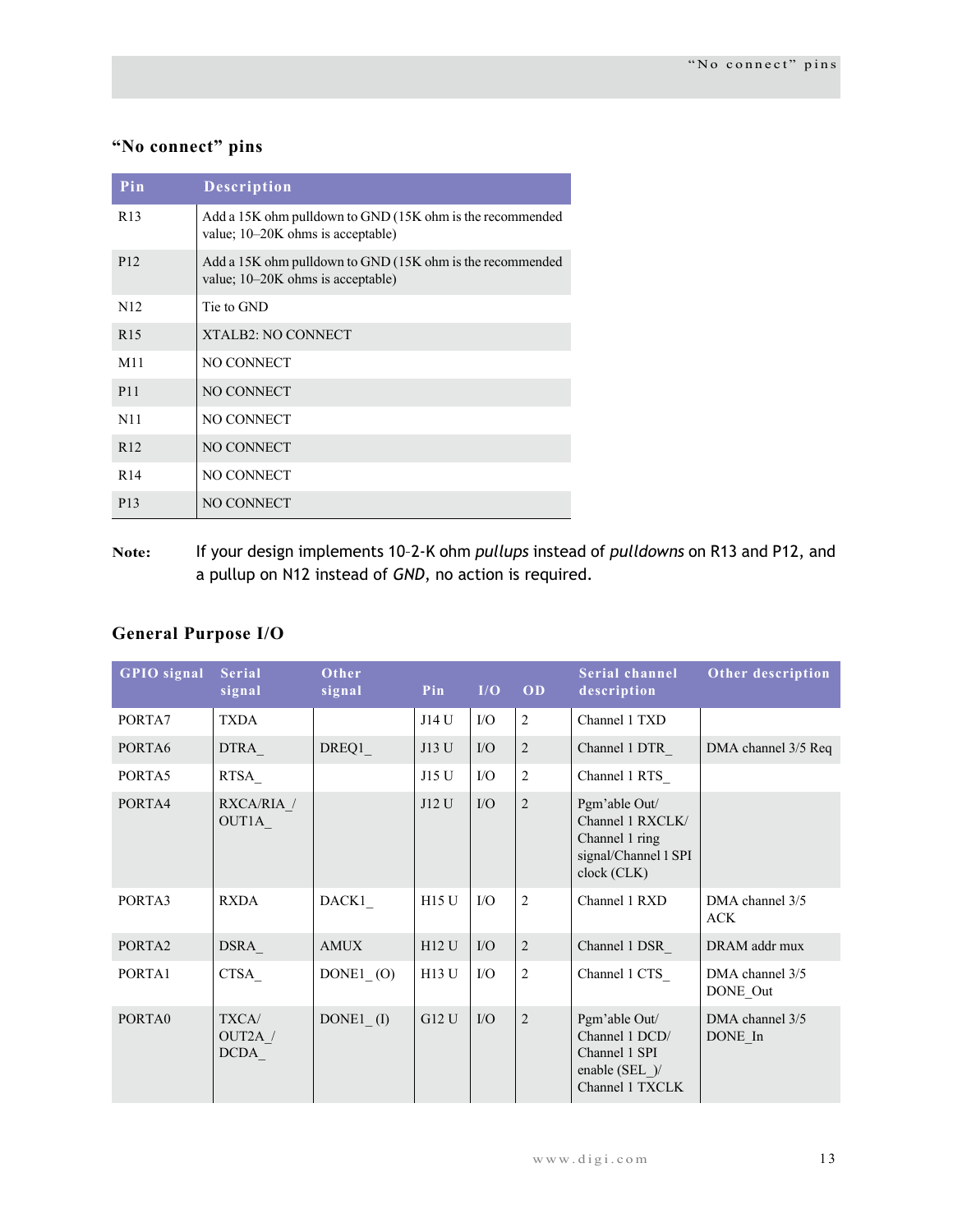| <b>GPIO</b> signal  | <b>Serial</b><br>signal  | Other<br>signal     | Pin   | I/O       | OD             | <b>Serial channel</b><br>description                                                       | Other description                                      |
|---------------------|--------------------------|---------------------|-------|-----------|----------------|--------------------------------------------------------------------------------------------|--------------------------------------------------------|
| PORTC7              | <b>TXDB</b>              |                     | G13 U | I/O       | $\overline{2}$ | Channel 2 TXD                                                                              | GEN interrupt out                                      |
| PORTC6              | <b>DTRB</b>              | DREQ2               | G14U  | $\rm I/O$ | $\sqrt{2}$     | Channel 2 DTR                                                                              | DMA Channel 4/6 Req                                    |
| PORTC5              | RTSB                     | REJECT              | F15U  | I/O       | $\overline{c}$ | Channel 2 RTS                                                                              | CAM reject                                             |
| PORTC4 <sup>1</sup> | RXCB/RIB /<br>OUT1B      | RESET               | F12 U | $\rm I/O$ | $\sqrt{2}$     | Pgm'able Out/<br>Channel 2 RXCLK/<br>Channel 2 ring<br>signal/Channel 2 SPI<br>clock (CLK) | <b>RESET</b> output                                    |
| PORTC3 <sup>2</sup> | <b>RXDB</b>              | LIRQ3/<br>DACK2     | F13 U | I/O       | $\overline{2}$ | Channel 2 RXD                                                                              | Level sensitive IRQ /<br>DMA channel 4/6<br><b>ACK</b> |
| PORTC2 <sup>2</sup> | DSRB                     | LIRQ2/RPSF          | E15U  | $\rm I/O$ | $\overline{2}$ | Channel 2 DSR                                                                              | Level sensitive IRQ/<br>CAM request                    |
| PORTC1 <sup>2</sup> | <b>CTSB</b>              | LIRQ1/<br>DONE2 (O) | E12 U | I/O       | $\overline{2}$ | Channel 2 CTS                                                                              | Level sensitive IRQ /<br>DMA channel 4/6<br>DONE Out   |
| PORTC0 <sup>2</sup> | TXCB/<br>OUT2B /<br>DCDB | LIRQ0/<br>DONE2 (I) | E14U  | I/O       | $\overline{2}$ | Pgm'able Out/<br>Channel 2 DCD/<br>Channel 2 SPI<br>enable (SEL $)$ /<br>Channel 2 TXCLK   | Level sensitive IRQ /<br>DMA channel 4/6<br>DONE In    |

**Notes:**

**1** RESET output indicates the reset state of the NS7520. PORTC4 persists beyond the negation of RESET\_ for approximately 512 clock cycles if the PLL is disabled. When the PLL is enabled, PORTC4 persists beyond the negation of RESET\_ to allow for PLL lock for 100 microseconds times the ratio of the VCO to XTALA.

This GPIO is left in output mode active following a hardware RESET.

**2** PORTC[3:0] pins provide level-sensitive interrupts. The inputs do not need to be synchronous to any clock. The interrupt remains active until cleared by a change in the input signal level.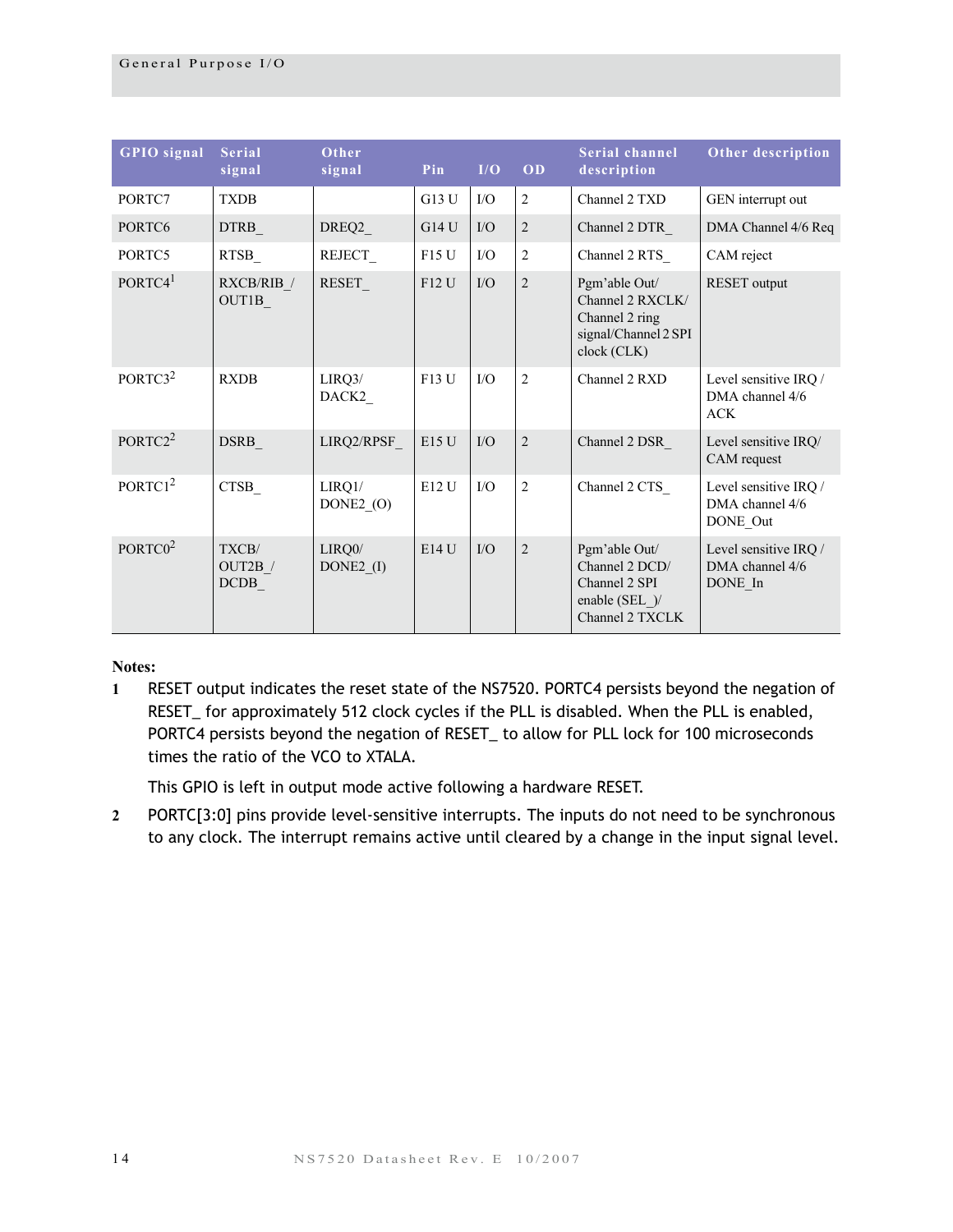# <span id="page-18-0"></span>**System clock and reset**

| Symbol             | Pin             | I/O      | OD | <b>Description</b>            |
|--------------------|-----------------|----------|----|-------------------------------|
| XTALA1             | K14             |          |    | ARM/system oscillator circuit |
| XTALA <sub>2</sub> | K <sub>12</sub> | $\Omega$ |    |                               |
| PLLVDD $(1.5V)$    | L15             | P        |    | PLL clean power               |
| <b>PLLVSS</b>      | L12             | P        |    | PLL return                    |
| RESET              | A10             |          |    | System reset                  |

### *Signal descriptions*

The NS7520 has three clock domains:

- System clock (SYSCLK)
- Bit rate generation and programmable timer reference clock (XTALA1/2)
- System bus clock (BCLK)

The SYS module provides the NS7520 with these clocks, as well as system reset and backup resources.

| <b>Mnemonic</b>                | Signal                                                  | <b>Description</b>                                                                                                                       |
|--------------------------------|---------------------------------------------------------|------------------------------------------------------------------------------------------------------------------------------------------|
| XTALA1<br>XTALA <sub>2</sub>   | Oscillator input<br>Oscillator output                   | A standard parallel quartz crystal or crystal oscillator can be attached to these<br>pins to provide the main input clock to the NS7520. |
| <b>PLLVDD</b><br><b>PLLVSS</b> | Clean PLL power<br>Connect directly to the<br>GND plane | Power and ground for PLL circuit.                                                                                                        |
| RESET                          | System reset                                            | Resets the NS7520 hardware.                                                                                                              |

*Table 2: Clock generation and reset signal description*

This figure shows the timing and specification for RESET\_ rise/fall times:

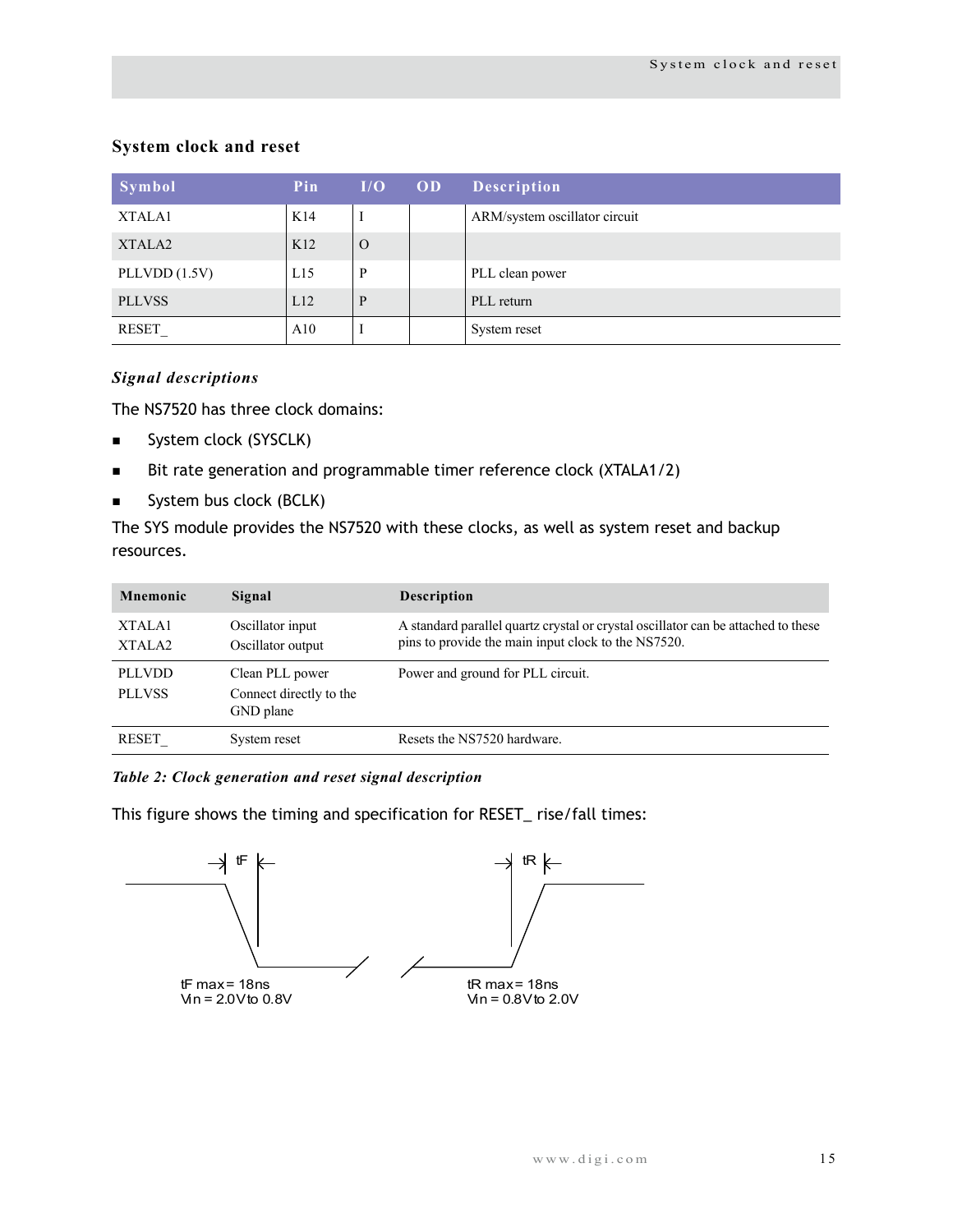# <span id="page-19-0"></span>**System mode (test support)**

PLLTST\_, BISTEN\_, and SCANEN\_ primary inputs control different test modes for both functional and manufacturing test operations (see [Table 3: "NS7520 test modes" on page 22\)](#page-25-3).

| Symbol        | Pin             | I/O | <b>OD</b> | <b>Description</b>                                                                   |
|---------------|-----------------|-----|-----------|--------------------------------------------------------------------------------------|
| <b>PLLTST</b> | N <sub>15</sub> |     |           | Encoded with BISTEN and SCANEN<br>Add an external pullup to 3.3V or pulldown to GND. |
| <b>BISTEN</b> | M <sub>15</sub> |     |           | Encoded with PLLTST and SCANEN<br>Add an external pullup to 3.3V or pulldown to GND. |
| <b>SCANEN</b> | L13             |     |           | Encoded with BISTEN and PLLTST<br>Add an external pullup to 3.3V or pulldown to GND. |

# <span id="page-19-1"></span>**JTAG test**

JTAG boundary scan allows a tester to check the soldering of all signal pins and tri-state all outputs.

| Symbol     | Pin             | I/O      | <b>OD</b>      | <b>Description</b>                                                                                                                                                                                |
|------------|-----------------|----------|----------------|---------------------------------------------------------------------------------------------------------------------------------------------------------------------------------------------------|
| <b>TDI</b> | N14U            | I        |                | Test data in.                                                                                                                                                                                     |
| <b>TDO</b> | M13             | $\Omega$ | $\overline{2}$ | Test data out.                                                                                                                                                                                    |
| <b>TMS</b> | $M12$ U         | I        |                | Test mode select.                                                                                                                                                                                 |
| TRST       | M14             | I        |                | Test mode reset.<br>Requires external termination when not being used (see Figure 3,<br>"TRST termination," on page 17 for an illustration of the<br>termination circuit on the development PCB). |
| <b>TCK</b> | P <sub>15</sub> | I        |                | Test mode clock.<br>Add an external pullup to 3.3V.                                                                                                                                               |

# *ARM debugger signal descriptions*

| Mnemonic    | Signal           | <b>Description</b>                                                                                                                                                             |
|-------------|------------------|--------------------------------------------------------------------------------------------------------------------------------------------------------------------------------|
| <b>TDI</b>  | Test data in     | TDI operates the JTAG standard. Consult the JTAG specifications for use in<br>boundary-scan testing. These signals meet the requirements of the Raven and<br>Jeeni debuggers.  |
| <b>TDO</b>  | Test data out    | TDO operates the JTAG standard. Consult the JTAG specifications for use in<br>boundary-scan testing. These signals meet the requirements of the Raven and<br>Jeeni debuggers.  |
| <b>TMS</b>  | Test mode select | TMS operates the JTAG standard. Consult the JTAG specifications for use in<br>boundary-scan testing. These signals meet the requirements of the Raven and<br>Jeeni debuggers.  |
| <b>TRST</b> | Test mode reset  | TRST operates the JTAG standard. Consult the JTAG specifications for use<br>in boundary-scan testing. These signals meet the requirements of the Raven<br>and Jeeni debuggers. |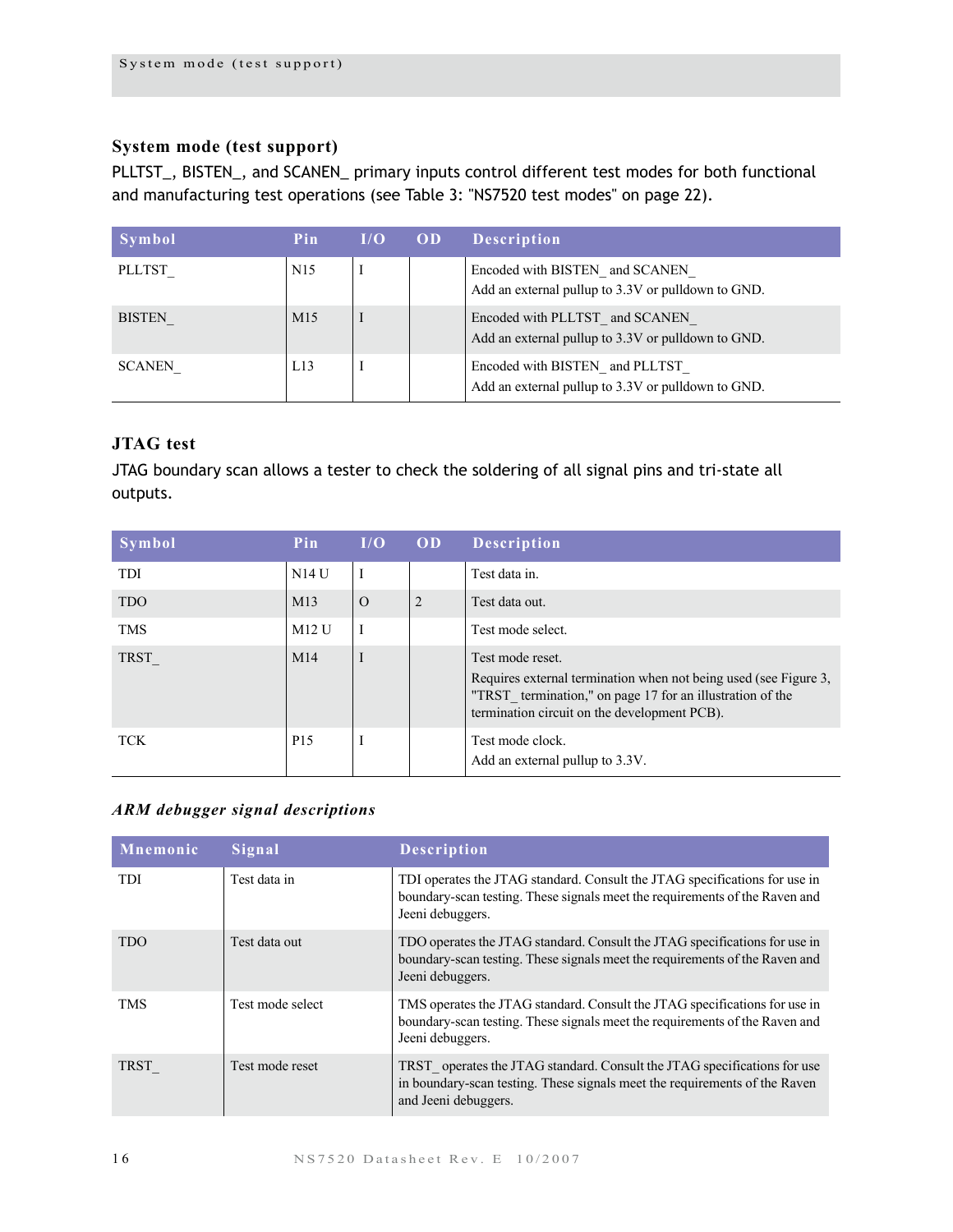| Mnemonic | <b>Signal</b>   | <b>Description</b>                                                                                                                                                            |
|----------|-----------------|-------------------------------------------------------------------------------------------------------------------------------------------------------------------------------|
| TCK      | Test mode clock | TCK operates the JTAG standard. Consult the JTAG specifications for use in<br>boundary-scan testing. These signals meet the requirements of the Raven and<br>Jeeni debuggers. |



<span id="page-20-1"></span>*Figure 3: TRST\_ termination*

# <span id="page-20-0"></span>**Power supply**

| Signal                | Pin                                                                                        | <b>Description</b>      |
|-----------------------|--------------------------------------------------------------------------------------------|-------------------------|
| Oscillator VCC (3.3V) | N <sub>13</sub> , C <sub>3</sub>                                                           | Oscillator power supply |
| Core VCC $(1.5V)$     | R8, L14, C14, C13                                                                          | Core power supply       |
| I/O VCC $(3.3V)$      | E4, K4, M2, N3, P3, R5, H14, F14, B8, A3                                                   | I/O power supply        |
| <b>GND</b>            | D2, F1, J4, P4, P7, M8, P9, R11, K15, G15, E13, D13, B14,<br>C11, A7, A5, B2, P2, P14, K13 | Ground                  |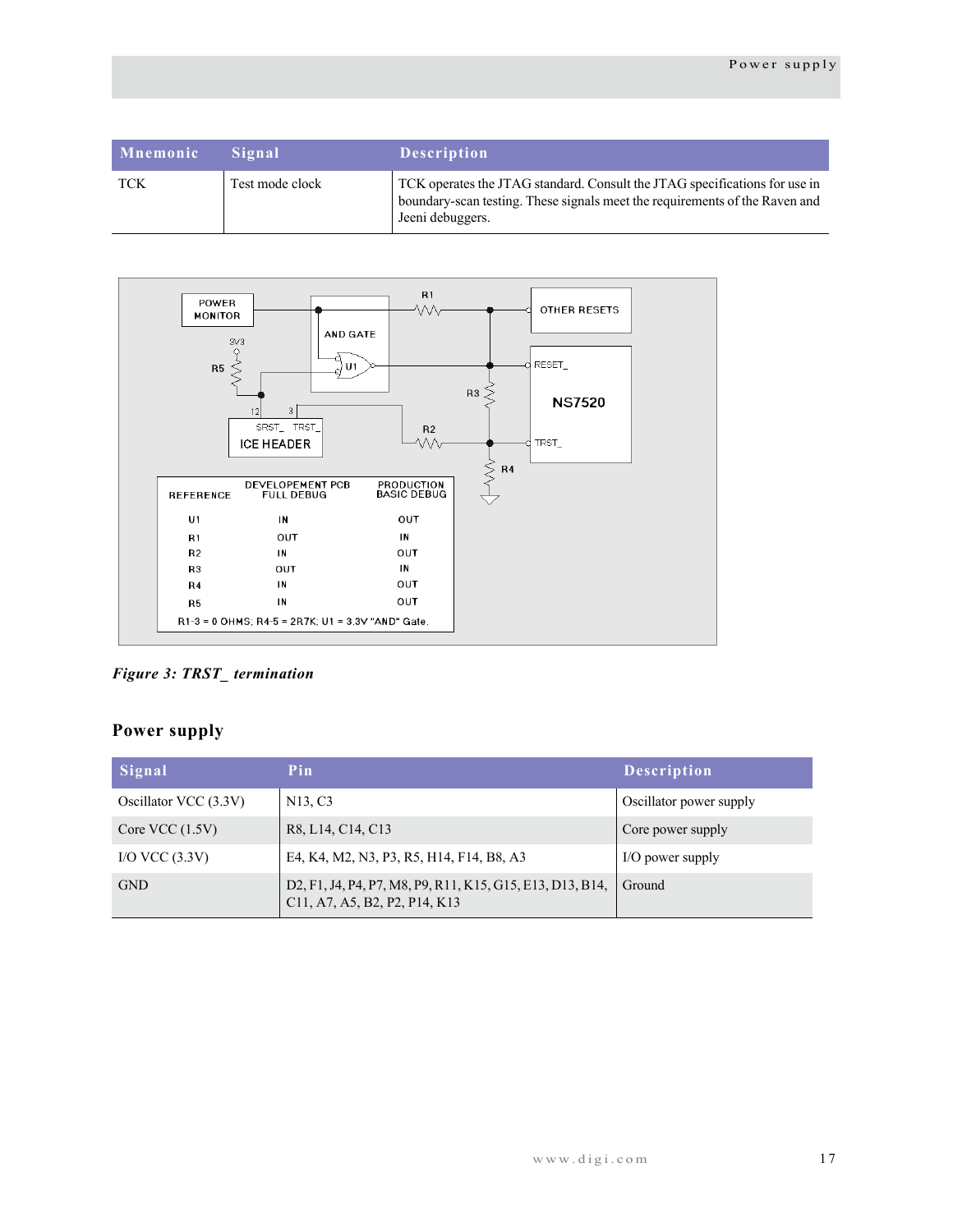# <span id="page-21-0"></span>**NS7520 modules**

# <span id="page-21-1"></span>**CPU module**

The CPU uses an ARM7TDMI core processor. The ARM architecture is based on Reduced Instruction Set Computer (RISC) principles, which result in high instruction throughput and impressive realtime interrupt response for a small, cost-effective circuit. For more information about ARM7TDMI, see the ARM7TDMI Data Sheet from ARM Ltd. (www.arm.com).

# <span id="page-21-2"></span>**GEN module**

The GEN module provides the NS7520 with its main system control functions, as well as these features:

- Two programmable timers with interrupt
- **nd** One programmable bus-error timer
- **Dree programmable watchdog timer**
- **Two 8-bit programmable general-purpose I/O ports**

# <span id="page-21-3"></span>**System (SYS) module**

The system module provides the system clock (SYS CLK) and system reset (SYS RESET) resources. The system control signals determine the basic operation of the chip:

| Signal mnemonic               | Signal name    | <b>Description</b>                                                                                                                                                                                                                                                  |
|-------------------------------|----------------|---------------------------------------------------------------------------------------------------------------------------------------------------------------------------------------------------------------------------------------------------------------------|
| {XTALA1, XTALA2}              | Clock source   | Operate in one of two ways:<br>The signals are affixed with a 10-20 MHz parallel mode quartz<br>crystal or crystal oscillator and the appropriate components per<br>the component manufacturer.<br>XTALA1 is driven with a clock signal and XTALA2 is left<br>open. |
| {PLLVDD, PLLVSS}              | PLL power      | Provide an isolated power supply for the PLL.                                                                                                                                                                                                                       |
| RESET                         | Chip reset     | Active low signal asserted to initiate a hardware reset of the chip.                                                                                                                                                                                                |
| {TDI, TDO, TNS, TRST,<br>TCK  | JTAG interface | Provide a JTAG interface for the chip. This interface is used for both<br>boundary scan and ICE control of the internal processor.                                                                                                                                  |
| {PLLTEST, BISTEN,<br>SCANEN } | Chip mode      | Encoded to determine the chip mode.                                                                                                                                                                                                                                 |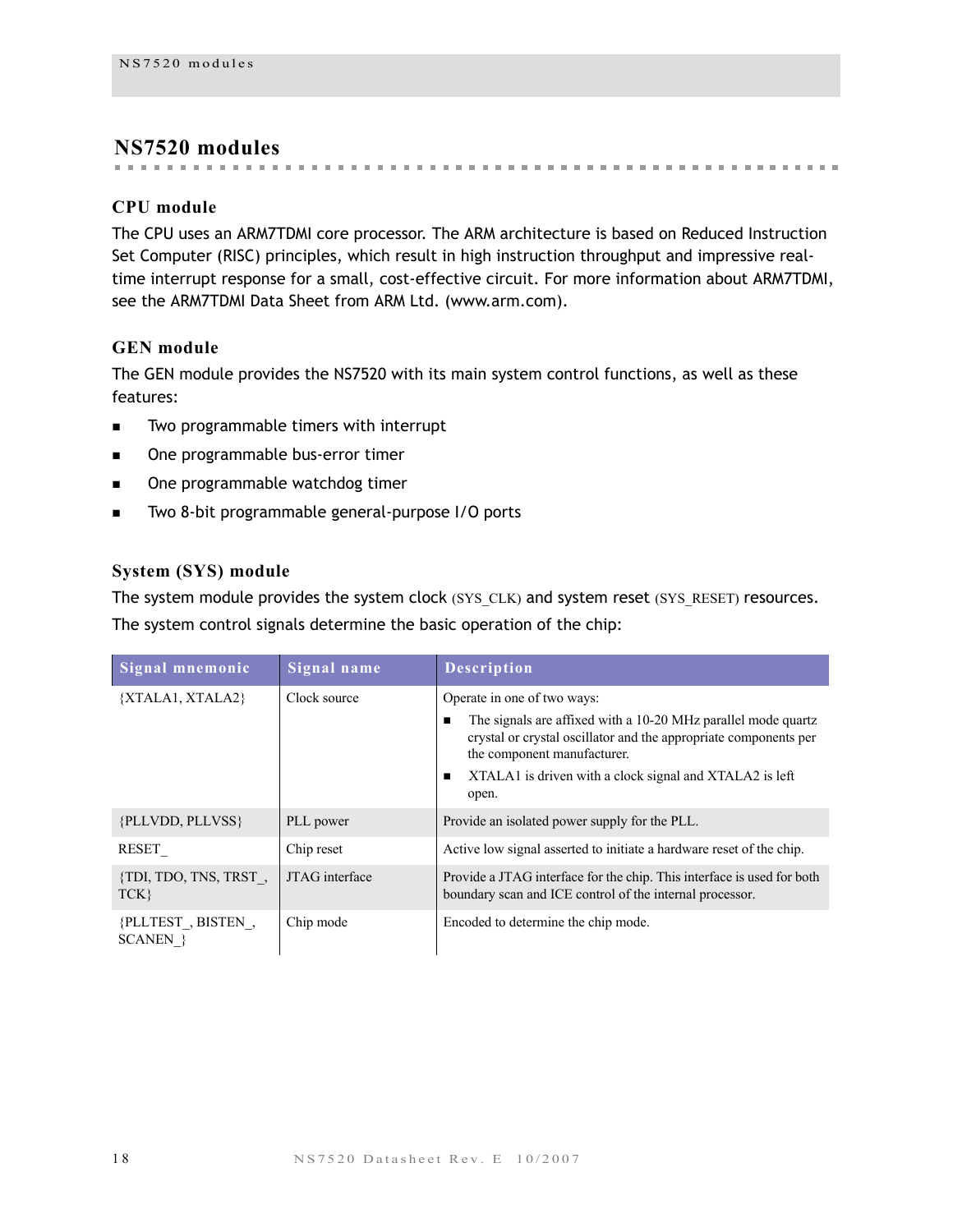The NS7520 clock module creates the BCLK and FXTAL signals. Both signals are used internally, but BCLK can also be accessed at ball A6 by setting the BCLKD field in the System Control register to 0.

- BCLK functions as the system clock and provides the majority of the NS7520's timing.
- FXTAL provides the timing for the DRAM refresh counter, can be selected instead of BCLK to provide timing for the watchdog timer, the two internal timers, and the Serial module.

### <span id="page-22-0"></span>**BBus module**

The BBus module provides the data path among NS7520 internal modules. This module provides the address and data multiplexing logic that supports the data flow through the NS7520. The BBus module is the central arbiter for all the NS7520 bus masters and, once mastership is granted, handles the decoding of each address to one (or none) of the NS7520 modules.

### <span id="page-22-1"></span>**Memory module (MEM)**

The MEM module provides a glueless interface to external memory devices such as Flash, DRAM, and EEPROM. The memory controller contains an integrated DRAM controller and supports five unique chip select configurations.

The MEM module monitors the BBus interface for access to the bus module; that is, any access not addressing internal resources. If the address to be used corresponds to a Base Address register in the MEM module, the MEM module provides the memory access signals and responds to the BBus with the necessary completion signal.

The MEM module can be configured to interface with FP, EDO, or SDRAM (synchronous DRAM), although the NS7520 cannot interface with more than one device type at a time.

# <span id="page-22-2"></span>**DMA controller**

The NS7520 contains one DMA controller, with 13 DMA channels. Each DMA channel moves blocks of data between memory and a memory peripheral.

The DMA controller supports both fly-by operations and memory-to-memory operations:

- When configured for fly-by operation, the DMA controller transfers data between one of the NS7520 peripherals and a memory location.
- When configured for memory-to-memory operations, the DMA controller uses a temporary holding register between read and write operations. Two memory cycles are executed.

#### <span id="page-22-3"></span>**Ethernet controller**

The Ethernet controller provides the NS7520 with one IEEE 802.3u compatible Ethernet interface. The Ethernet interface includes the Ethernet front-end (EFE) and media access controller (MAC).

The Ethernet module supports both media independent interface (MII) and ENDEC modes.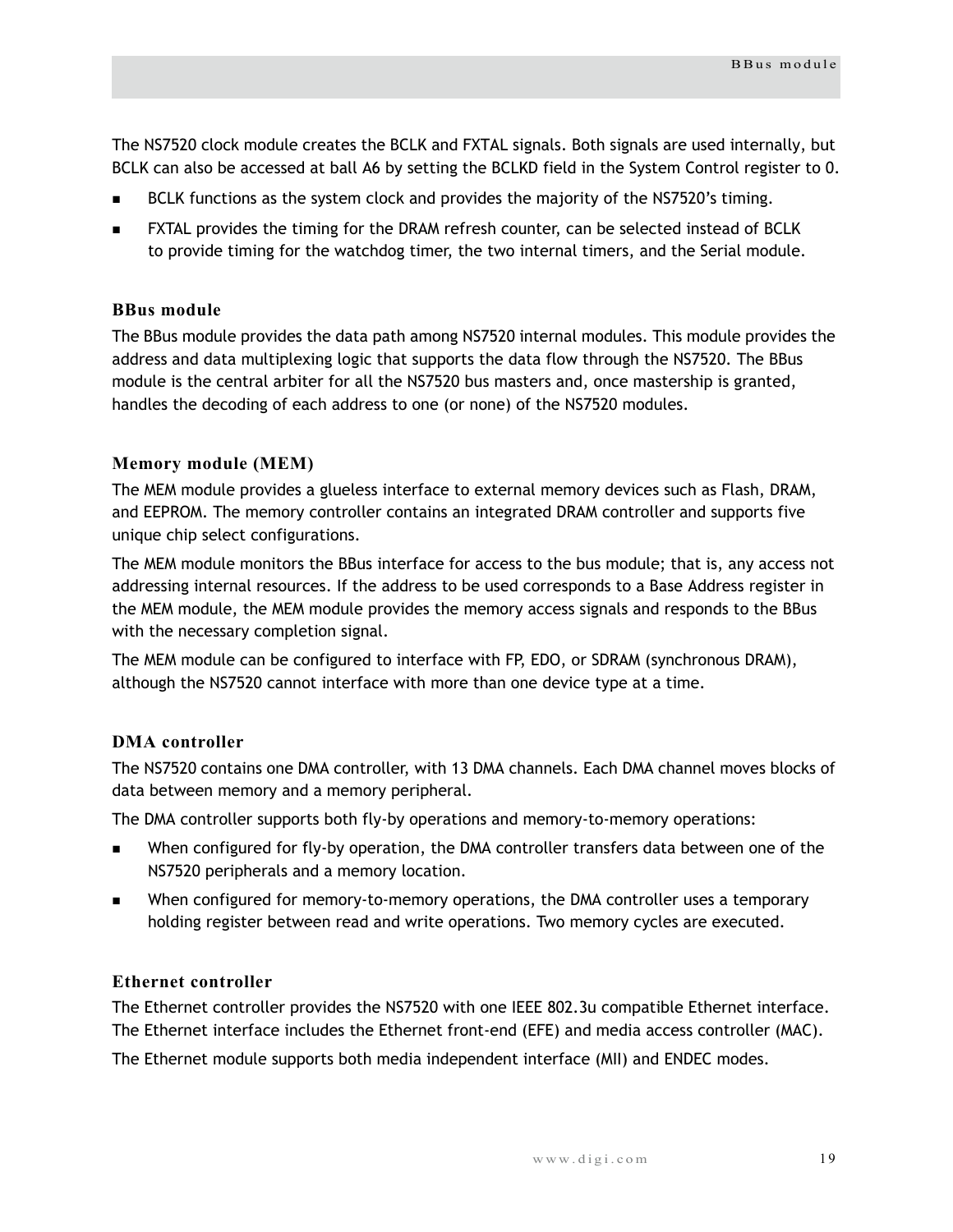The MAC module interfaces to an external physical layer (PHY) device using the MII standard defined by IEEE 802.3u. The MAC interface includes the MII clock and data signals.

[Figure 4](#page-23-0) shows a high-level block diagram of the EFE module, which provides the FIFO handling interface between the NS7520 BBus and the MAC modules.



<span id="page-23-0"></span>*Figure 4: EFE module block diagram*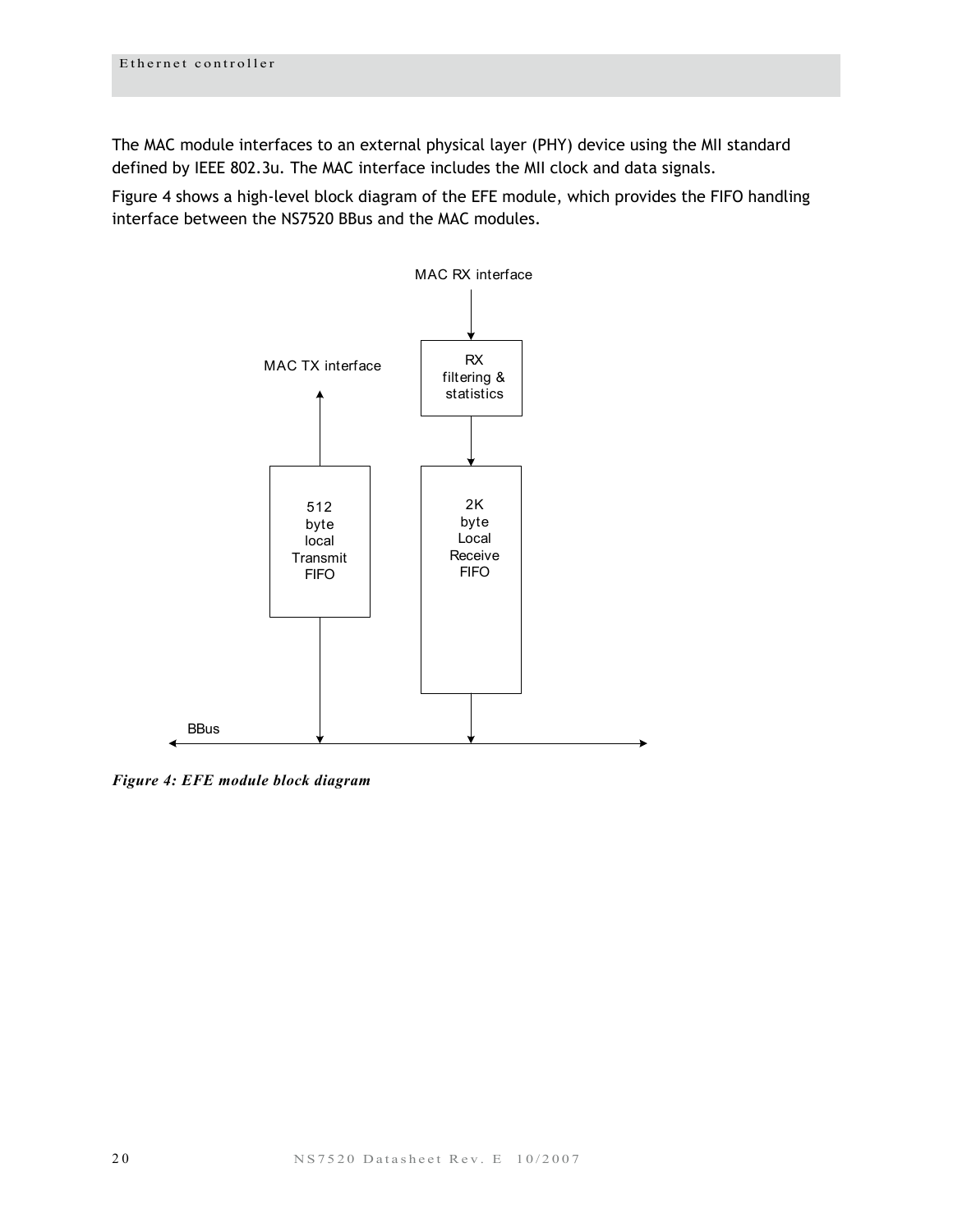# <span id="page-24-0"></span>**Serial controller**

The NS7520 supports two independent universal asynchronous/synchronous receiver/transmitter channels. Each channel supports these features:

- **Independent programmable bit-rate generator**
- **UART** and SPI (master) modes
- High-speed data transfer:
	- x1 mode: 4Mbits/sec
	- x16 mode: 230 Kbits/sec
- 32-byte TX FIFO
- 32-byte RX FIFO
- Programmable data format: 5-8 data bits; odd, even, or no parity; 1, 2 stop bits
- **Programmable channel modes: normal, local loopback, remote loopback**
- Control signal support
- **Maskable interrupt conditions:** 
	- Receive break detection
	- Receive framing error
	- Receive parity error
	- Receive overrun error
	- Receive FIFO ready
	- Receive FIFO half-full
	- Transmit FIFO ready
	- Transmit FIFO half-empty
	- CTS, DSR, DCD, RI state change detection
- **Clock/data encoding: NRZ, NRZB, NRZI, FM, Manchester**
- Multi-drop capable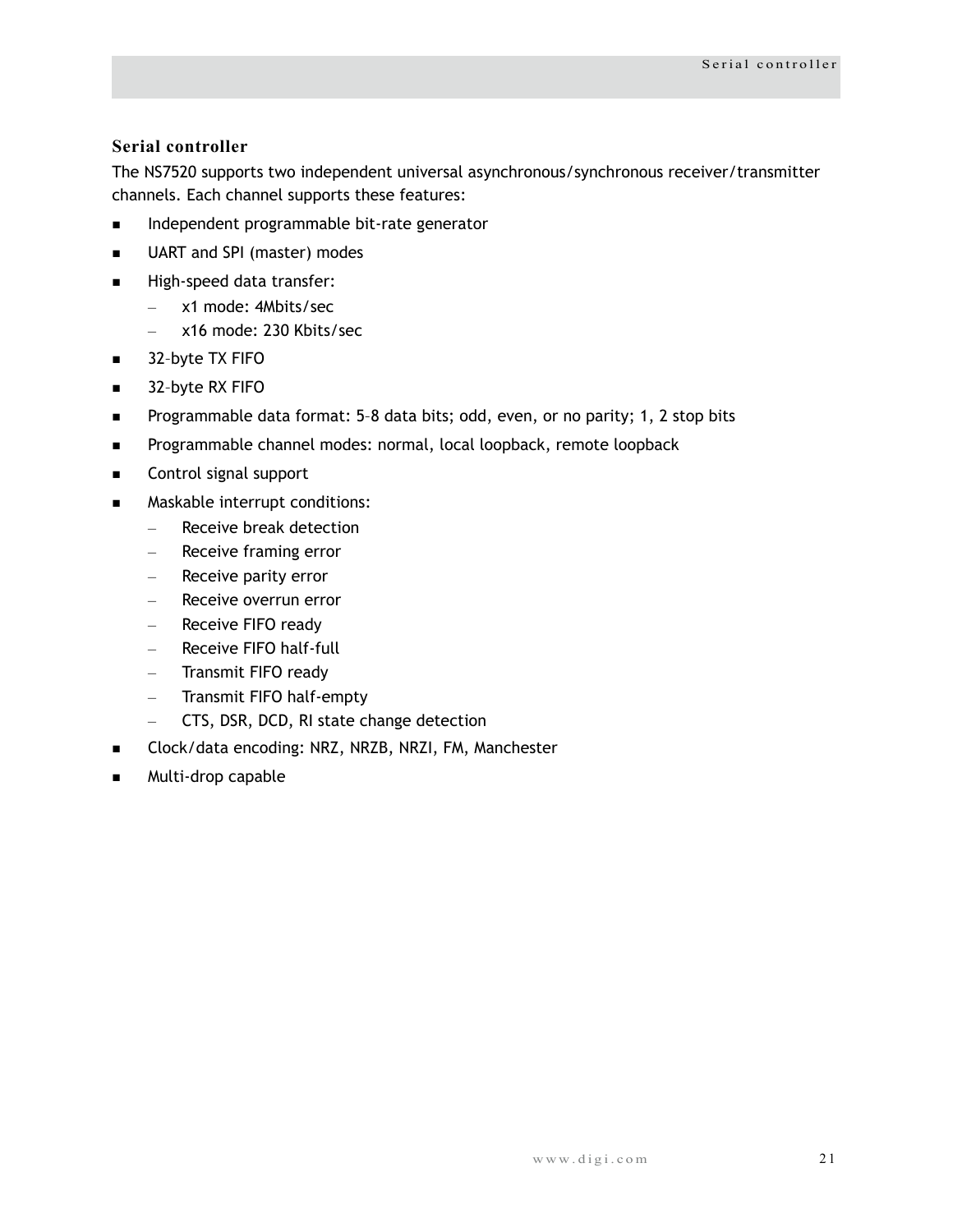# <span id="page-25-0"></span>**NS7520 bootstrap initialization**

Many internal NS7520 features are configured when the RESET pin is asserted. The address bus configures the appropriate control register bits at powerup. This table shows which bits control which functions:

| <b>Address bit</b> | Name                    | <b>Description</b>                          |  |  |
|--------------------|-------------------------|---------------------------------------------|--|--|
| ADDR[27]           | Endian configuration    | Little Endian configuration<br>$\mathbf{0}$ |  |  |
|                    |                         | Big Endian configuration                    |  |  |
| ADDR[26]           | CPU bootstrap           | $\mathbf{0}$<br>CPU disabled; GEN BUSER=1   |  |  |
|                    |                         | CPU enabled; GEN BUSER=0                    |  |  |
| ADDR[24:23]        | CS0/MMCR[19:18] setting | $00\,$<br>8-bit SRAM, 63 wait-states/b00    |  |  |
|                    |                         | 01<br>32-bit SRAM, 63 wait-states/b01       |  |  |
|                    |                         | 10<br>32-bit SRAM                           |  |  |
|                    |                         | 11<br>16-bit SRAM, 63 wait-states/b11       |  |  |
| ADDR[19:9]         | <b>GEN</b> ID setting   | GEN ID= $A[19:09]$ , default='h3ff          |  |  |
| ADDR[8:7]          | PLL IS setting          | $IS=A[8:7]$ , default='b10                  |  |  |
| ADDR[6:5]          | PLL FS setting          | $FS=A[6:5]$ , default='b00                  |  |  |
| ADDR[4:0]          | PLL ND setting          | $ND=A[4:0]$ , default='b01011               |  |  |

<span id="page-25-3"></span>*Table 3: NS7520 test modes*

# <span id="page-25-1"></span>**JTAG**

The NS7520 provides full support for 1149.1 JTAG boundary scan testing. All NS7520 pins can be controlled using the JTAG interface port. The JTAG interface provides access to the ARM7TDMI debug module when the appropriate combination of PLLTST, BISTEN, and SCANEN is selected (as shown in [Table 3: "NS7520 test modes"](#page-25-3)).

# <span id="page-25-2"></span>**ARM Debug**

The ARM7TDMI core uses a JTAG TAP controller that shares the pins with the TAP controller used for 1149.1 JTAG boundary scan testing. To enable the ARM7TDMI TAP controller, {PLLTST\_,BISTEN\_,SCANEN\_} must be set as shown in [Table 3: "NS7520 test modes"](#page-25-3).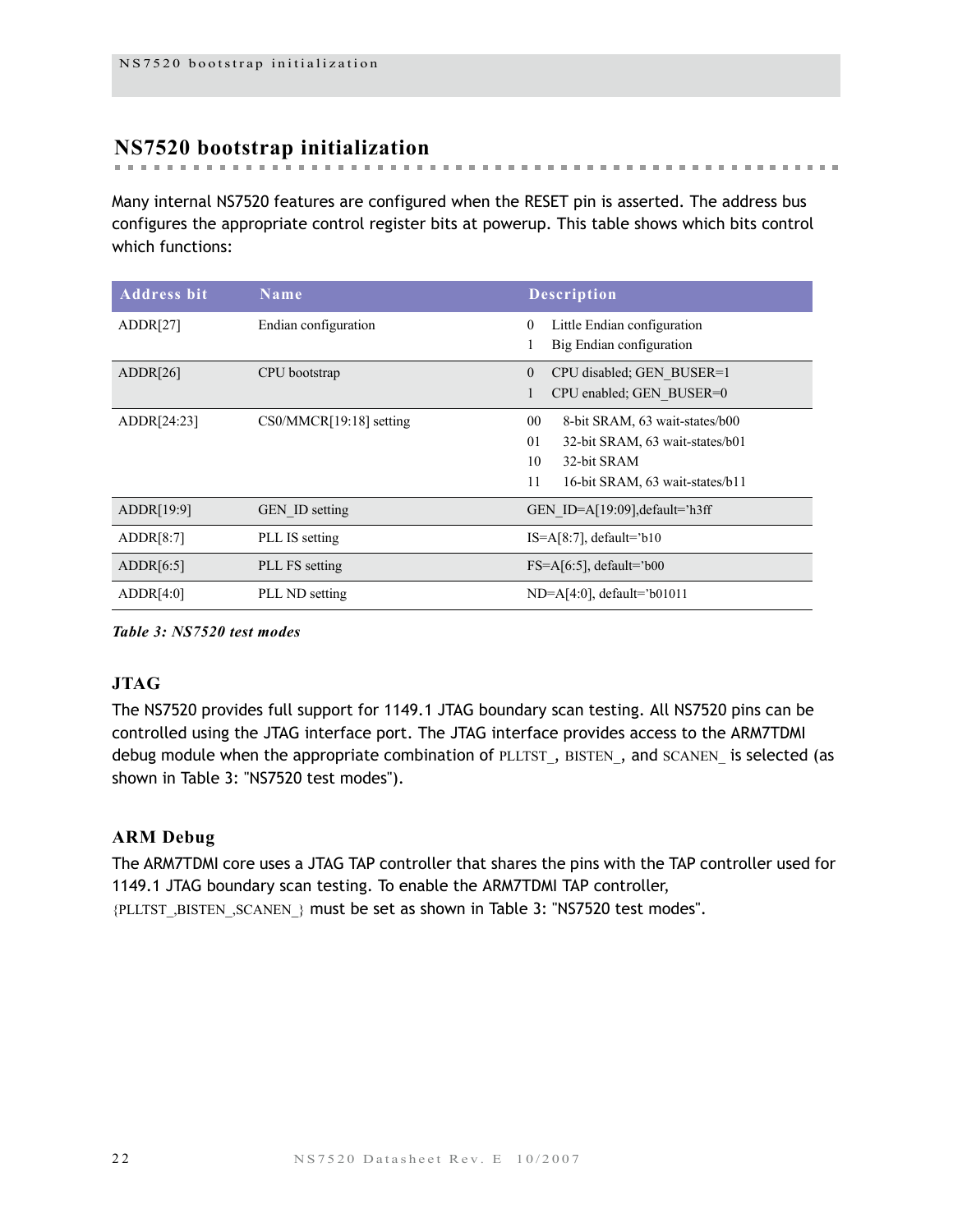# <span id="page-26-0"></span>**DC characteristics and other operating specifications**

The NS7520 operates using an internal core  $V_{DD}$  supply voltage of 1.5V. A 3.3VC supply is required for the I/O cells, which drive/accept 3.3V levels.

[Table 4 p](#page-26-1)rovides the DC characteristics for inputs; [Table 5](#page-26-3) provides the DC characteristics for outputs.

| Svm      | Parameter          | <b>Conditions</b> | Min            | Tvp. | Max | Unit |
|----------|--------------------|-------------------|----------------|------|-----|------|
| $V_{IH}$ | Input high voltage |                   | 2.0            |      | 3.0 |      |
| $V_{IL}$ | Input low voltage  |                   | $V_{SS} - 0.3$ |      | 0.8 |      |

<span id="page-26-1"></span>*Table 4: DC characteristics — Inputs*

| <b>Sym</b>   | Parameter           | <b>Conditions</b>                    | Min          | Max      |     | Unit |
|--------------|---------------------|--------------------------------------|--------------|----------|-----|------|
| P            | Power consumption   | $F_{\text{SYSCLK}}$ = 55 MHz         |              | 508      |     | mW   |
|              |                     | Core                                 |              |          | 192 | mW   |
|              |                     | $\rm LO$                             |              |          | 316 | mW   |
|              |                     | $F_{\text{SYSCLK}} = 46 \text{ MHz}$ |              | 425      |     | mW   |
|              |                     | Core                                 |              |          | 161 | mW   |
|              |                     | $\rm LO$                             |              |          | 264 | mW   |
|              |                     | $F_{\text{SYSCLK}}$ = 36 MHz         |              | 333      |     | mW   |
|              |                     | Core                                 |              |          | 126 | mW   |
|              |                     | $\rm I/O$                            |              |          | 207 | mW   |
| $\rm V_{OL}$ | Output low voltage  | Outputs & bi-directional             | $\mathbf{0}$ | 0.4      |     | V    |
| $V_{OH}$     | Output high voltage | Outputs & bi-directional             | 2.4          | $V_{DD}$ |     | V    |

#### <span id="page-26-3"></span>*Table 5: DC characteristics — Outputs*

[Table 6](#page-26-2) defines the DC operating (thermal) conditions for the NS7520. Operating the NS7520 outside these conditions results in unpredictable behavior.

| <b>Sym</b>               | Parameter              | <b>Conditions</b> | Min   | <b>Typ</b> | Max | Unit          |
|--------------------------|------------------------|-------------------|-------|------------|-----|---------------|
| $V_{DD}$                 | Core supply voltage    |                   | 1.4   | 1.5        | 1.6 | V             |
| $V_{CC}$                 | I/O supply voltage     |                   | 3.0   | 3.3        | 3.6 | V             |
| $T_{OP}$                 | Ambient temperature    |                   | $-40$ |            | 85  | $^{0}C$       |
| $T_{J}$                  | Junction temperature   |                   |       | 110        |     | $^{0}C$       |
| $T_{STG}$                | Storage temperature    |                   | $-40$ |            | 125 | $^{0}C$       |
| $\theta_{J}$             | Pkg thermal resistance |                   |       | 50         |     | $\rm ^{o}C/W$ |
| $\mathbf{I}_{\text{IH}}$ | Input threshold        | No pullup         | $-10$ |            | 10  | μA            |

<span id="page-26-2"></span>*Table 6: Recommended operating temperatures*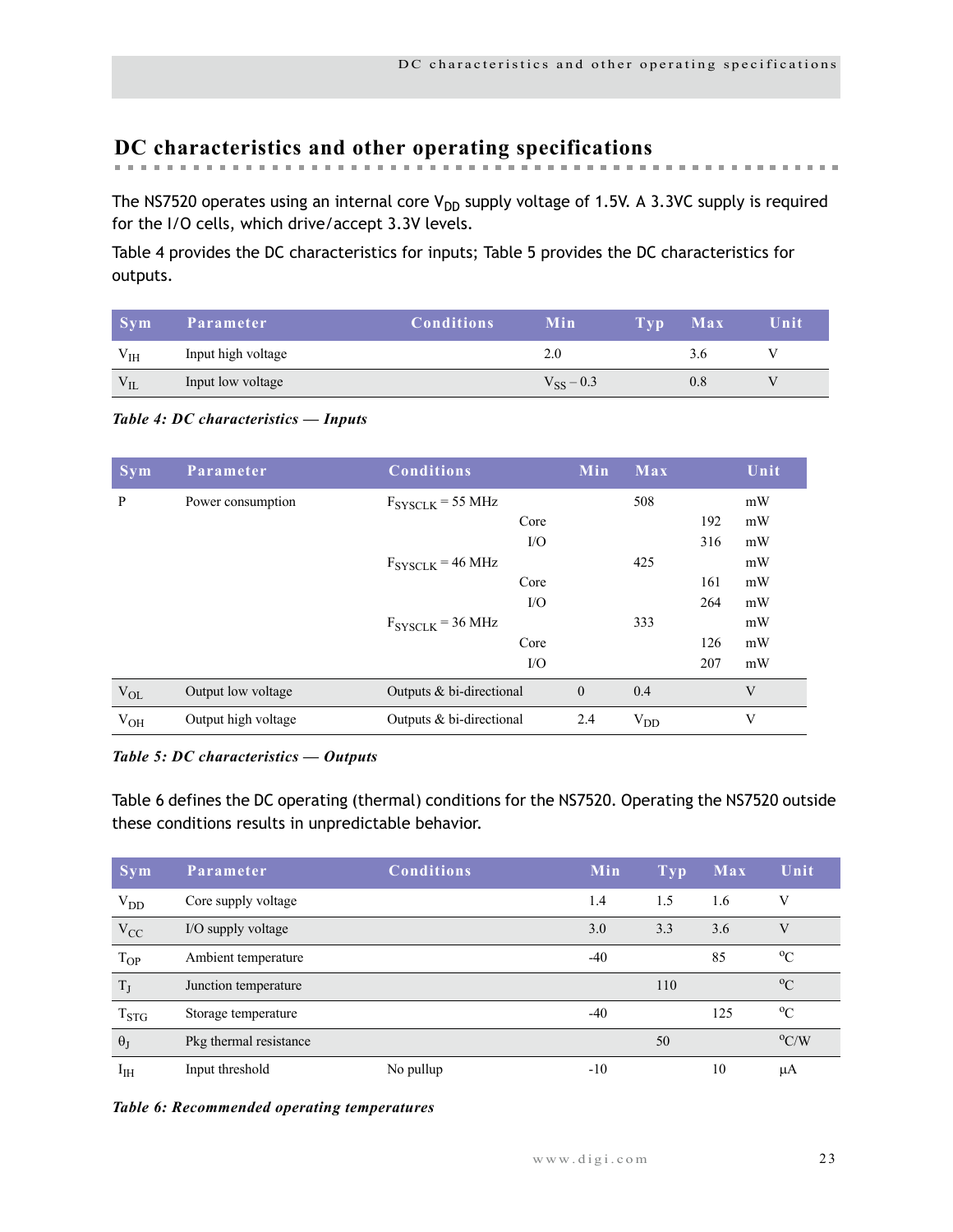| $\sim$ Svm      | <b>Parameter</b>      | <b>Conditions</b> | Min   | Tvp | Max | Unit |
|-----------------|-----------------------|-------------------|-------|-----|-----|------|
| $I_{\text{IL}}$ | Input current as "0"  | No pullup         | 10    |     | 10  | μA   |
| $1_{\rm OZ}$    | HighZ leakage current | Any input         | $-10$ |     | 10  | μA   |
| $C_{IO}$        | Pin capacitance       | $V_{\Omega} = 0$  |       |     |     | pF   |

*Table 6: Recommended operating temperatures*

#### <span id="page-27-0"></span>**Absolute maximum ratings**

This table defines the maximum values for the voltages that the NS7520 can withstand without being damaged.

| <b>Sym</b>    | Parameter           | Min    | Max  |
|---------------|---------------------|--------|------|
| $\rm{V}_{DD}$ | Core supply voltage | $-0.3$ | 3.15 |
| $V_{CC}$      | I/O supply voltage  | $-0.3$ | 3.9  |
| $\rm V_{IN}$  | Input voltage       | $-0.3$ | 3.9  |
| $\rm V_{OUT}$ | Output voltage      | $-0.3$ | 3.9  |

# <span id="page-27-1"></span>**Pad pullup and pulldown characteristics**

[Figure 5](#page-27-2) illustrates characteristics for a pad with internal pullup; [Figure 6](#page-28-2) illustrates characteristics for a pad with internal pulldown. See ["Pinout detail tables," beginning on page 6,](#page-9-0) for information about which pins use pullup and pulldown resistors.



<span id="page-27-2"></span>*Figure 5: Internal pullup characteristics*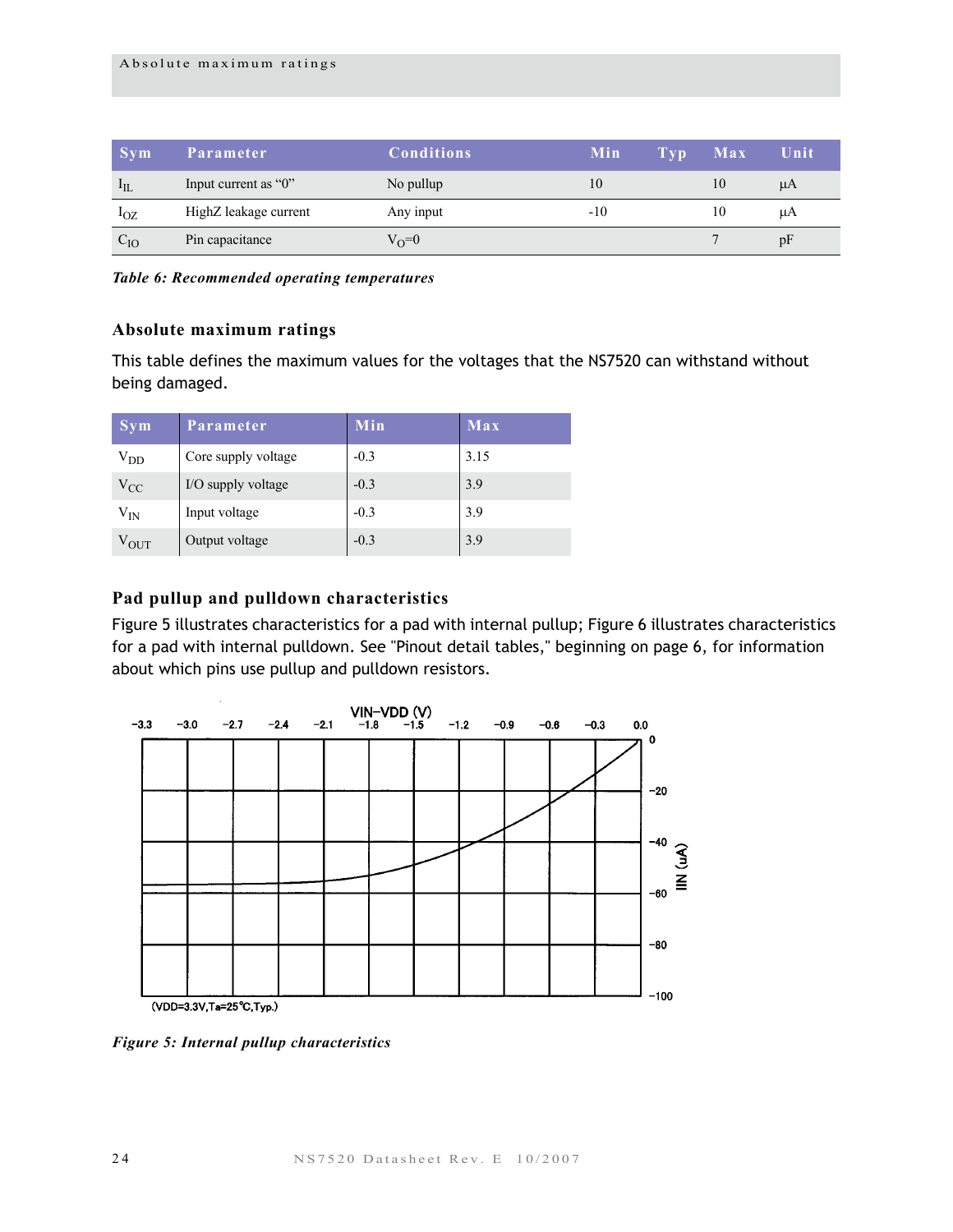

<span id="page-28-2"></span>*Figure 6: Internal pulldown characteristics*

# <span id="page-28-0"></span>**AC characteristics**

AC electrical specifications define the timing relationship between signals for interfaces and modes within a given interface.

**ALCOHOL: NO ALCOHOL: 1999** 

 $\mathbf{u}$  $\alpha$  . . . . . . . . . . . . . . . . .

 $\sim 10$  $\mathbf{m}$ **ALCOHOL:** 

m.

#### <span id="page-28-1"></span>**AC electrical specifications**

The AC electrical specifications are based on the system configuration shown in Figure 7, with a 5pF allowance for PCB capacitance and a 0.25 ns allowance for PCB delay. The timing of the buffers, SDRAM, and the like must be added to complete timing analysis. In systems where SDRAM is not used, two devices are expected to replace the SDRAMs shown in Figure 7; that is, they are tied directly to the chip. System loading information is shown in Table 7: "System loading details" on page 26.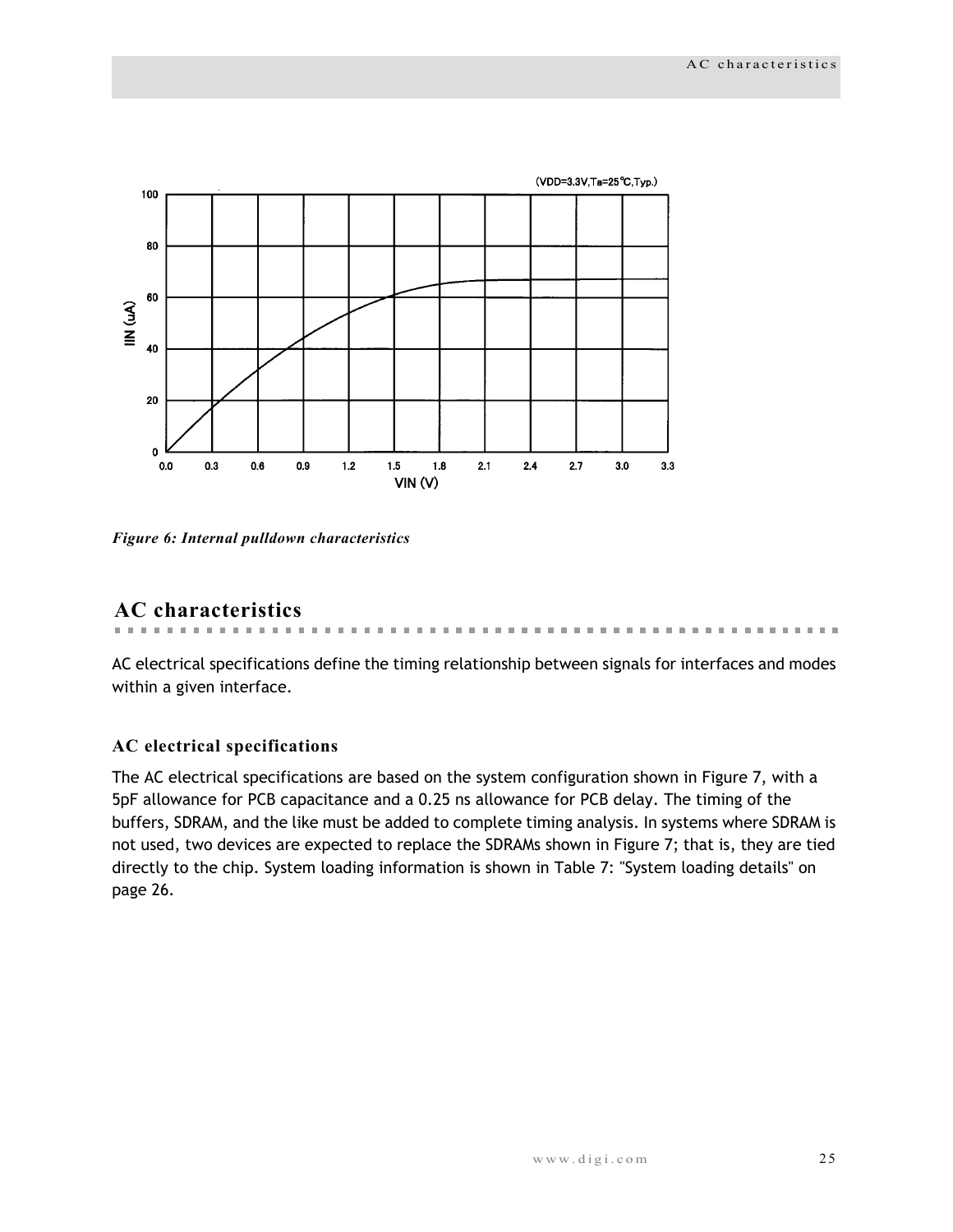

*Figure 7: System configuration for specified timing*

| Signal                                                     | <b>Estimated load (pF)</b> | <b>Device loads</b>                              |
|------------------------------------------------------------|----------------------------|--------------------------------------------------|
| <b>BCLK</b>                                                | 23                         | Two SDRAMs, 1 clock buffer/clock input<br>to PLD |
| A[27:0], CAS[3:0]                                          | 23                         | Two SDRAM An, 1 buffer/PLD                       |
| CS[4:0]                                                    | 13                         | Two SDRAM CSn, 1 buffer PLD                      |
| DATA[31:0]                                                 | 18                         | One SDRAM DQ, 1 buffer/PLD                       |
| $BE*$                                                      | 19                         | One SDRAM DQ, 1 buffer/PLD                       |
| $TS$ , $TA$ , $TEA$ , $BR$ , $BG$ , $BUSY$ , $WE$ ,<br>OE  | 15                         | 1 buffer/PLD                                     |
| PORTA3, PORTA1, PORTC3, PORTC1<br>(operating external DMA) | 15                         | 1 buffer/PLD                                     |
| Other PORTA <sup>[*]</sup> and PORTC <sup>[*]</sup> , TDO  | 85                         | Tester load                                      |
| MDC, MDIO, TXEN, TXER, TXD[3:0]                            | 20                         | One PHY                                          |

*Table 7: System loading details*

Exceeding the loading shown in Table 7 can result in additional signal delay. The delay can be approximated by derating the output buffer based on the expected load capacitance per the values shown in Table 8.

| Signal                                         | Derating $(ns/pF)$ |
|------------------------------------------------|--------------------|
| <b>BCLK</b>                                    | 0.069              |
| A[27:0], TS, TA, TEA, BR, BG, BUSY, DATA[31:0] | 0.150              |
| BE[3:0]                                        | 0.300              |

*Table 8: Output buffer derating by load capacitance*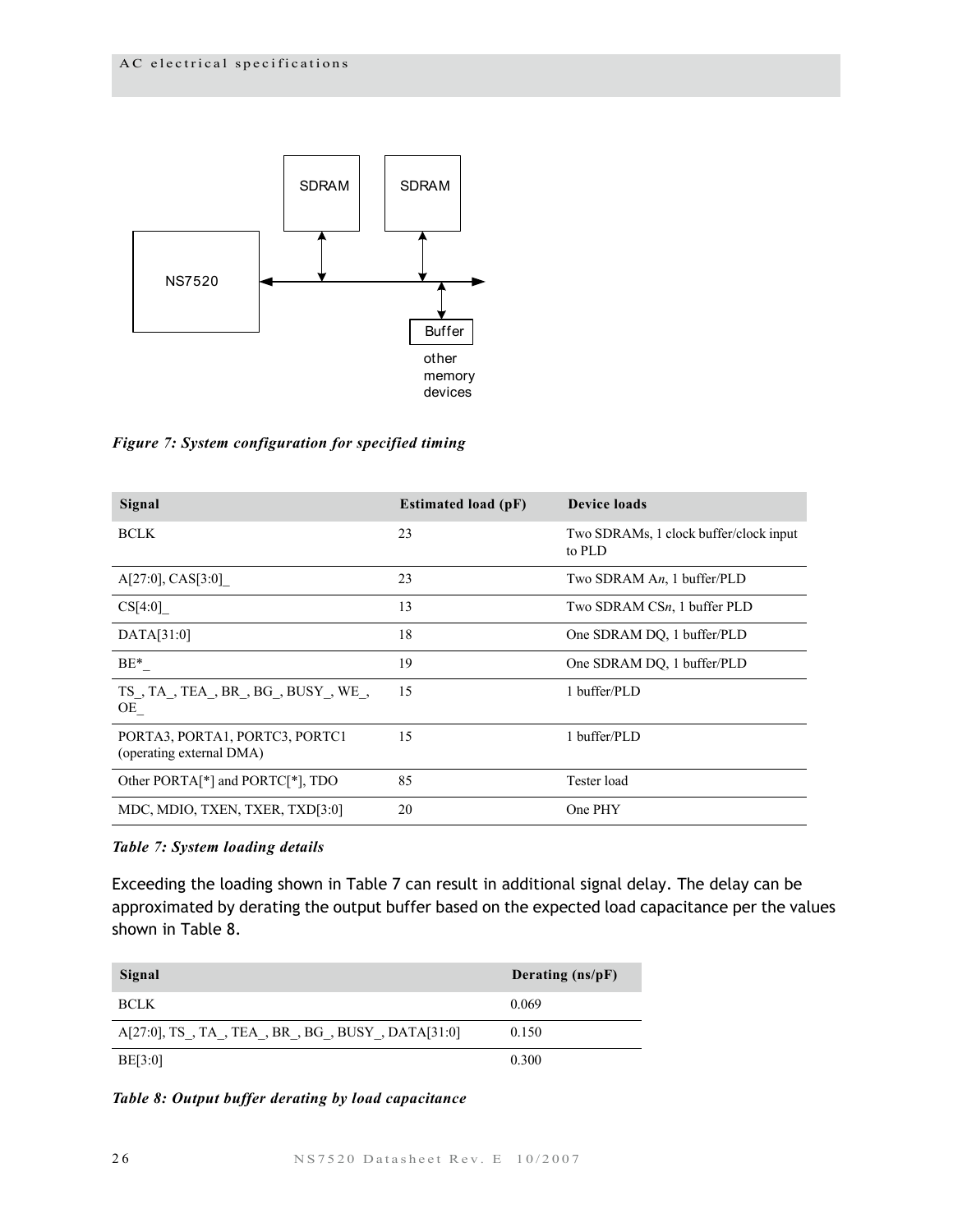| Signal                           | Derating (ns/pF) |
|----------------------------------|------------------|
| $CS[4:0]$ , CAS[3:0], RW, WE, OE | 0.137            |
| MDC, TXD[3:0], TXER, TXEN, TDO   | 0.274            |

*Table 8: Output buffer derating by load capacitance*

# <span id="page-30-0"></span>**Oscillator Characteristics**

Figure 8 illustrates the recommended oscillator circuit details.

- **Rise/fall time.** The max rise/fall time on the system clock input pin is 1.5ns when used with an external oscillator.
- **Duty cycle.** The duty cycle is system-dependent with an external oscillator. It affects the setup and hold times of signals that change in the falling clock edges, such as WE\_/OE\_.

**Recommendation:** Use a 3.3V, 50±10% duty cycle oscillator with a 100 ohm series resistor at the output. The PLLs can handle a 25% duty cycle clock (minimum high/low time 4.5nS).

 $\sim$  $\sim$ 



*Figure 8: Oscillator circuit details*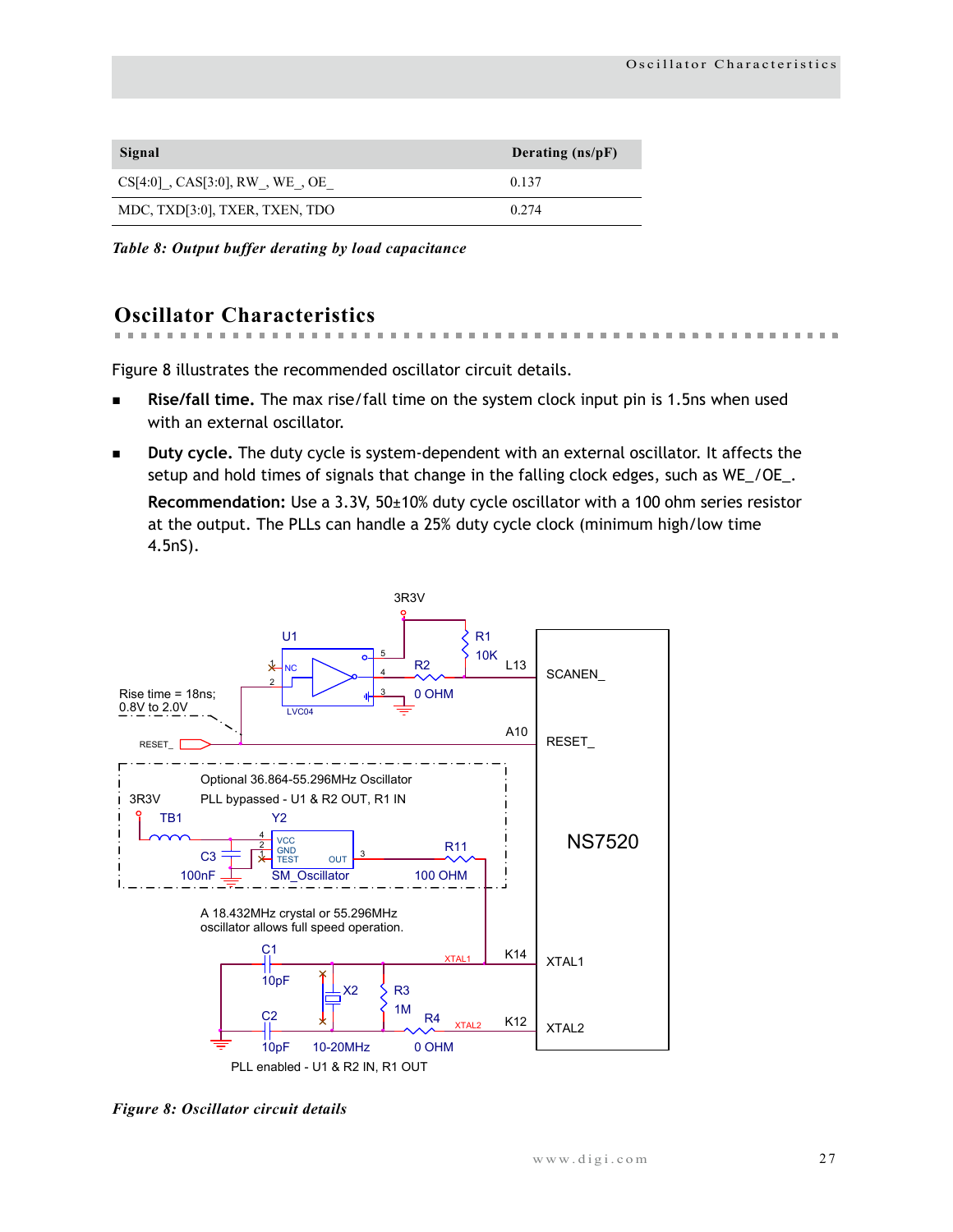# <span id="page-31-0"></span>**Timing Diagrams**

 $\mathbf{R} = \mathbf{R} \mathbf{R}$ 

#### <span id="page-31-1"></span>**Timing\_Specifications**

All timing specifications consist of the relationship between a reference clock and a signal:

 $\sim$  $\mathbf{m}$  $\sim$  $\sim$  $\mathbf{m}$ m.  $\sim$  $\mathbf{m}$  $\sim$  $\mathbf{m}$  $\sim$  $\mathbf{m}$  $\sim$  $\mathbb{R}^n$  $\sim$  $\mathbb{R}^d$  $\mathbf{m}$  $\mathbb{R}^n$ 

the contract of the contract of the

- There are bussed and non-bussed signals. Non-bussed signals separately illustrate 0-to-1 and 1–to–0 transitions.
- **Inputs have setup/hold times versus clock rising.**
- **Dutputs have switching time relative to either clock rising or clock falling.**

**Note:** Timing relationships in this diagram are drawn without proportion to actual delay.

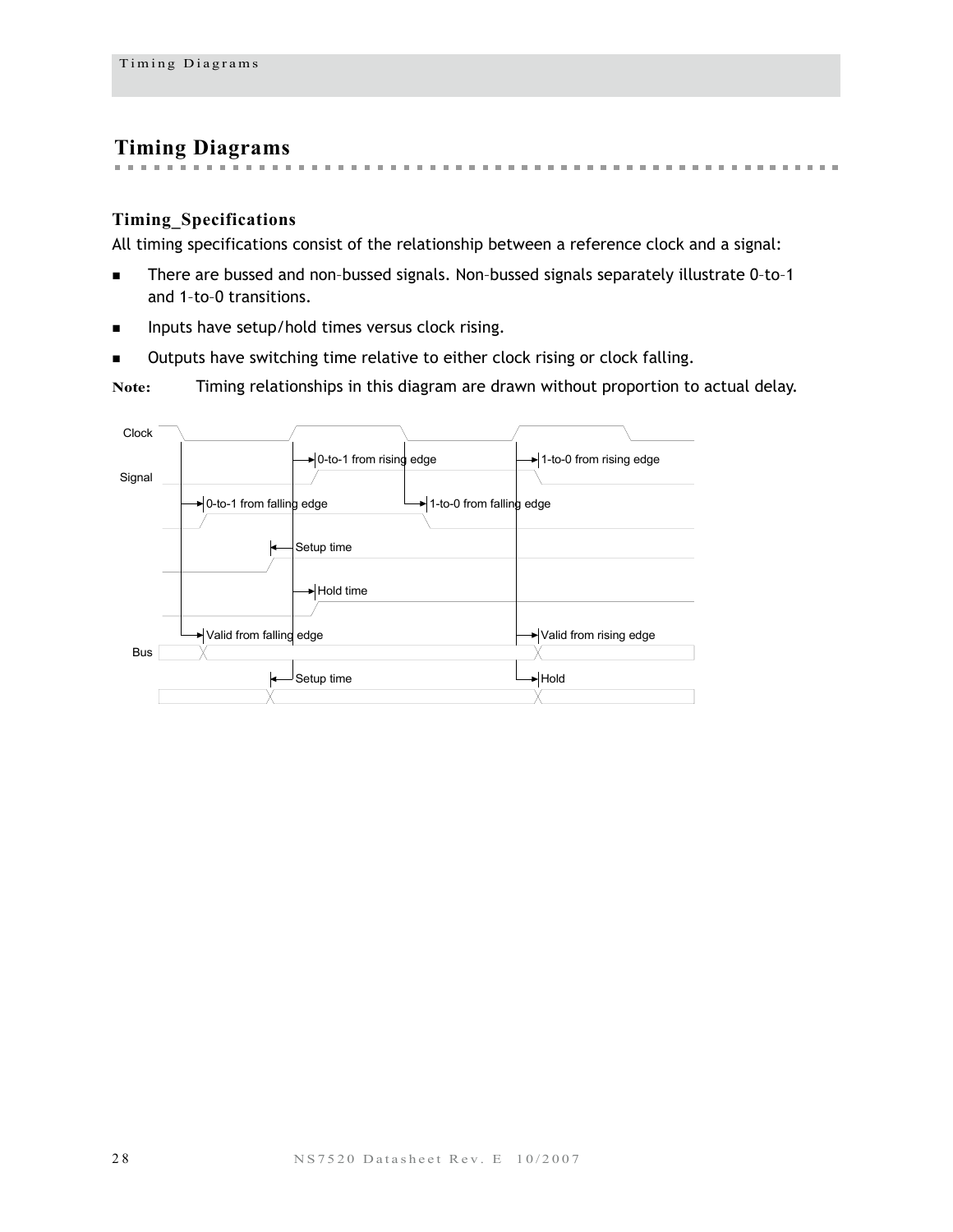# <span id="page-32-0"></span>**Reset\_timing**

From a cold start, RESET\_ must be asserted until all power supplies are above their specified thresholds. An additional 8 microseconds is required for oscillator settling time (allow 40ms for crystal startup).

Due to an internal three flip-flop delay on the external RESET\_ signal, after the oscillator is settled, RESET\_ must be asserted for three periods of the XTALA1 clock in these situations:

- Before release of reset after application of power
- While valid power is maintained to initiate *hot reset* (reset while power is at or above specified thresholds)
- Before loss of valid power during power outage/power down

The PORTC4 output indicates the reset state of the chip. PORTC4 persists beyond the negation of RESET\_ for approximately 512 system clock cycles if the PLL is disabled. When the PLL is enabled, PORTC4 persists beyond the negation of RESET\_ to allow for PLL lock for 100 microseconds times the ratio of the VCO to XTALA.



| Num | <b>Description</b>                  | Min | <b>Typ</b> | Max | Units                                                                                        |
|-----|-------------------------------------|-----|------------|-----|----------------------------------------------------------------------------------------------|
|     | Power valid before reset negated    | 40  |            |     | ms<br><b>Note:</b> RESET should remain low for<br>at least 40ms after power reaches<br>3.0V. |
|     | Reset asserted after power valid    |     |            |     | $T_{\text{XTALA1}}$                                                                          |
|     | Reset asserted while power valid    |     |            |     | T <sub>XTALA1</sub>                                                                          |
| 4   | Reset asserted before power invalid | 3   |            |     | $1$ XTALA1                                                                                   |

#### *Reset timing parameters*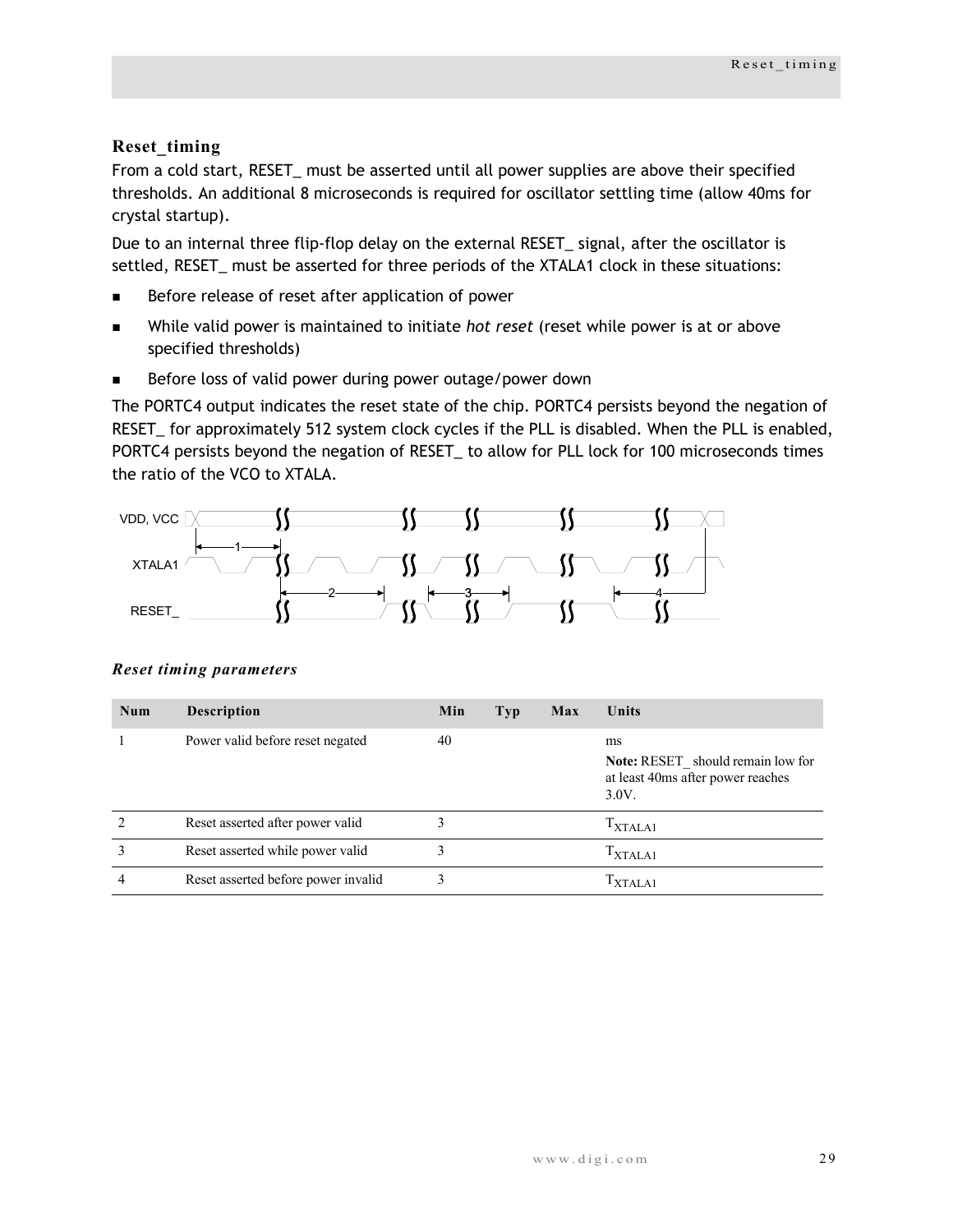# <span id="page-33-0"></span>**SRAM timing**

*BCLK max frequency:* 55.296 MHz Operating conditions:

| Temperature: | $-15.00$ (min)     | $110.00$ (max) |
|--------------|--------------------|----------------|
| Voltage:     | $1.60$ (min)       | $1.40$ (max)   |
| Output load: | 25.0 <sub>pf</sub> |                |
| Input drive: | CMOS buffer        |                |

# *SRAM timing parameters*

| Num | Description                          | Min            | Max  | Unit |
|-----|--------------------------------------|----------------|------|------|
| 36  | BCLK high to BE* valid               |                | 15.5 | ns   |
| 6   | BCLK high to address valid           | 5              | 13.5 | ns   |
| 9   | BCLK high to data out valid          |                | 14   | ns   |
| 13  | BCLK high to data out high impedance |                | 13   | ns   |
| 10  | Data in valid to BCLK high (setup)   | 5              |      | ns   |
| 11  | BCLK high to data in invalid (hold)  | $\overline{3}$ |      | ns   |
| 14  | TA* valid to BCLK high (setup)       | 5              |      | ns   |
| 15  | BCLK high to TA* invalid (hold)      | 3              |      | ns   |
| 27  | BCLK high to CS* valid               |                | 12.5 | ns   |
| 28  | BCLK low to OE* valid                |                | 12.5 | ns   |
| 29  | BCLK low to WE* valid                |                | 13   | ns   |
| 30  | BCLK high to TA* valid               |                | 13.5 | ns   |
| 31  | BCLK high to TEA* valid              |                | 16   | ns   |
| 18  | BCLK low to A27 (CS0OE*) valid       |                | 13.5 | ns   |
| 19  | BCLK low A26 (CS0WE*) valid          |                | 13.5 | ns   |
| 12  | BCLK high to RW* valid               |                | 13.5 | ns   |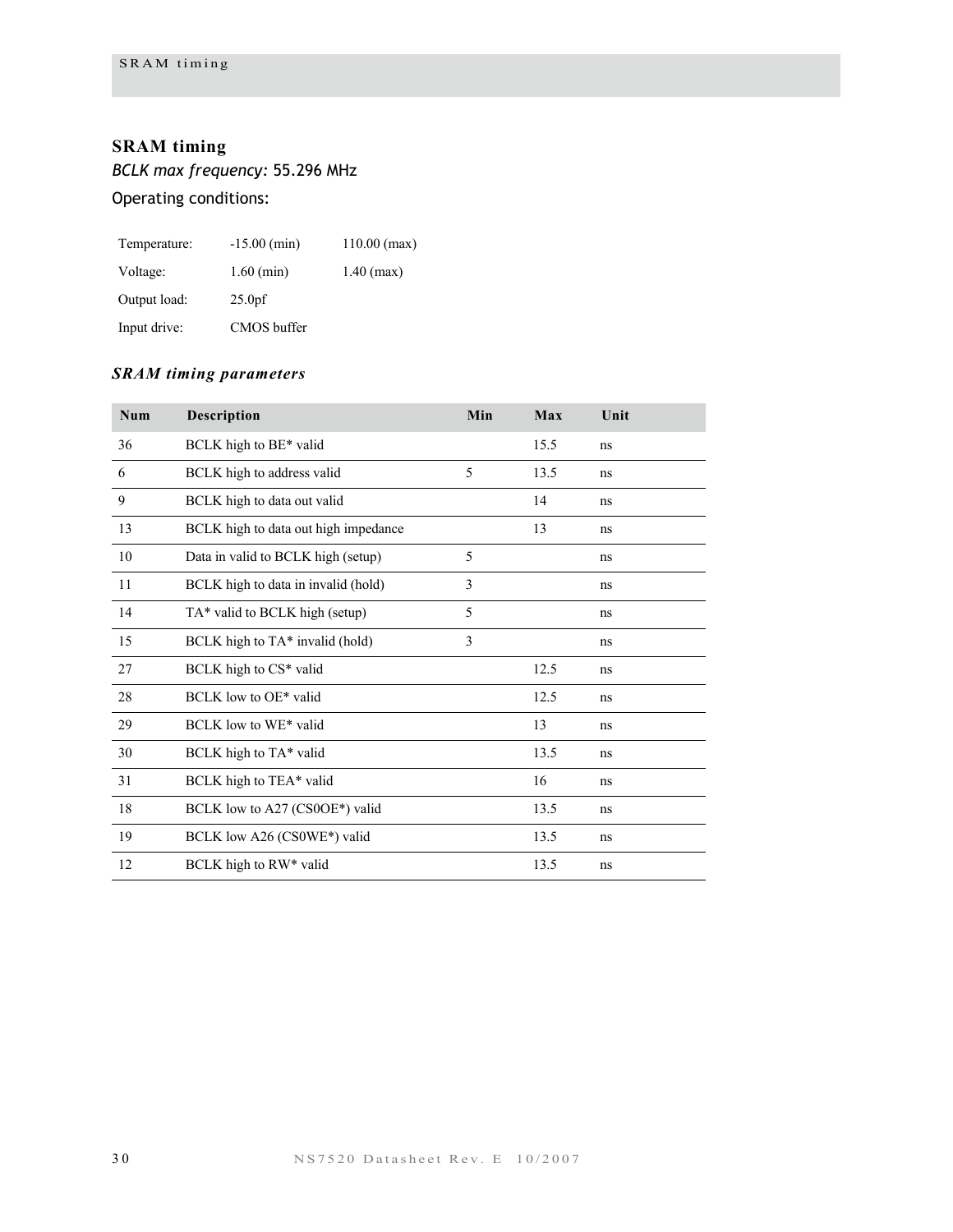#### *SRAM read*

#### **CS\* controlled read (wait = 2)**



- **1** If the next transfer is DMA, null periods between memory transfers can occur. Thirteen clock pulses are required for DMA context switching.
- **2** Port size determines which byte enable signals are active:
	- $-$  8-bit port = BE3\*
	- $-$  16-bit port = BE[3:0]
	- $-$  32-bit port = BE[3:0]
- **3** The TW cycles are present when the WAIT field is set to 2 or more.
- **4** The TA\* and TEA\*/LAST signals are for reference only.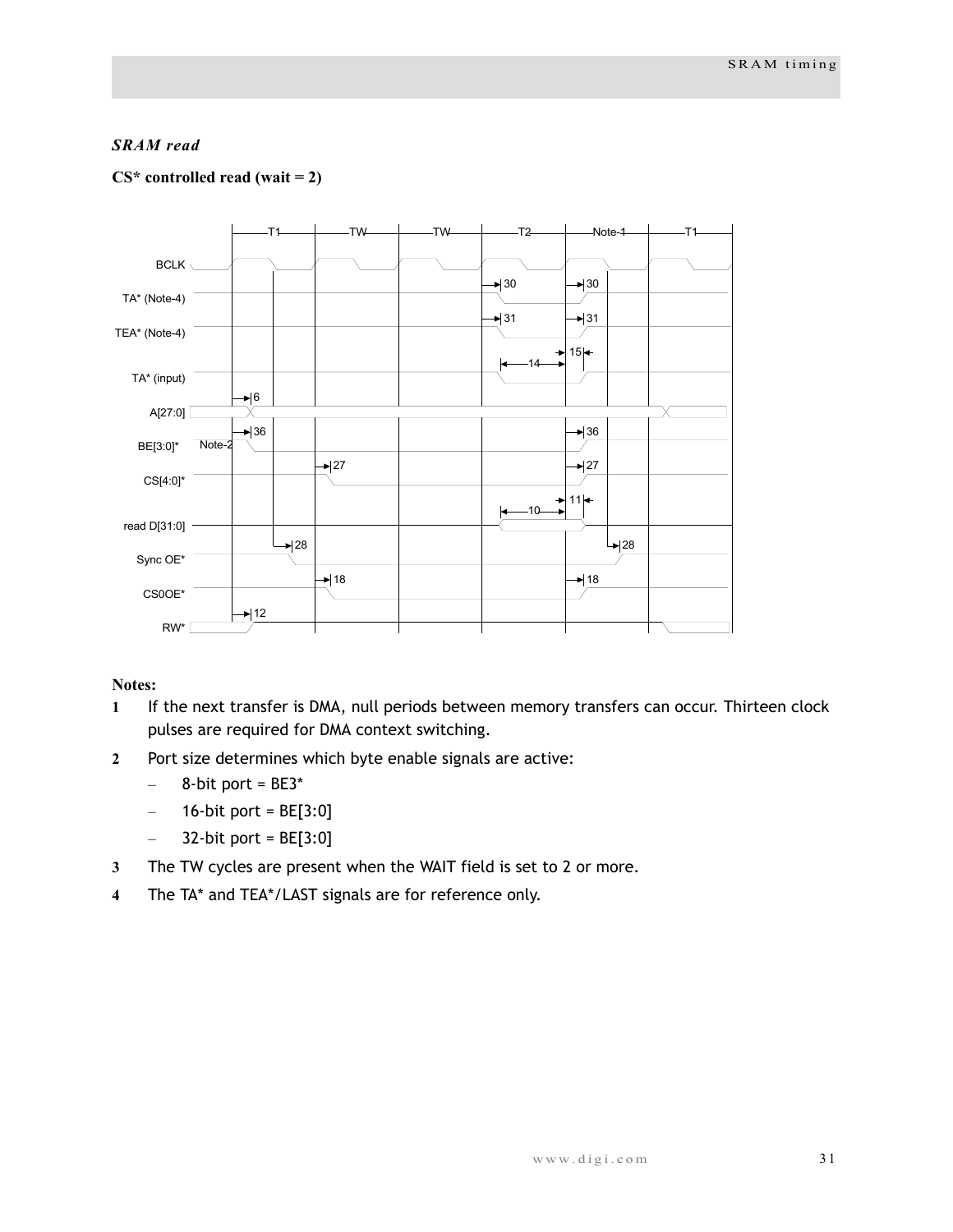#### *SRAM burst read*



#### $CS^*$  controlled, four word (4-2-2-2), burst read (wait = 2,  $BCYC = 01$ )

- **1** If the next transfer is DMA, null periods between memory transfers can occur. Thirteen clock pulses are required for DMA context switching.
- **2** Port size determines which byte enable signals are active:
	- $-$  8-bit port = BE3\*
	- $-$  16-bit port = BE[3:0]
	- $-$  32-bit port = BE[3:0]
- **3** The TW cycles are present when the WAIT field is set to 2 or more.
- **4** The TA\* and TEA\*/LAST signals are for reference only.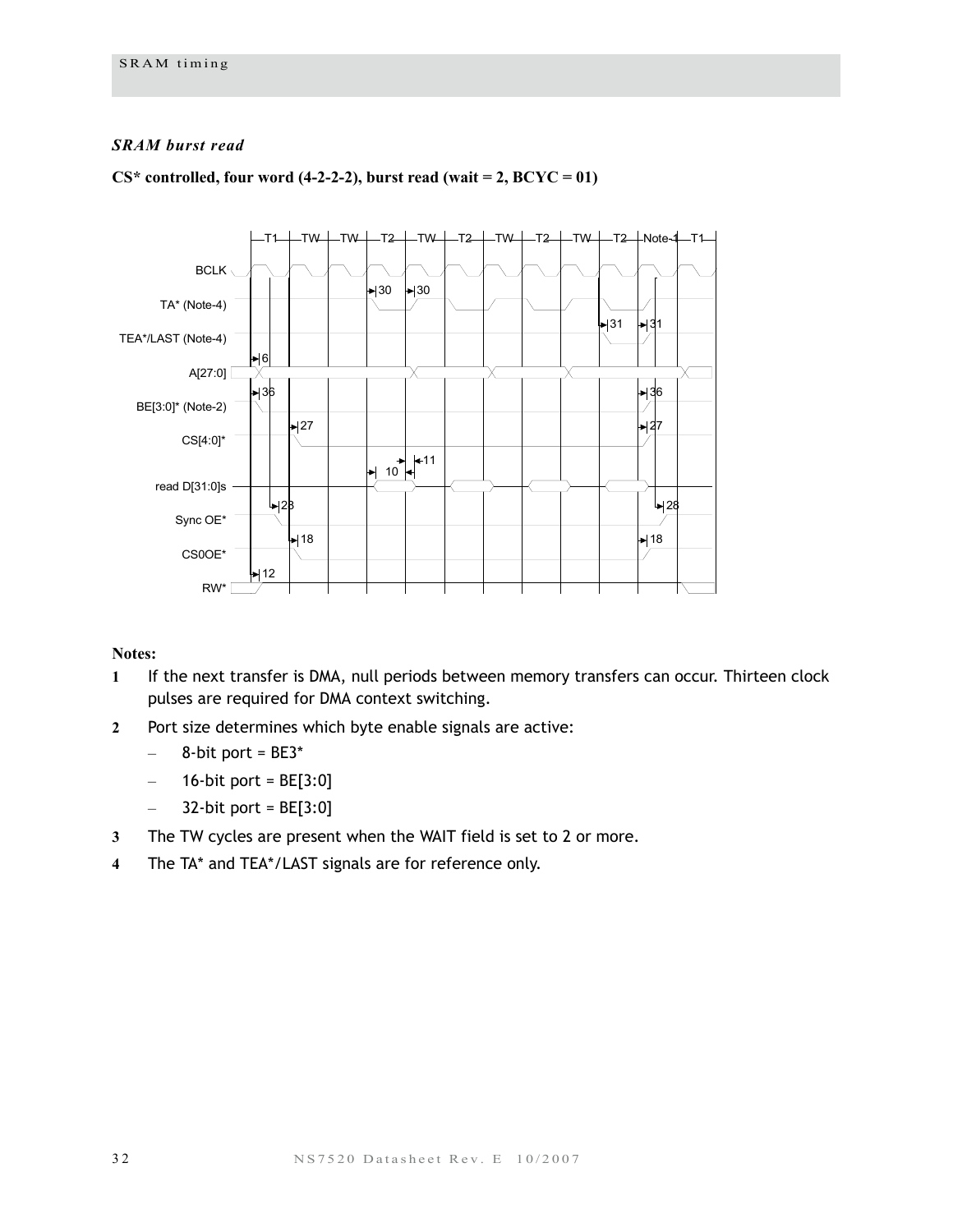### *SRAM burst read (2111)*

#### **CS\* controlled read (wait = 0, BCYC = 00)**



- **1** If the next transfer is DMA, null periods between memory transfers can occur. Thirteen clock pulses are required for DMA context switching.
- **2** Port size determines which byte enable signals are active:
	- $-$  8-bit port = BE3\*
	- $-$  16-bit port = BE[3:0]
	- $-$  32-bit port = BE[3:0]
- **3** The TA\* and TEA\*/LAST signals are for reference only.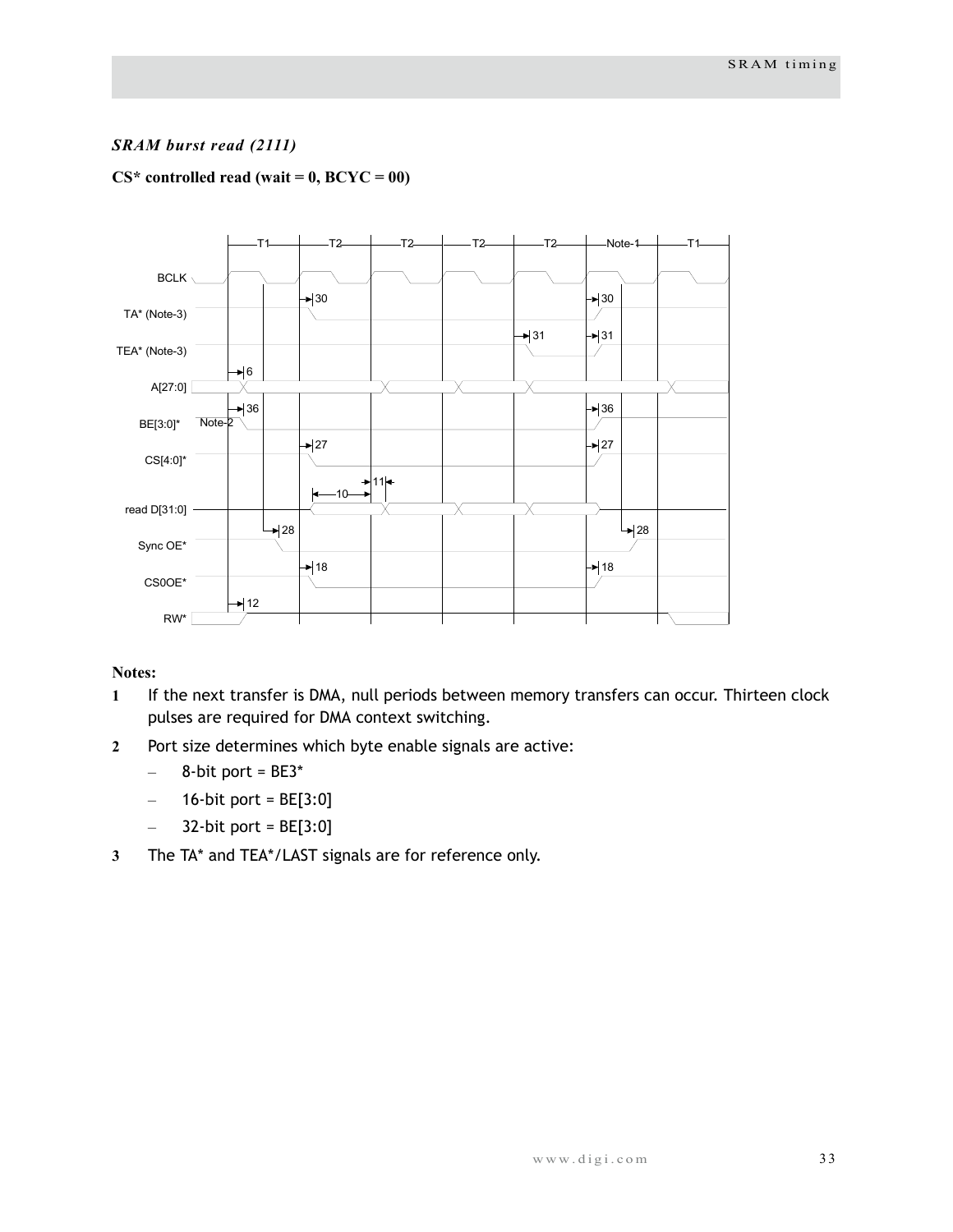#### *SRAM write*

#### **CS controlled write (internal and external), (wait = 2)**



- **1** If the next transfer is DMA, null periods between memory transfers can occur. Thirteen clock pulses are required for DMA context switching.
- **2** Port size determines which byte enable signals are active:
	- $-$  8-bit port = BE3\*
	- $-$  16-bit port = BE[3:0]
	- $-$  32-bit port = BE[3:0]
- **3** The TW cycles are present when the WAIT field is set to 2 or more.
- **4** The TA\* and TEA\*/LAST signals are for reference only.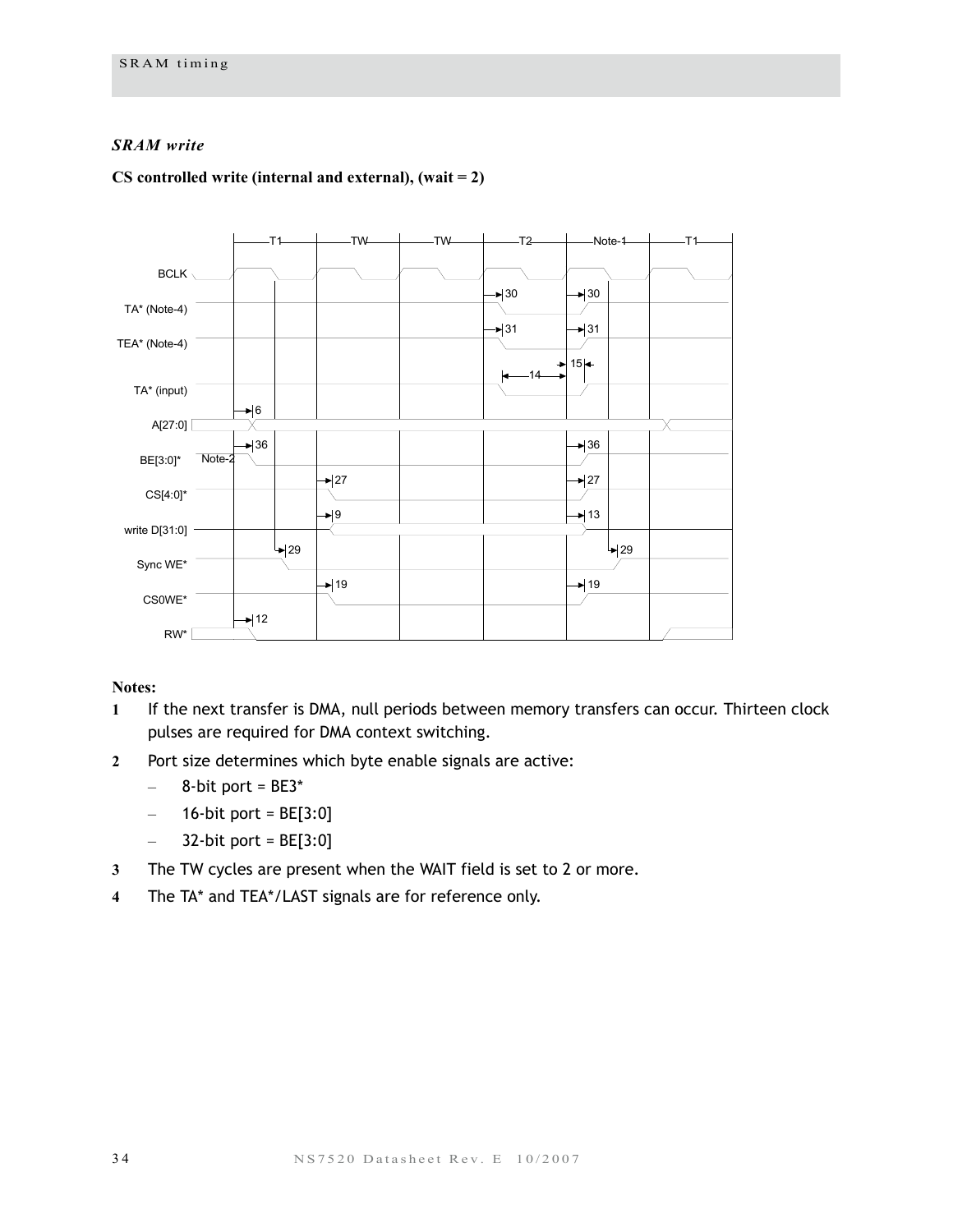#### *SRAM burst write*



#### CS controlled, four word  $(4-2-2-2)$ , burst write  $(wait = 2, BCYC = 01)$

- **1** If the next transfer is DMA, null periods between memory transfers can occur. Thirteen clock pulses are required for DMA context switching.
- **2** Port size determines which byte enable signals are active:
	- $-$  8-bit port = BE3\*
	- $-$  16-bit port = BE[3:0]
	- $-$  32-bit port = BE[3:0]
- **3** The TW cycles are present when the WAIT field is set to 2 or more.
- **4** The TA\* and TEA\*/LAST signals are for reference only.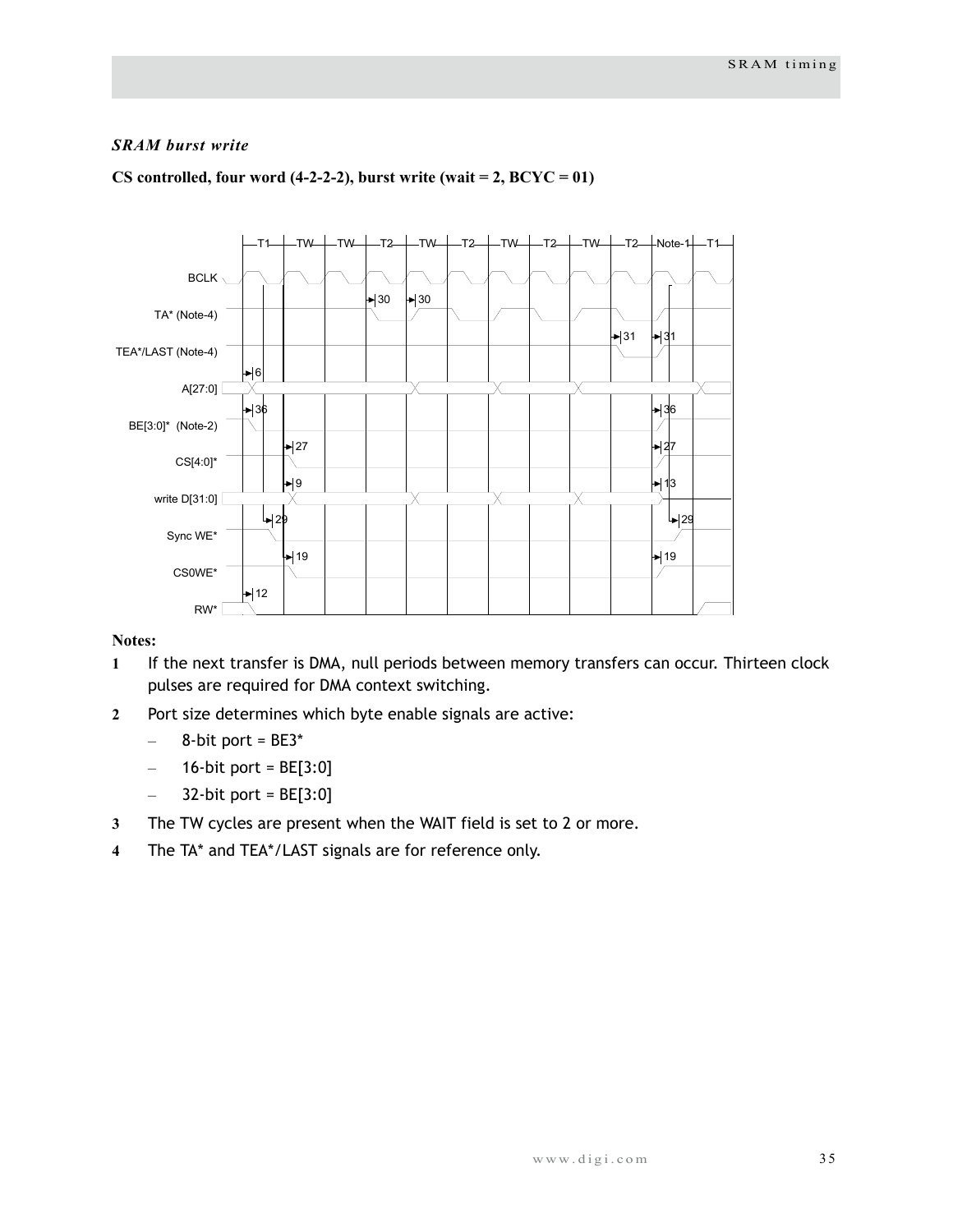#### *SRAM OE read*

#### **OE\* controlled read (wait = 2)**



- **1** At least one null period occurs between memory transfers. More null periods can occur if the next transfer is DMA. Thirteen clock pulses are required for DMA context switching.
- **2** Port size determines which byte enable signals are active:
	- $-$  8-bit port = BE3\*
	- $-$  16-bit port = BE[3:0]
	- $-$  32-bit port = BE[3:0]
- **3** The TW cycles are present when the WAIT field is set to 2 or more.
- **4** The TA\* and TEA\*/LAST signals are for reference only.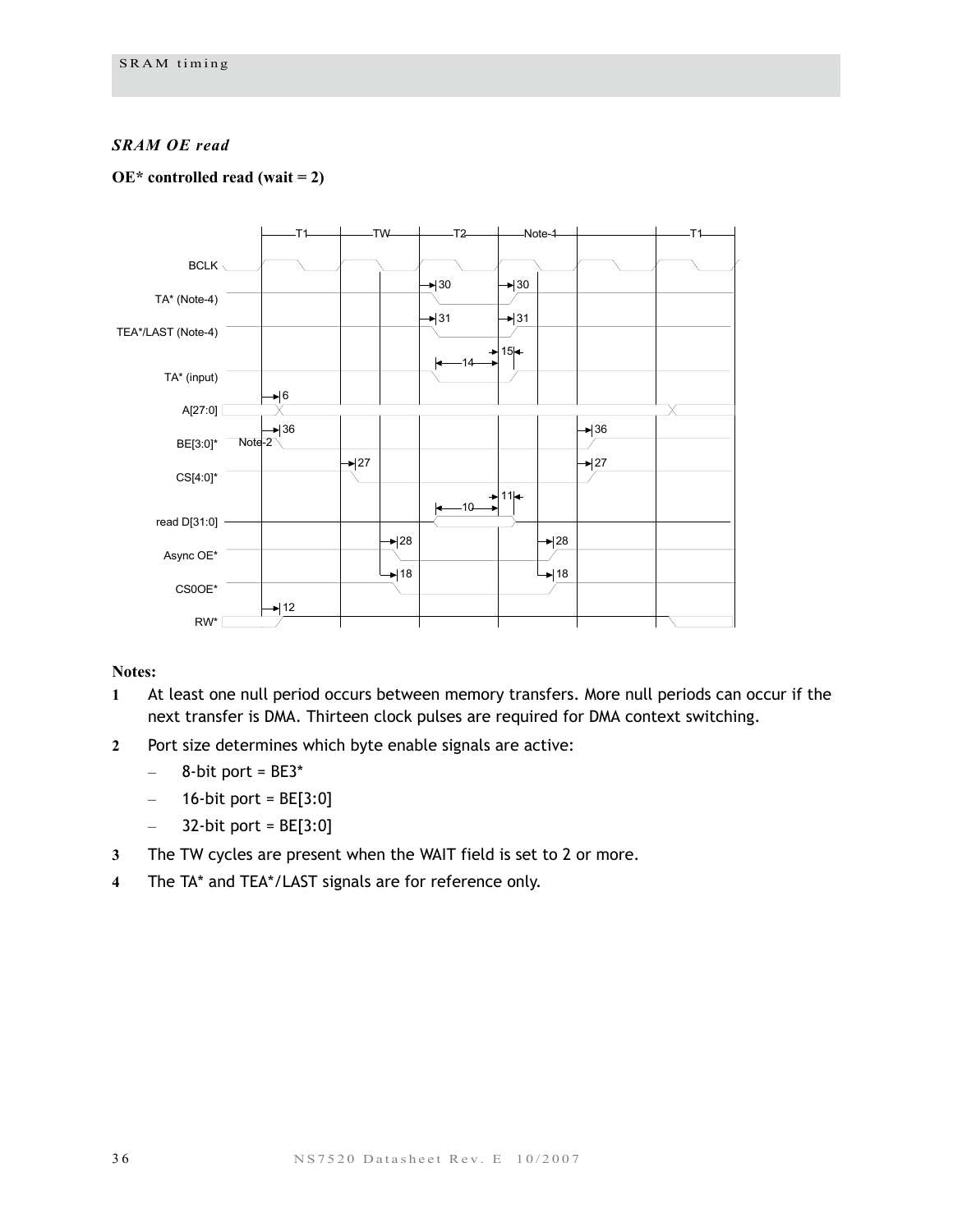#### *SRAM OE burst read*



#### $OE*$  controlled, four word (3-2-2-2), burst read (wait = 2,  $BCYC = 01$ )

- **1** At least one null period occurs between memory transfers. More null periods can occur if the next transfer is DMA. Thirteen clock pulses are required for DMA context switching.
- **2** Port size determines which byte enable signals are active:
	- $-$  8-bit port = BE3\*
	- $-$  16-bit port = BE[3:0]
	- $-$  32-bit port = BE[3:0]
- **3** The TW cycles are present when the WAIT field is set to 2 or more.
- **4** The TA\* and TEA\*/LAST signals are for reference only.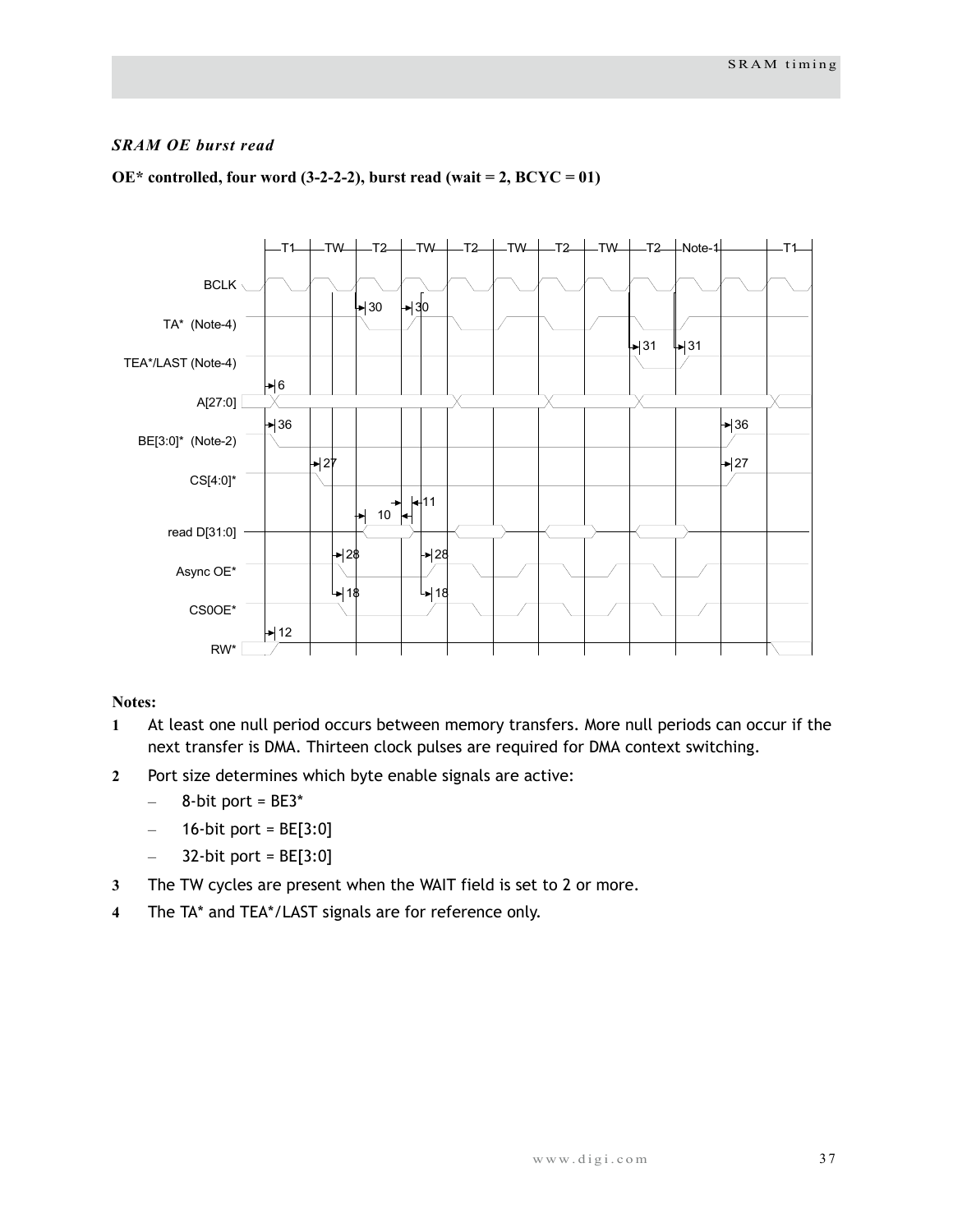#### *SRAM WE write*

#### **WE\* controlled write (wait = 2)**



- **1** At least one null period occurs between memory transfers. More null periods can occur if the next transfer is DMA. Thirteen clock pulses are required for DMA context switching.
- **2** Port size determines which byte enable signals are active:
	- $-$  8-bit port = BE3\*
	- $-$  16-bit port = BE[3:0]
	- $-$  32-bit port = BE[3:0]
- **3** The TW cycles are present when the WAIT field is set to 2 or more.
- **4** The TA\* and TEA\*/LAST signals are for reference only.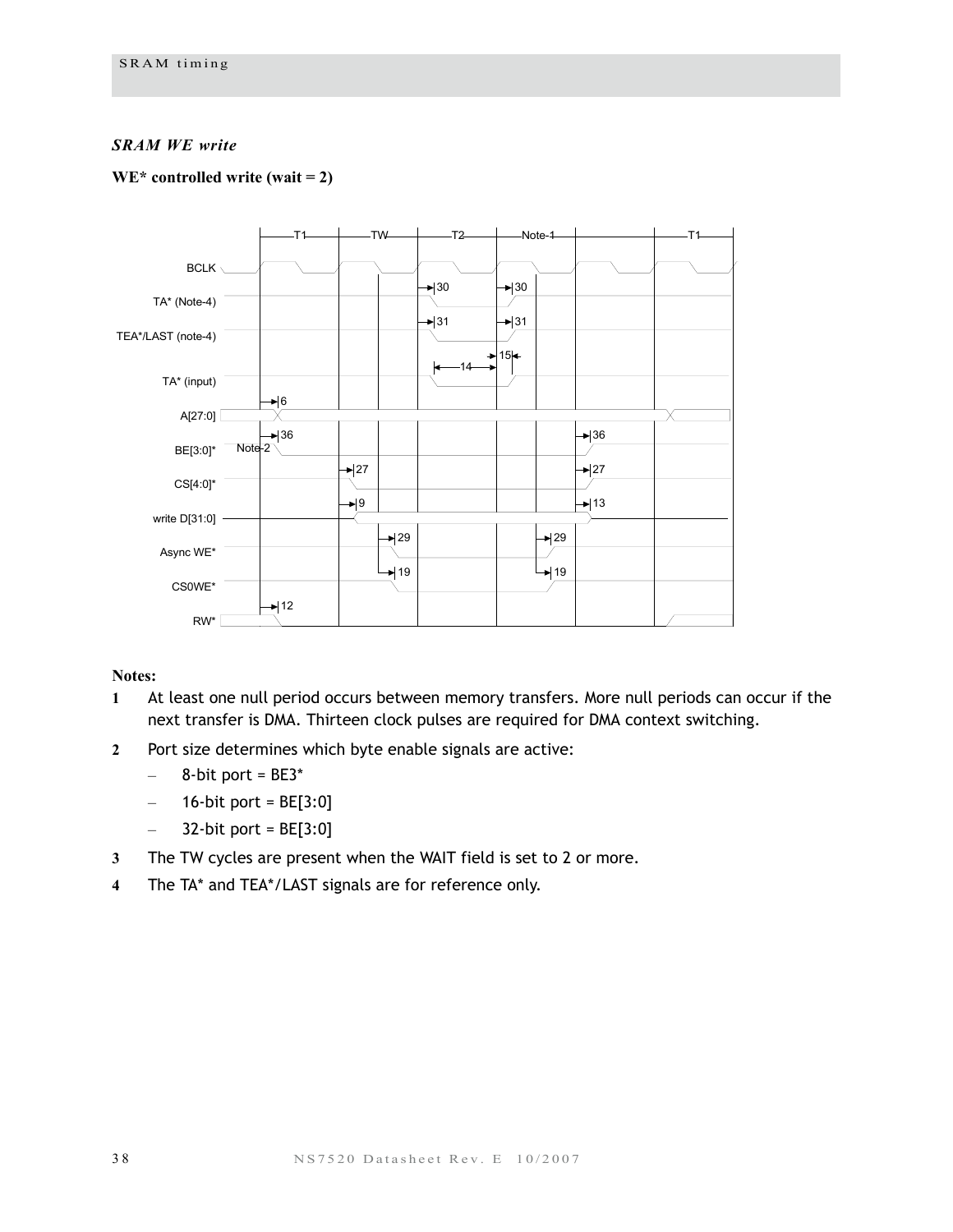#### *SRAM WE burst write*



#### $WE^*$  controlled, four word (3-2-2-2), burst write (wait = 2,  $BCYC = 01$ )

- **1** At least one null period occurs between memory transfers. More null periods can occur if the next transfer is DMA. Thirteen clock pulses are required for DMA context switching.
- **2** Port size determines which byte enable signals are active:
	- $-$  8-bit port = BE3\*
	- $-$  16-bit port = BE[3:0]
	- $-$  32-bit port = BE[3:0]
- **3** The TW cycles are present when the WAIT field is set to 2 or more.
- **4** The TA\* and TEA\*/LAST signals are for reference only.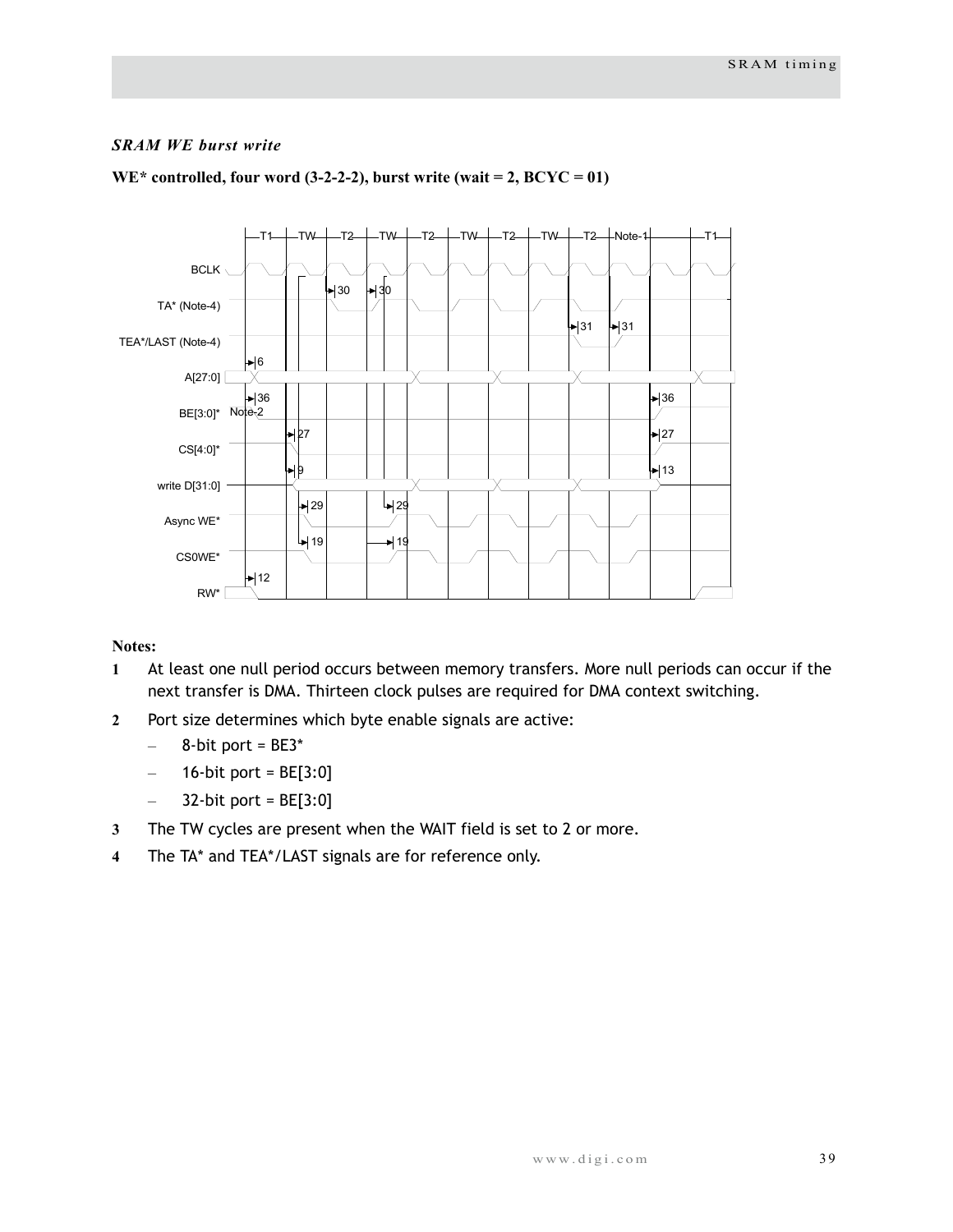# <span id="page-43-0"></span>**SDRAM timing**

*BCLK max frequency:* 55.296 MHz

Operating conditions:

| Temperature: | $-15.00$ (min)     | $110.00$ (max) |
|--------------|--------------------|----------------|
| Voltage:     | $1.60$ (min)       | $1.40$ (max)   |
| Output load: | 25.0 <sub>pf</sub> |                |
| Input drive: | CMOS buffer        |                |

# *SDRAM timing parameters*

| Num | Description                          | Min | Max  | Unit |
|-----|--------------------------------------|-----|------|------|
| 36  | BCLK high to BE*/DQM* valid          |     | 15.5 | ns   |
| 6   | BCLK high to non-muxed address valid | 5   | 13.5 | ns   |
| 9   | BCLK high to data out valid          |     | 14   | ns   |
| 13  | BCLK high to data out high impedance |     | 13   | ns   |
| 10  | Data in valid to BCLK high (setup)   | 5   |      | ns   |
| 11  | BCLK high to data in invalid (hold)  | 3   |      | ns   |
| 27  | BCLK high to CS* valid               |     | 15.5 | ns   |
| 30  | BCLK high to TA* valid               |     | 13.5 | ns   |
| 31  | BCLK high to TEA* valid              |     | 16   | ns   |
| 37  | BCLK high to PORTA2/AMUX valid       |     | 14   | ns   |
| 35  | BCLK high to muxed address valid     | 6   | 14.5 | ns   |
| 34  | BCLK high to CAS* valid              |     | 12   | ns   |
| 12  | BCLK high to RW* valid               |     | 13.5 | ns   |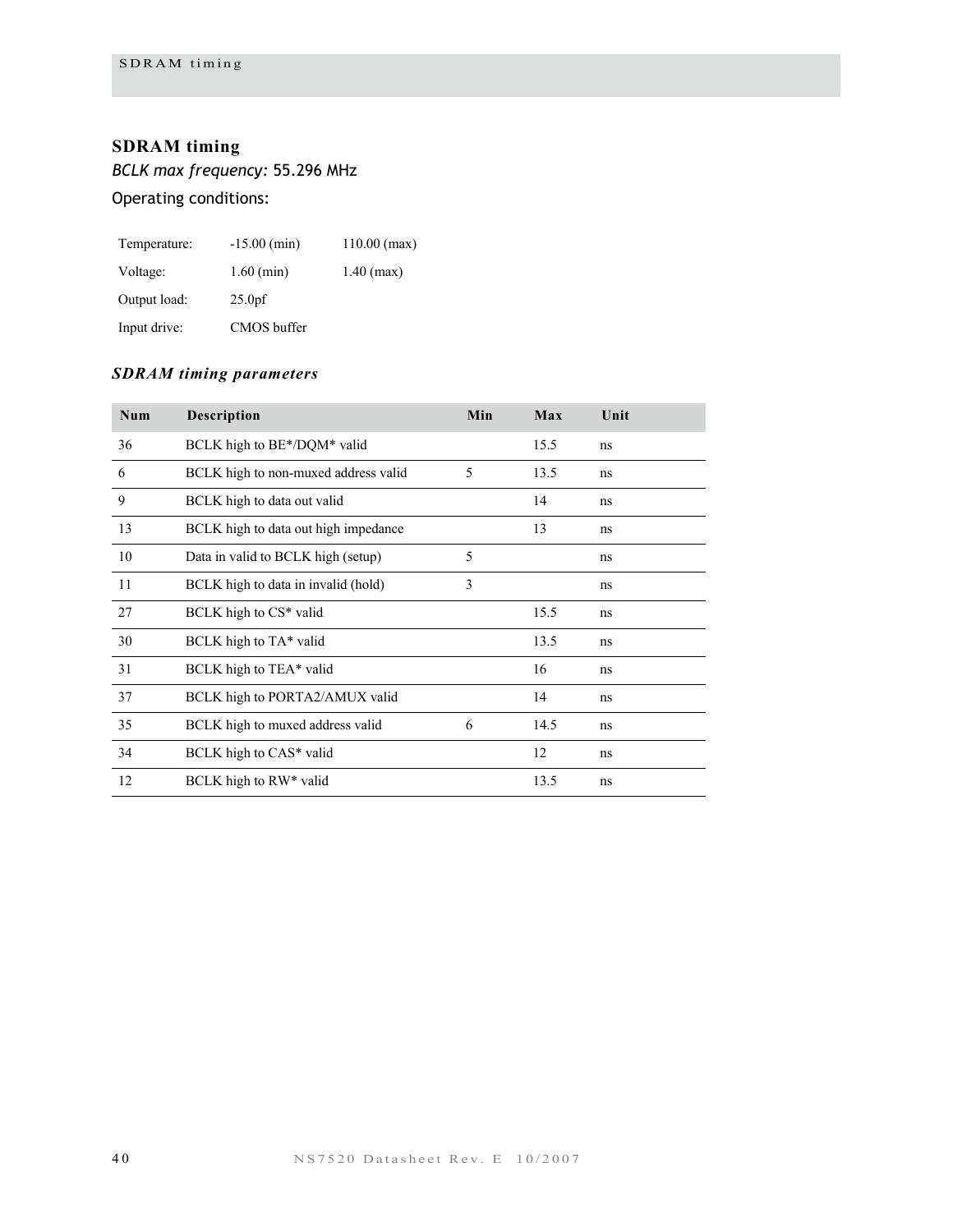#### *SDRAM read*

#### **SDRAM read, CAS latency = 2**



- **1** Port size determines which byte enable signals are active:
	- $-$  8-bit port = BE3\*
	- $-$  16-bit port = BE[3:2]
	- $-$  32-bit port = BE[3:0]
- **2** The precharge and/or active commands are not always present. These commands depend on the address of the previous SDRAM access.
- **3** If CAS latency = 3, 2 NOPs occur between the read and burst terminate commands.
- **4** If CAS latency = 3, 3 inhibits occur after burst terminate.
- **5** The TA\* and TEA\*/LAST signals are for reference only.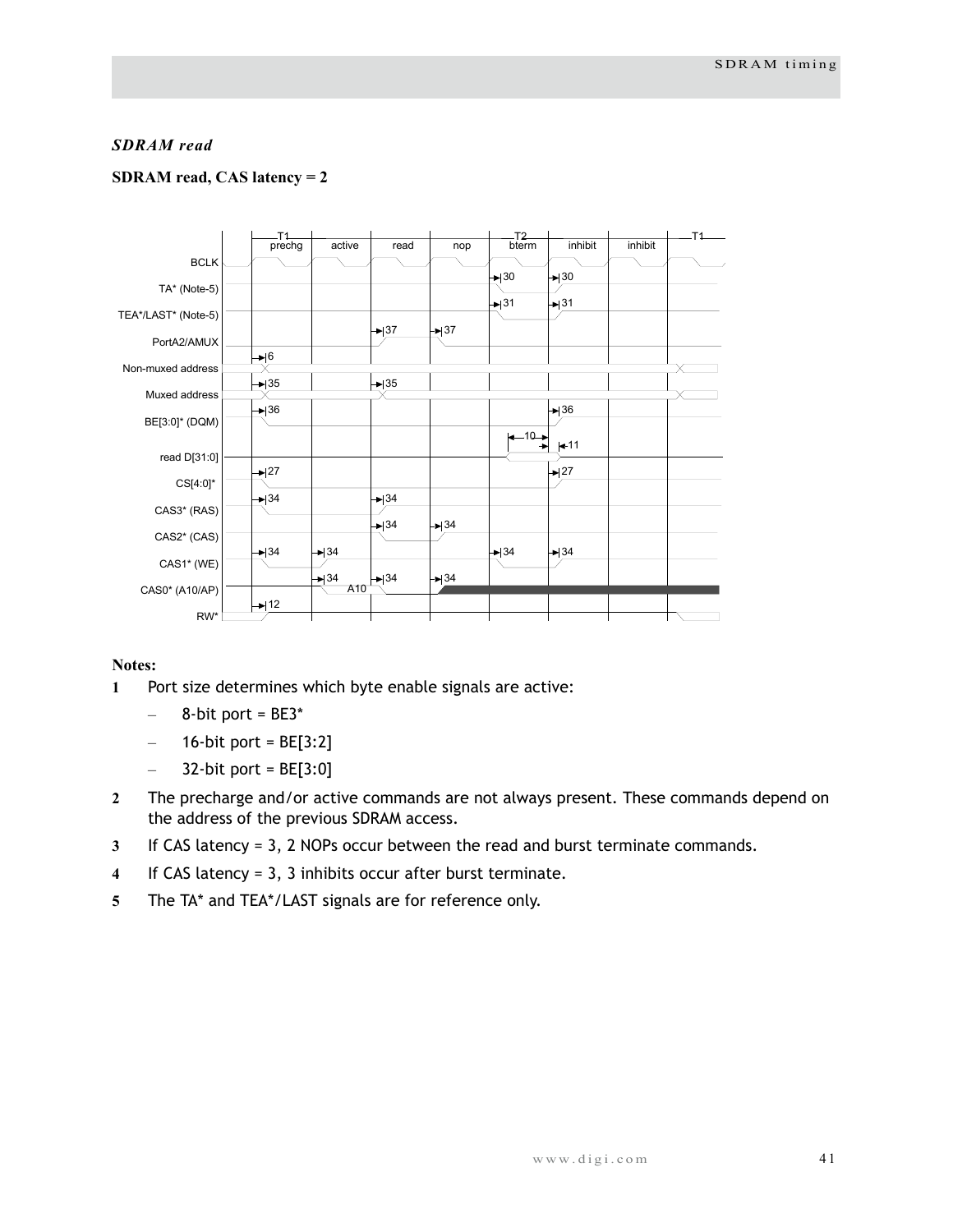#### *SDRAM burst read*

#### **SDRAM read, CAS latency = 2**



- **1** Port size determines which byte enable signals are active:
	- $-$  8-bit port = BE3\*
	- $-$  16-bit port = BE[3:2]
	- $-$  32-bit port = BE[3:0]
- **2** The precharge and/or active commands are not always present. These commands depend on the address of the previous SDRAM access.
- **3** If CAS latency = 3, 5 NOPs occur between the read and burst terminate commands.
- **4** If CAS latency = 3, 3 inhibits occur after burst terminate.
- **5** The TA\* and TEA\*/LAST signals are for reference only.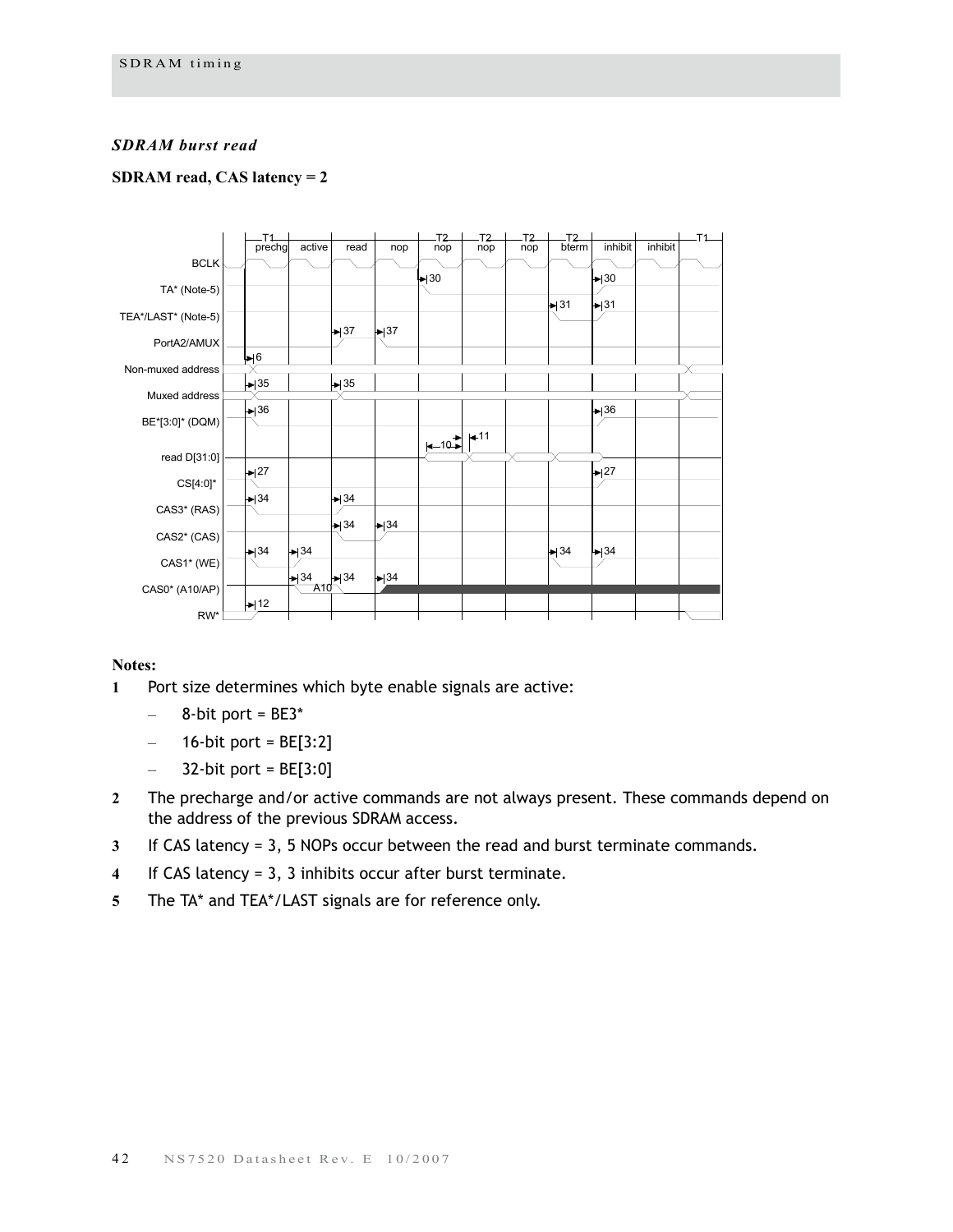#### *SDRAM write*

#### **SDRAM write**



- **1** Port size determines which byte enable signals are active:
	- $-$  8-bit port = BE3\*
	- $-$  16-bit port = BE[3:2]
	- $-$  32-bit port = BE[3:0]
- **2** The precharge and/or active commands are not always present. These commands depend on the address of the previous SDRAM access.
- **3** The TA\* and TEA\*/LAST signals are for reference only.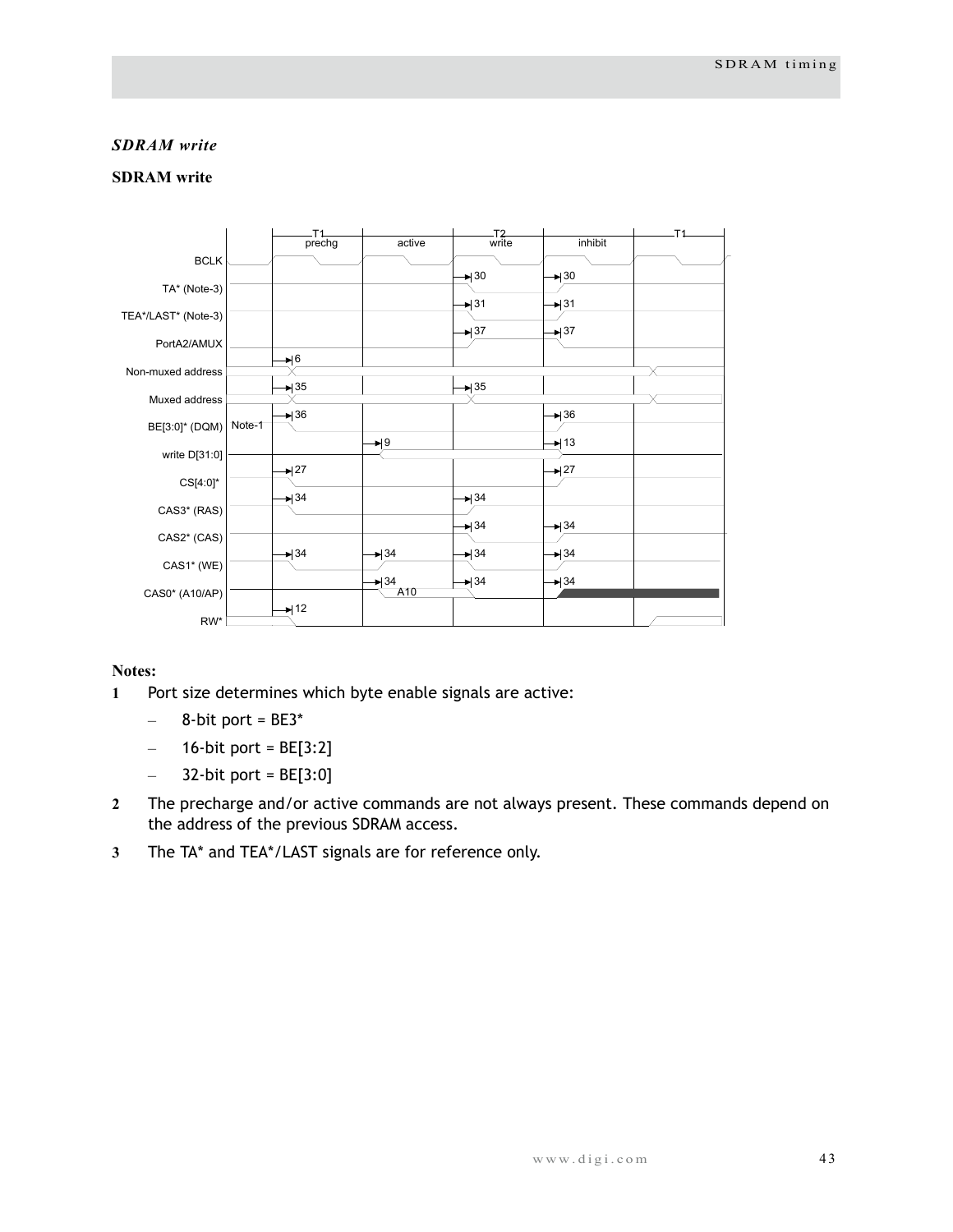#### *SDRAM burst write*

#### **SDRAM burst write**



- **1** Port size determines which byte enable signals are active:
	- $-$  8-bit port = BE3\*
	- $-$  16-bit port = BE[3:2]
	- $-$  32-bit port = BE[3:0]
- **2** The precharge and/or active commands are not always present. These commands depend on the address of the previous SDRAM access. When the active command is not present, parameter #35 is valid during the write (T2) cycle.
- **3** The TA\* and TEA\*/LAST signals are for reference only.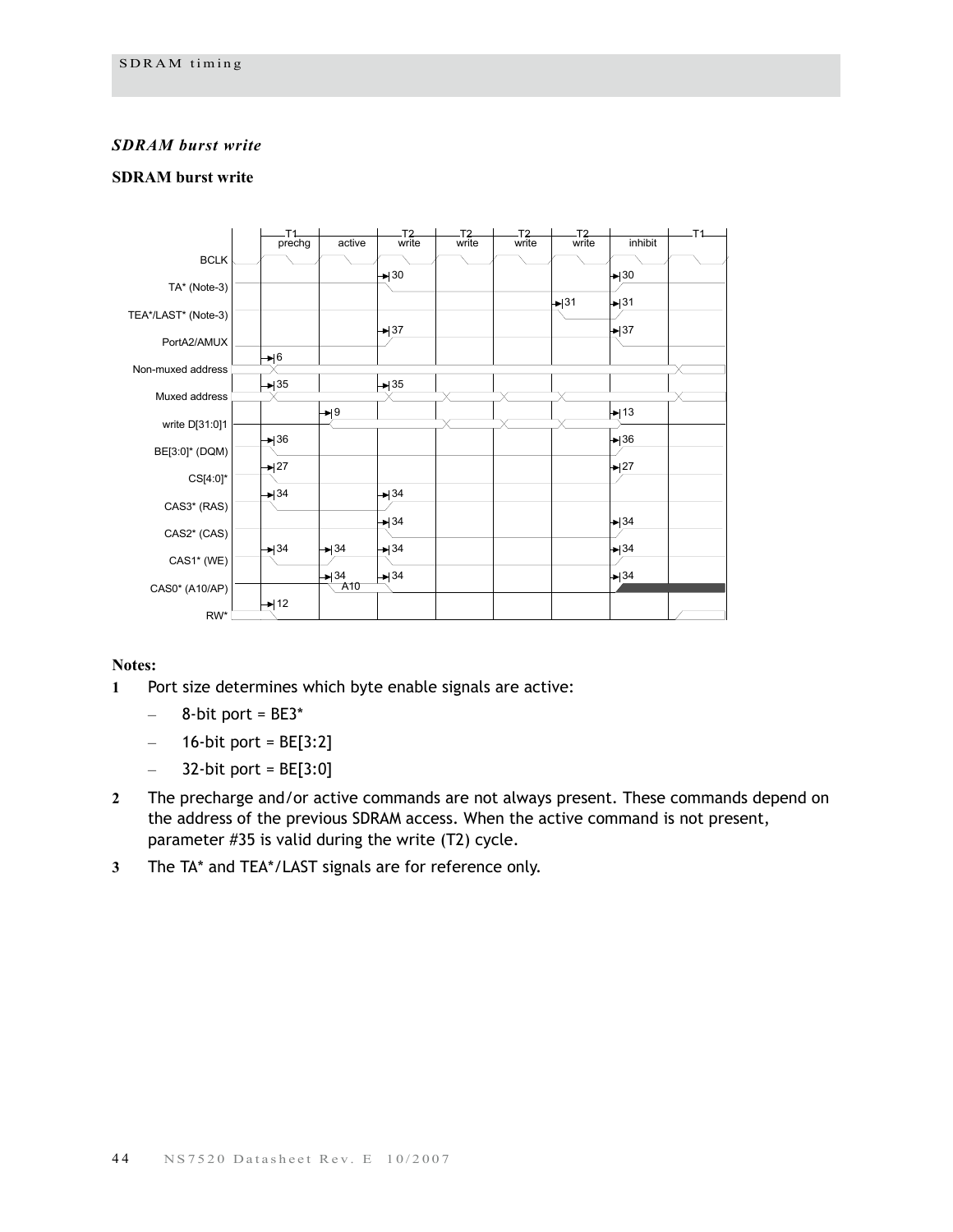

#### *SDRAM load mode*



### *SDRAM refresh*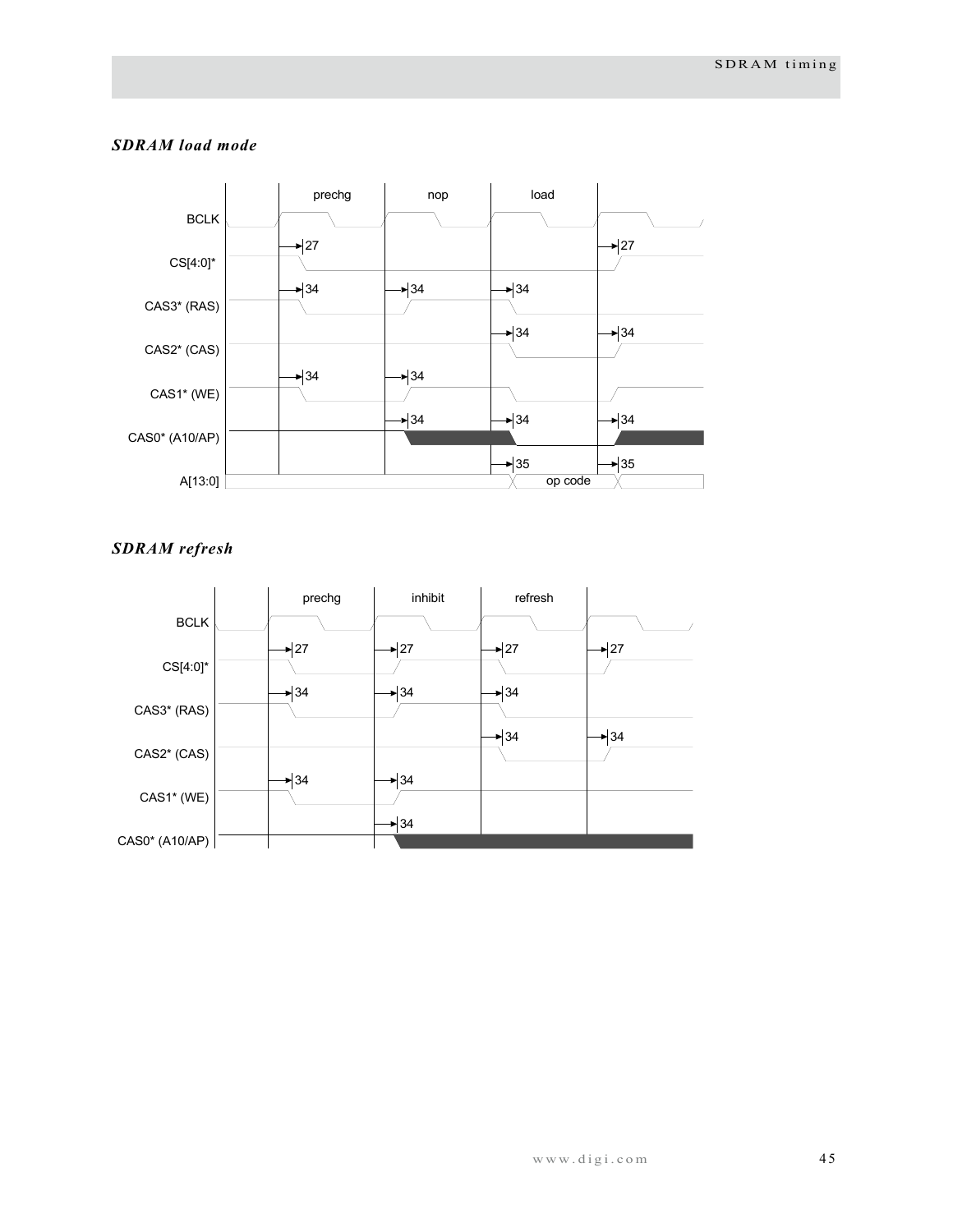# <span id="page-49-0"></span>**FP DRAM timing**

*BCLK max frequency:* 55.296 MHz

Operating conditions:

| Temperature: | $-15.00$ (min)     | $110.00$ (max) |
|--------------|--------------------|----------------|
| Voltage:     | $1.60$ (min)       | $1.40$ (max)   |
| Output load: | 25.0 <sub>pf</sub> |                |
| Input drive: | CMOS buffer        |                |

# *FP DRAM timing parameters*

| Num | Description                          | Min | Max  | Unit |
|-----|--------------------------------------|-----|------|------|
| 36  | BCLK high to BE* valid               |     | 15.5 | ns   |
| 6   | BCLK high to address valid           | 5   | 13.5 | ns   |
| 9   | BCLK high to data out valid          |     | 14   | ns   |
| 13  | BCLK high to data out high impedance |     | 13   | ns   |
| 10  | Data in valid to BCLK high (setup)   | 5   |      | ns   |
| 11  | BCLK high to data in invalid (hold)  | 3   |      | ns   |
| 14  | TA* valid to BCLK high (setup)       | 5   |      | ns   |
| 15  | BCLK high to TA* invalid (hold)      | 3   |      | ns   |
| 28  | BCLK low to OE* valid                |     | 12.5 | ns   |
| 29  | BCLK low to WE* valid                |     | 13   | ns   |
| 30  | BCLK high to TA* valid               |     | 13.5 | ns   |
| 31  | BCLK high to TEA* valid              |     | 16   | ns   |
| 37  | BCLK high to PORTA2/AMUX valid       |     | 14   | ns   |
| 35  | BCLK high to muxed address valid     | 6   | 14.5 | ns   |
| 43  | BCLK low to CAS* valid               |     | 13   | ns   |
| 27  | BCLK low to RAS* valid               |     | 12   | ns   |
| 12  | BCLK high to RW* valid               |     | 13.5 | ns   |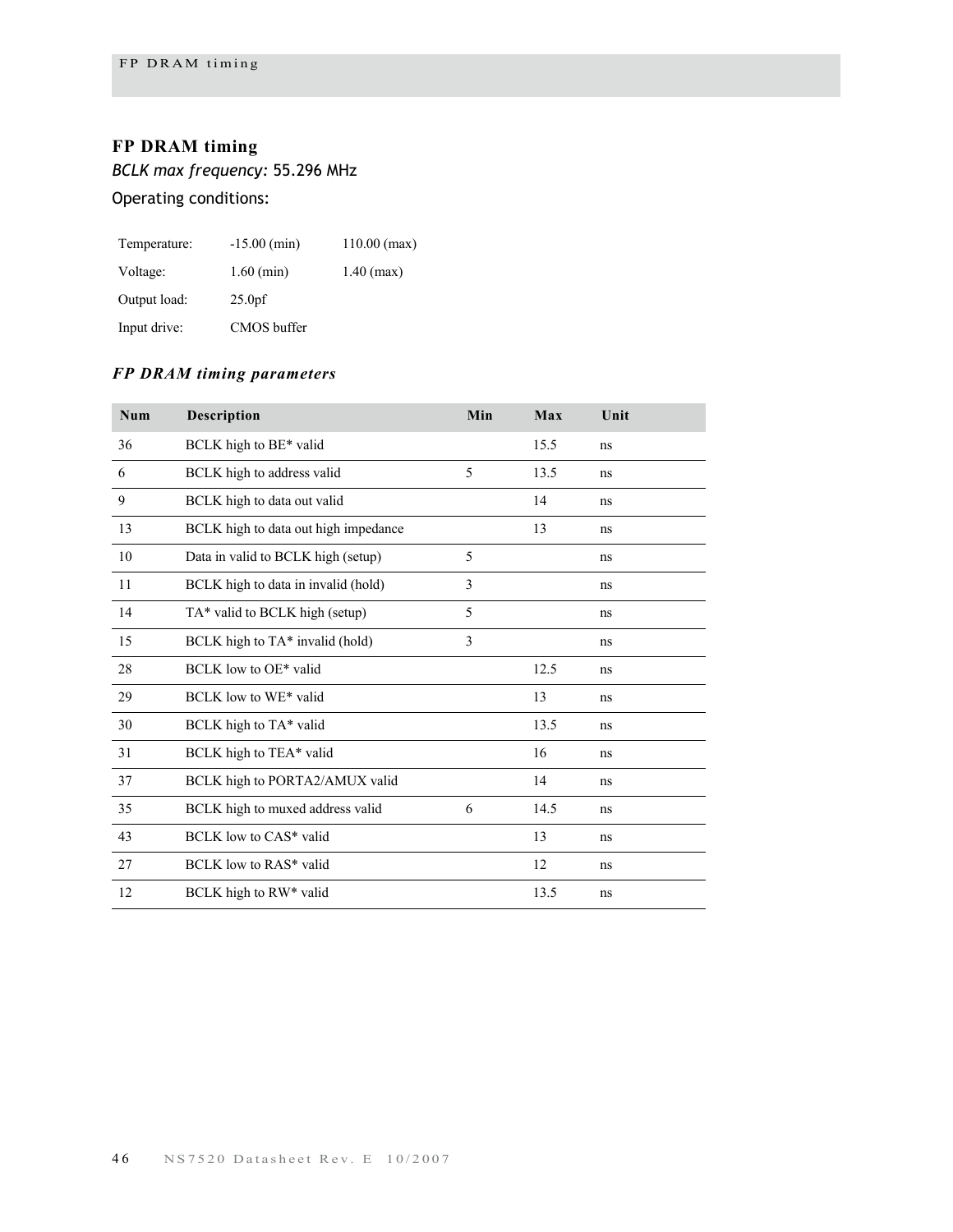#### *FP DRAM read*

#### **Fast Page read**



- **1** If the next transfer is DMA, null periods between memory transfers can occur. Thirteen clock pulses are required for DMA context switching.
- **2** Port size determines which byte enable signals are active:
	- $-$  8-bit port = BE3\*
	- $-$  16-bit port = BE[3:2]
	- $-$  32-bit port = BE[3:0]
- **3** Port size determines which CAS signals are active:
	- $-$  8-bit port =  $CAS3*$
	- $-$  16-bit port = CAS[3:2]
	- $-$  32-bit port = CAS[3:0]
- **4** The TA\* and TEA\*/LAST signals are for reference only.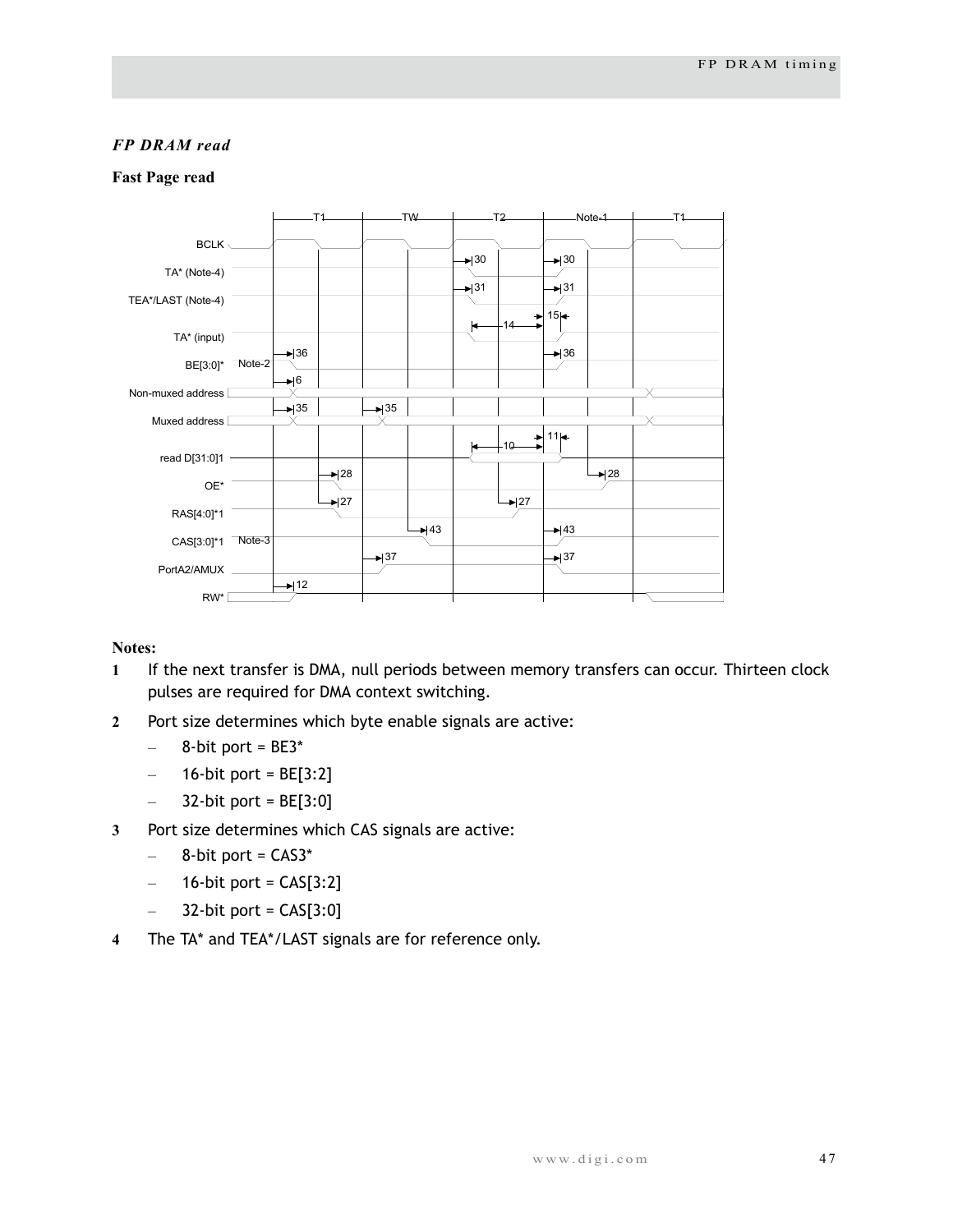#### *FP DRAM burst read*

#### **Fast Page burst read**



- **1** If the next transfer is DMA, null periods between memory transfers can occur. Thirteen clock pulses are required for DMA context switching.
- **2** Port size determines which byte enable signals are active:
	- $-$  8-bit port = BE3\*
	- $-$  16-bit port = BE[3:2]
	- 32-bit port =  $BE[3:0]$
- **3** Port size determines which CAS signals are active:
	- $-$  8-bit port =  $CAS3*$
	- $-$  16-bit port = CAS[3:2]
	- $-$  32-bit port = CAS[3:0]
- **4** The TA\* and TEA\*/LAST signals are for reference only.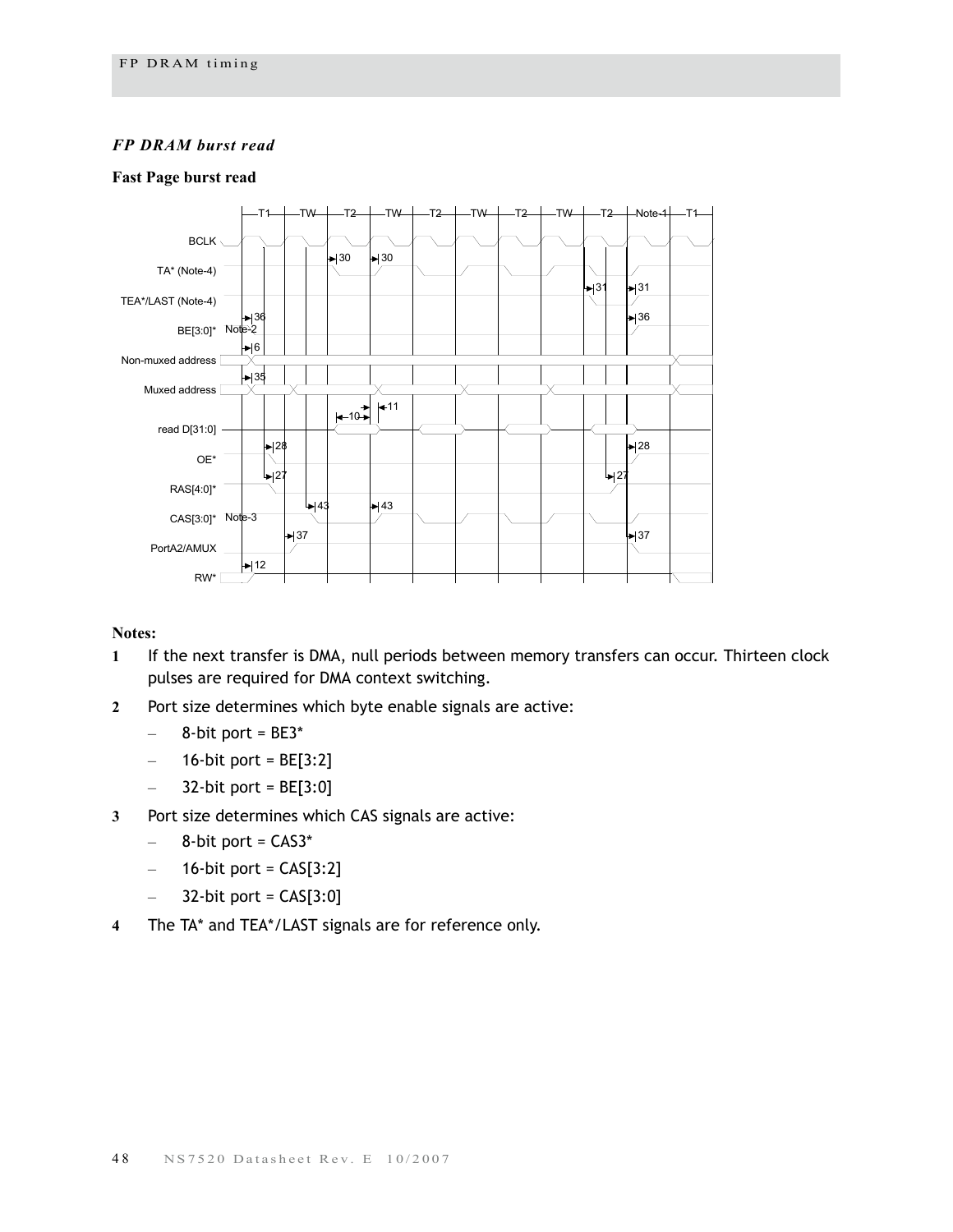#### *FP DRAM write*

#### **Fast Page write**



- **1** If the next transfer is DMA, null periods between memory transfers can occur. Thirteen clock pulses are required for DMA context switching.
- **2** Port size determines which byte enable signals are active:
	- $-$  8-bit port = BE3\*
	- $-$  16-bit port = BE[3:2]
	- $-$  32-bit port = BE[3:0]
- **3** Port size determines which CAS signals are active:
	- $-$  8-bit port =  $CAS3*$
	- $-$  16-bit port = CAS[3:2]
	- $-$  32-bit port = CAS[3:0]
- **4** The TA\* and TEA\*/LAST signals are for reference only.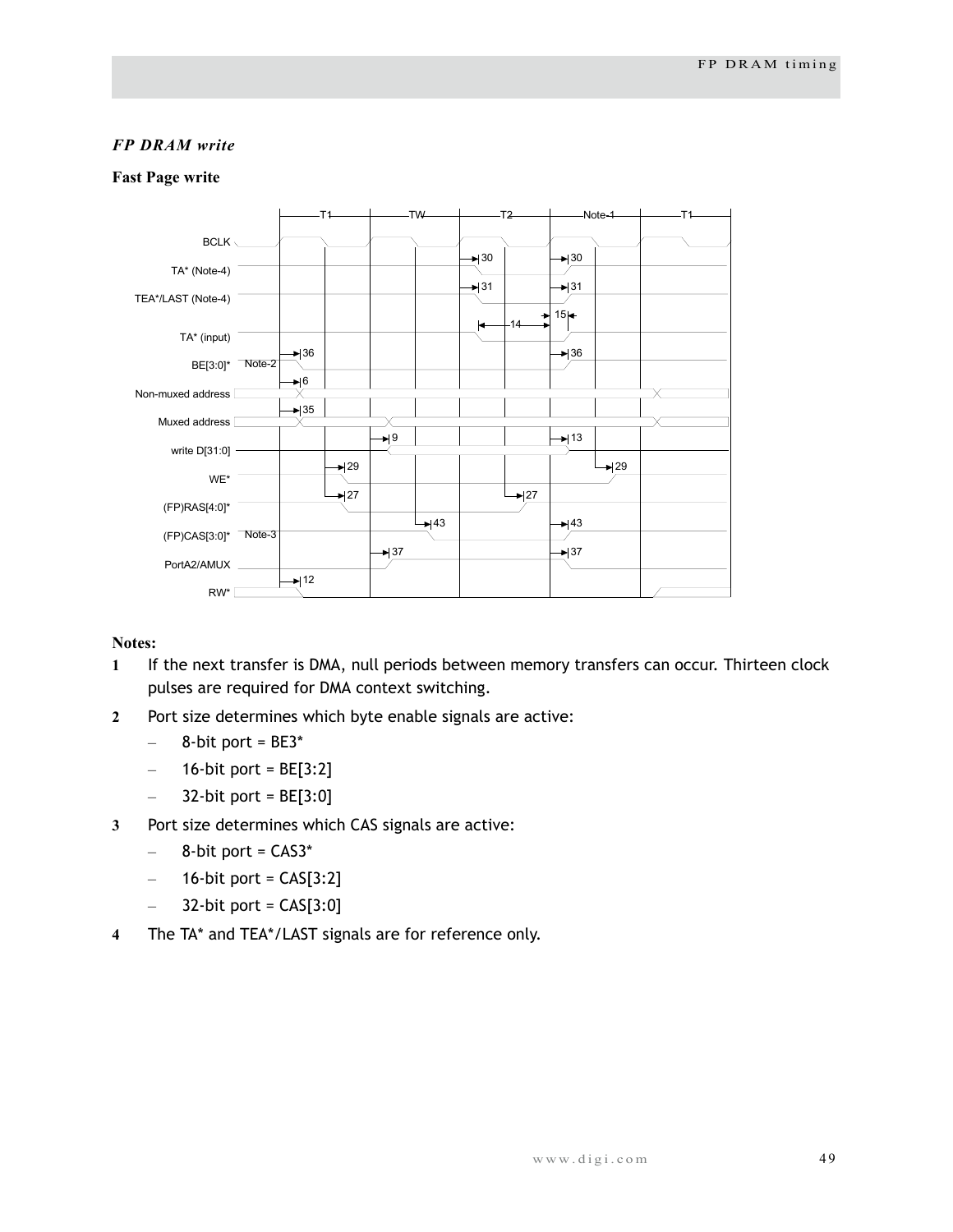#### *FP DRAM burst write*

#### **Fast Page burst write**



#### **Notes:**

- **1** If the next transfer is DMA, null periods between memory transfers can occur. Thirteen clock pulses are required for DMA context switching.
- **2** Port size determines which byte enable signals are active:
	- $-$  8-bit port = BE3\*
	- $-$  16-bit port = BE[3:2]
	- $-$  32-bit port = BE[3:0]

#### **3** Port size determines which CAS signals are active:

- $-$  8-bit port = CAS3\*
- $-$  16-bit port = CAS[3:2]
- $-$  32-bit port = CAS[3:0]
- **4** The TA\* and TEA\*/LAST signals are for reference only.
- **5** The BCYC field should never be set to 00.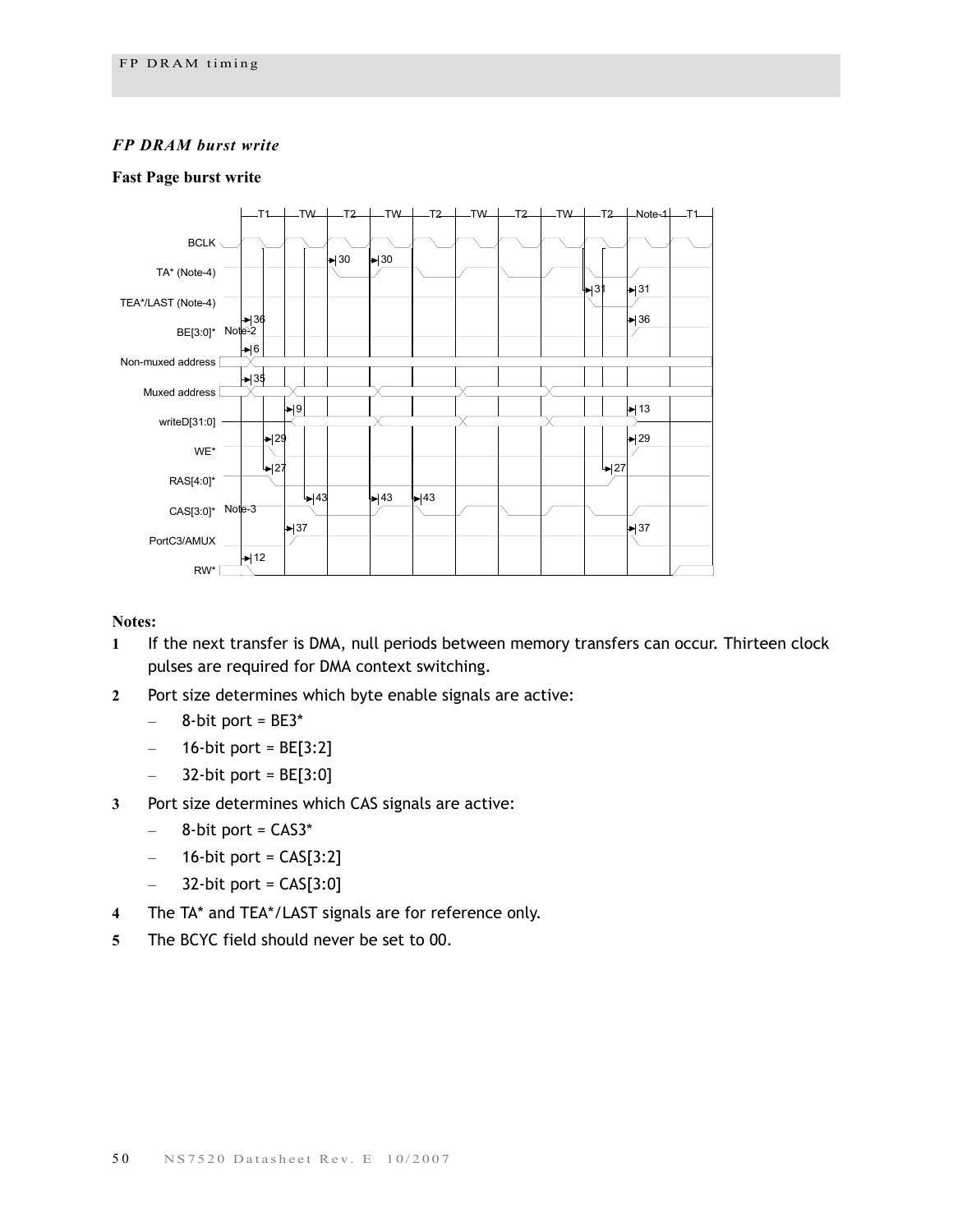# *fp\_refresh\_cycles*

#### **Fast page refresh (RCYC = 00)**



#### **Fast page refresh (RCYC = 01)**

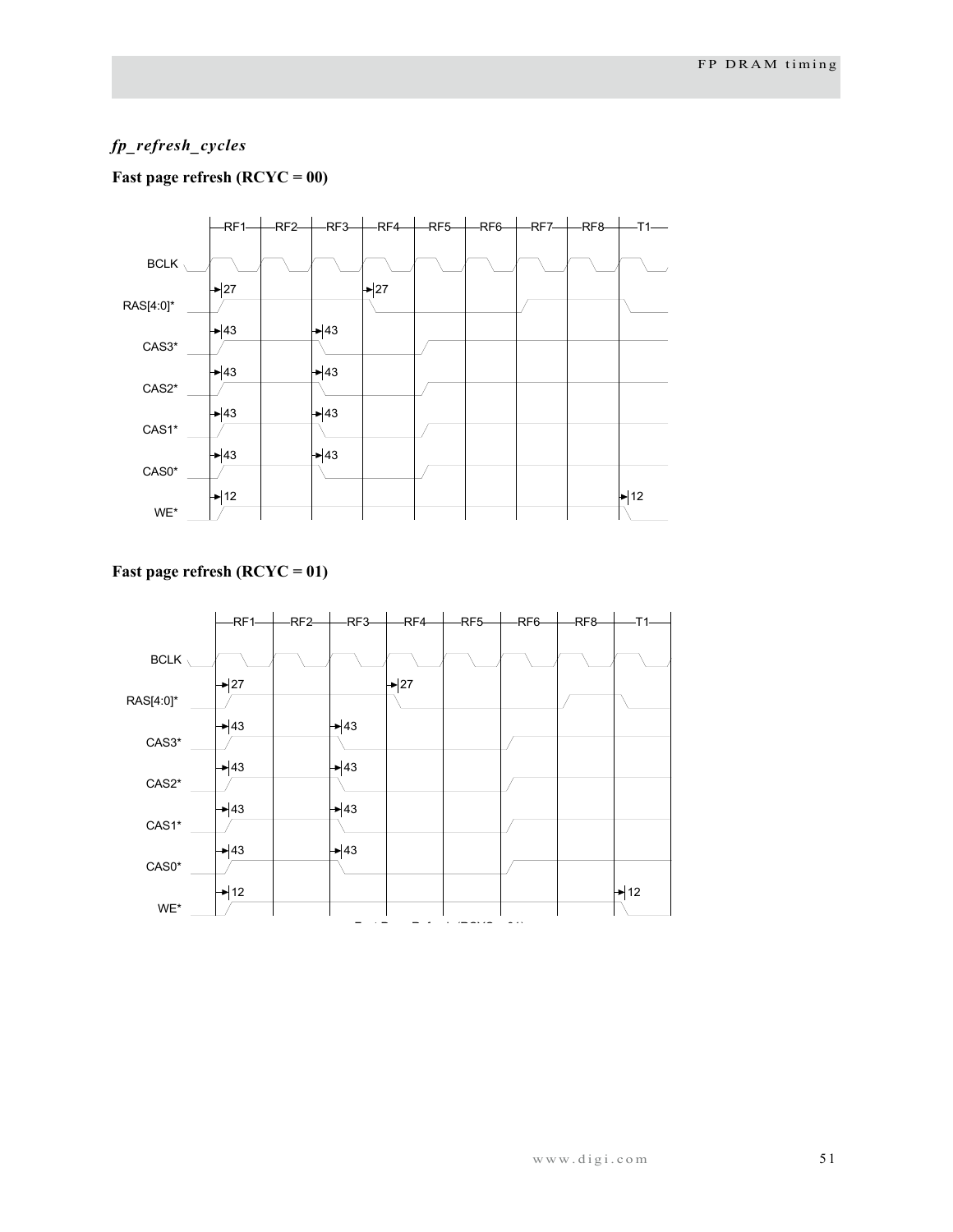### **Fast page refresh (RCYC = 10)**



# **Fast page refresh (RCYC = 11)**

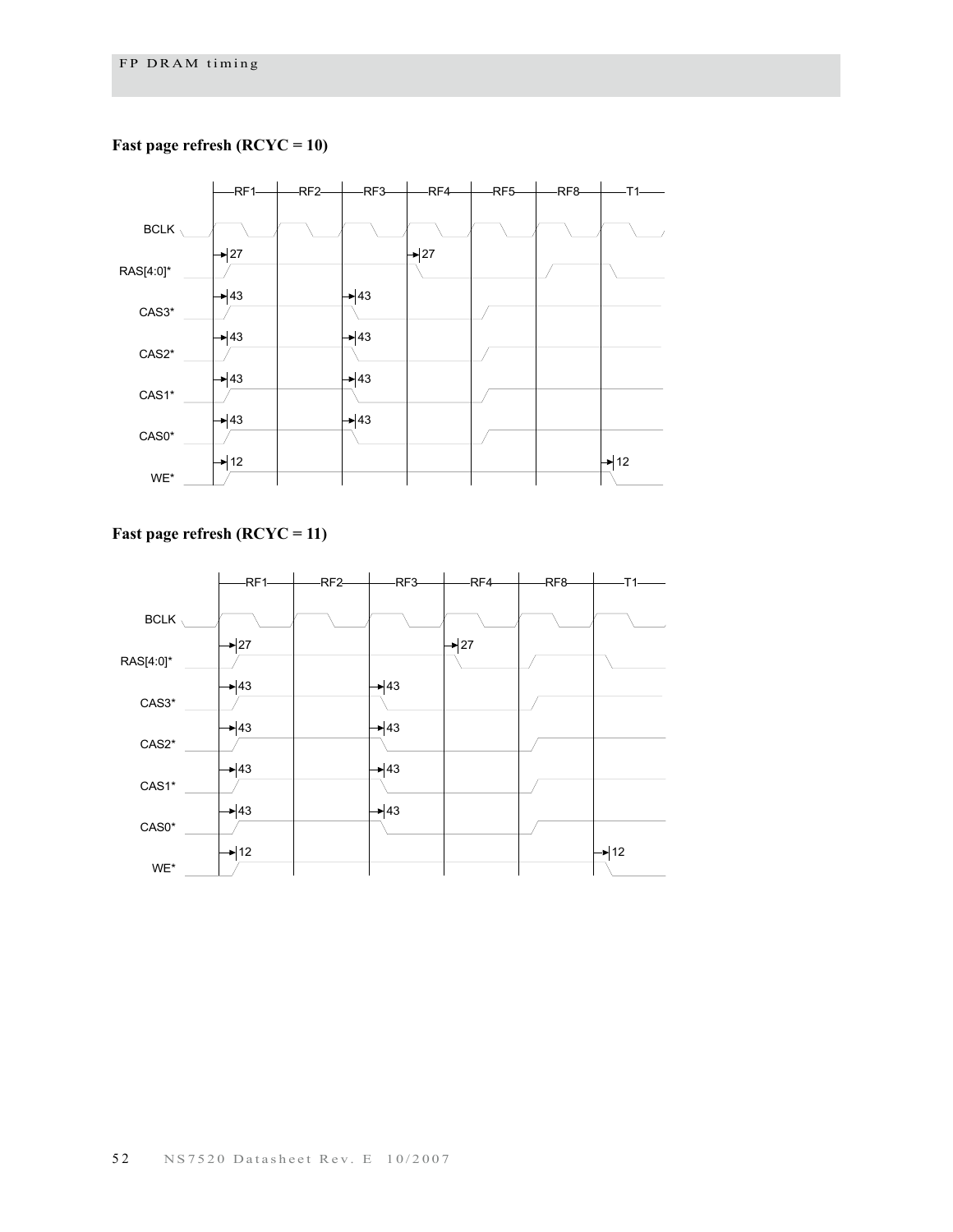# <span id="page-56-0"></span>**Ethernet timing**

Operating conditions:

| Temperature: | $-15.00$ (min)     | $110.00$ (max) |
|--------------|--------------------|----------------|
| Voltage:     | $1.60$ (min)       | $1.40$ (max)   |
| Output load: | 25.0 <sub>pf</sub> |                |
| Input drive: | CMOS buffer        |                |

#### *Ethernet timing parameters*

| Num | <b>Description</b>                                         | Min | Max  | Unit |
|-----|------------------------------------------------------------|-----|------|------|
| 44  | TXCLK high to TXD*, TXEN, TXER valid                       |     | 11.5 | ns   |
| 45  | RXD*, RXER, RXDV, TXCOL, RXCRS valid to RXCLK high (setup) | 3   |      | ns   |
| 46  | RXCLK high to RXD*, RXER, RXDV, TXCOL, RXCRS hold time     | 2   |      | ns   |
| 49  | MDC high to MDIO valid                                     |     | 50   | ns   |
| 47  | MDIO valid to MDC high (setup)                             | 3   |      | ns   |
| 48  | MDC high to MDIO hold time                                 | 3   |      | ns   |
| 50  | RXCLK high to RSPF* valid                                  |     | 15.5 | ns   |
| 52  | REJECT <sup>*</sup> valid to RXCLK high (setup)            | 3   |      | ns   |
| 53  | REJECT <sup>*</sup> valid from RXCLK high (hold)           | 1.5 |      | ns   |

# *Ethernet PHY timing*

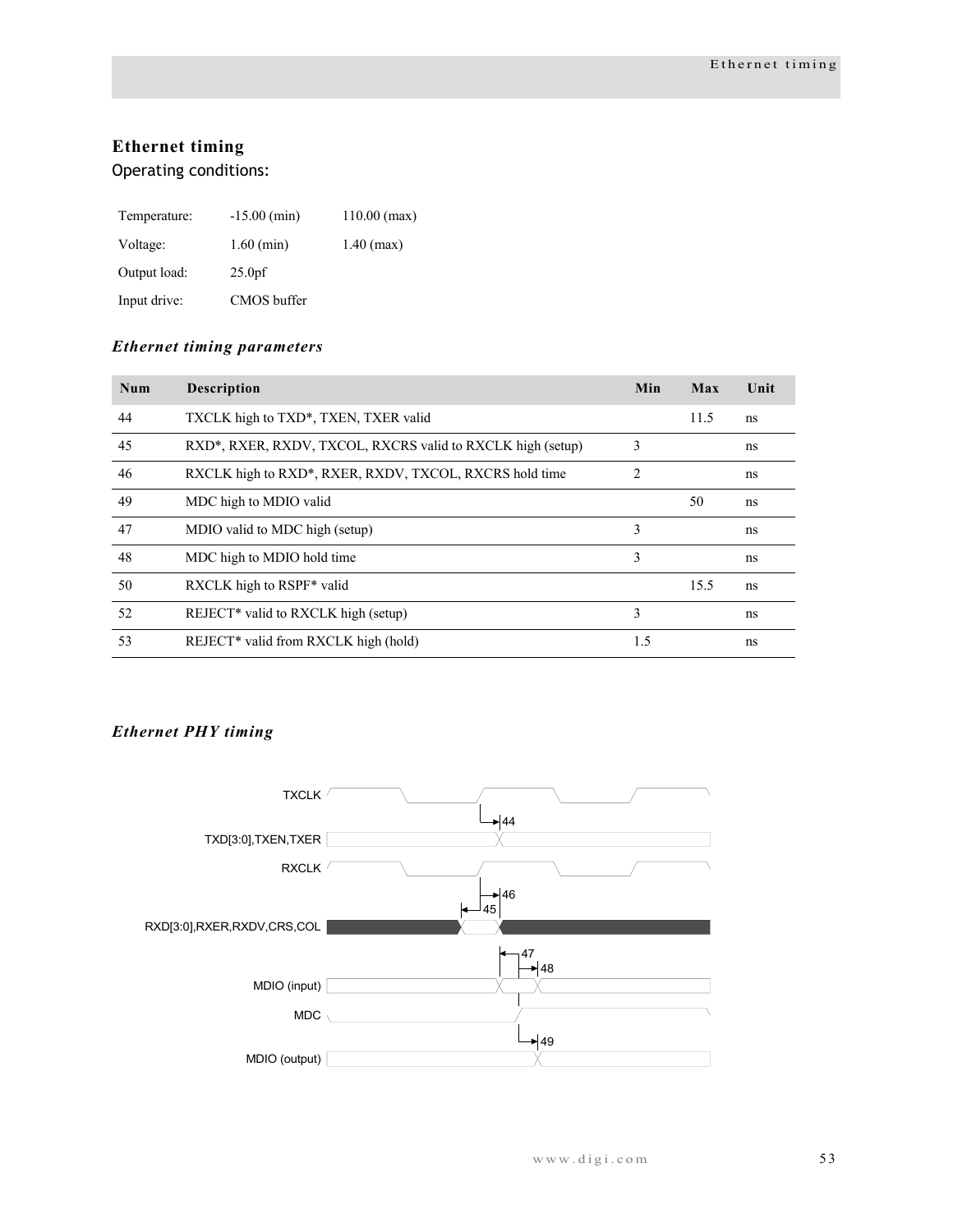# *Ethernet cam timing*

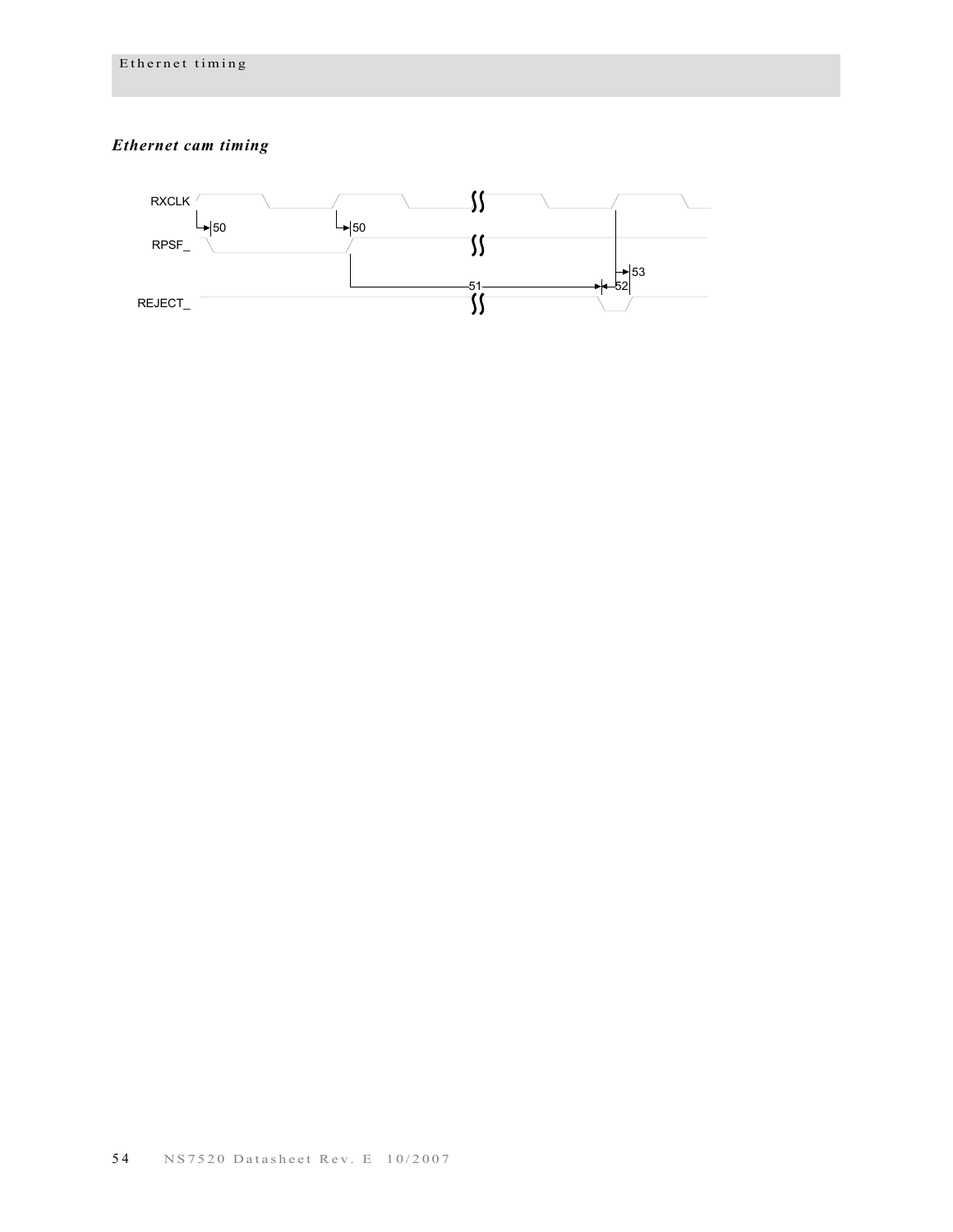# <span id="page-58-0"></span>**JTAG timing**

Operating conditions:

| Temperature: | $-15.00$ (min)     | $110.00$ (max) |
|--------------|--------------------|----------------|
| Voltage:     | $1.60$ (min)       | $1.40$ (max)   |
| Output load: | 25.0 <sub>pf</sub> |                |
| Input drive: | CMOS buffer        |                |

# *jtag arm ice timing parameters*

| Num | <b>Description</b>       | Min | Max | Units         |
|-----|--------------------------|-----|-----|---------------|
| 54  | TCK to TDO valid         |     | 21  | ns            |
| 55  | TCK to TDO HighZ         |     | 21  | ns            |
| 56  | TDI setup to TCK rising  |     |     | ns            |
| 57  | TDI hold from TCK rising | 3   |     | ns            |
| 58  | TRST* width              |     |     | $T_{\rm TCK}$ |
| 60  | TMS setup to TCK rising  |     |     | ns            |
| 61  | TMS hold from TCK rising | 3   |     | ns            |

# *jtag arm ice timing diagram*

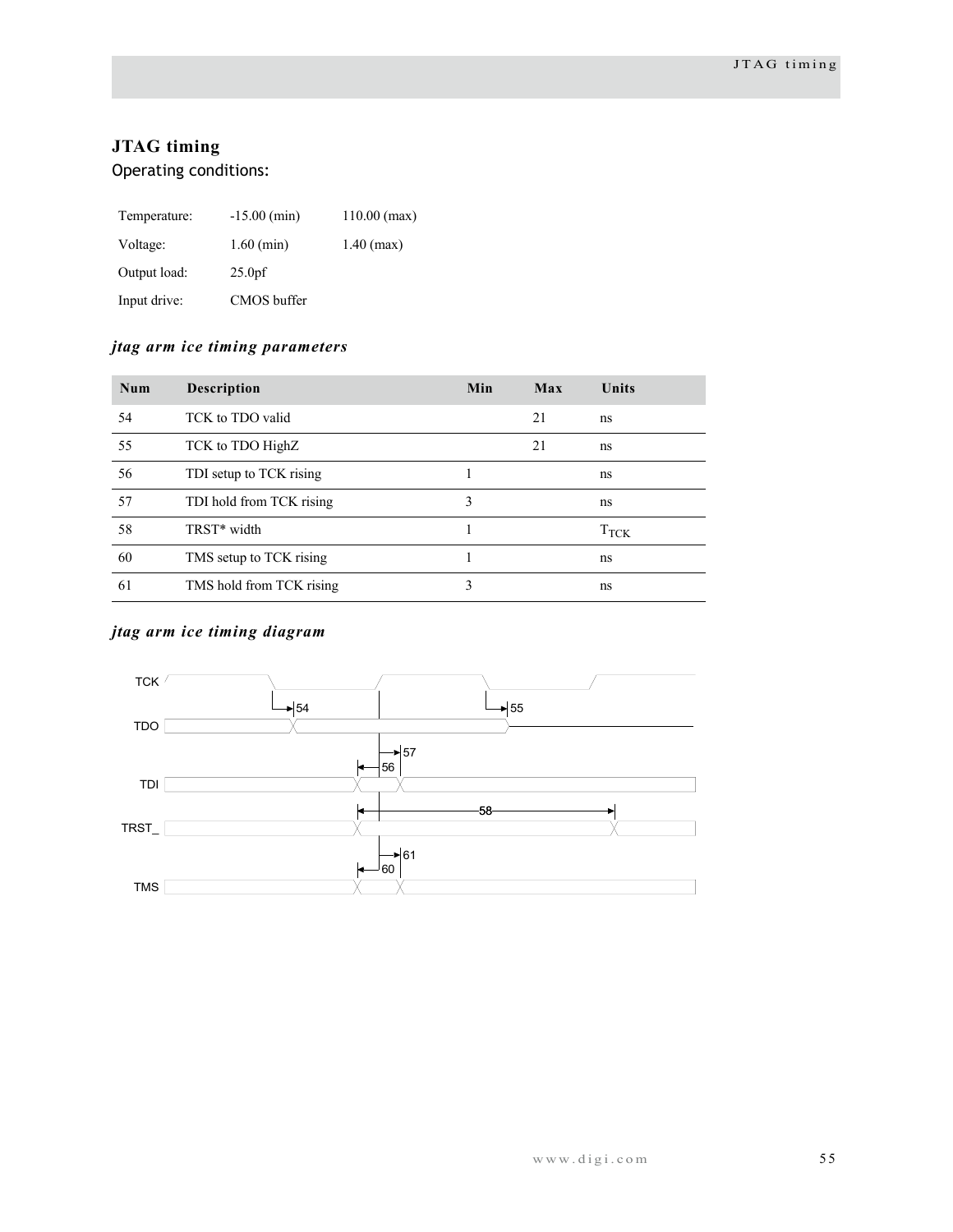### *jtag bscan timing parameters*

| Num | <b>Description</b>       | Min | Max | Units         |
|-----|--------------------------|-----|-----|---------------|
| 62  | TCK to TDO valid         |     | 21  | ns            |
| 63  | TCK to TDO HighZ         |     | 21  | ns            |
| 64  | TDI setup to TCK rising  |     |     | ns            |
| 65  | TDI hold from TCK rising | 3   |     | ns            |
| 66  | TRST* width              |     |     | $T_{\rm TCK}$ |
| 68  | TMS setup to TCK rising  |     |     | ns            |
| 69  | TMS hold to TCK rising   | 3   |     | ns            |

# *jtag bscan timing diagram*

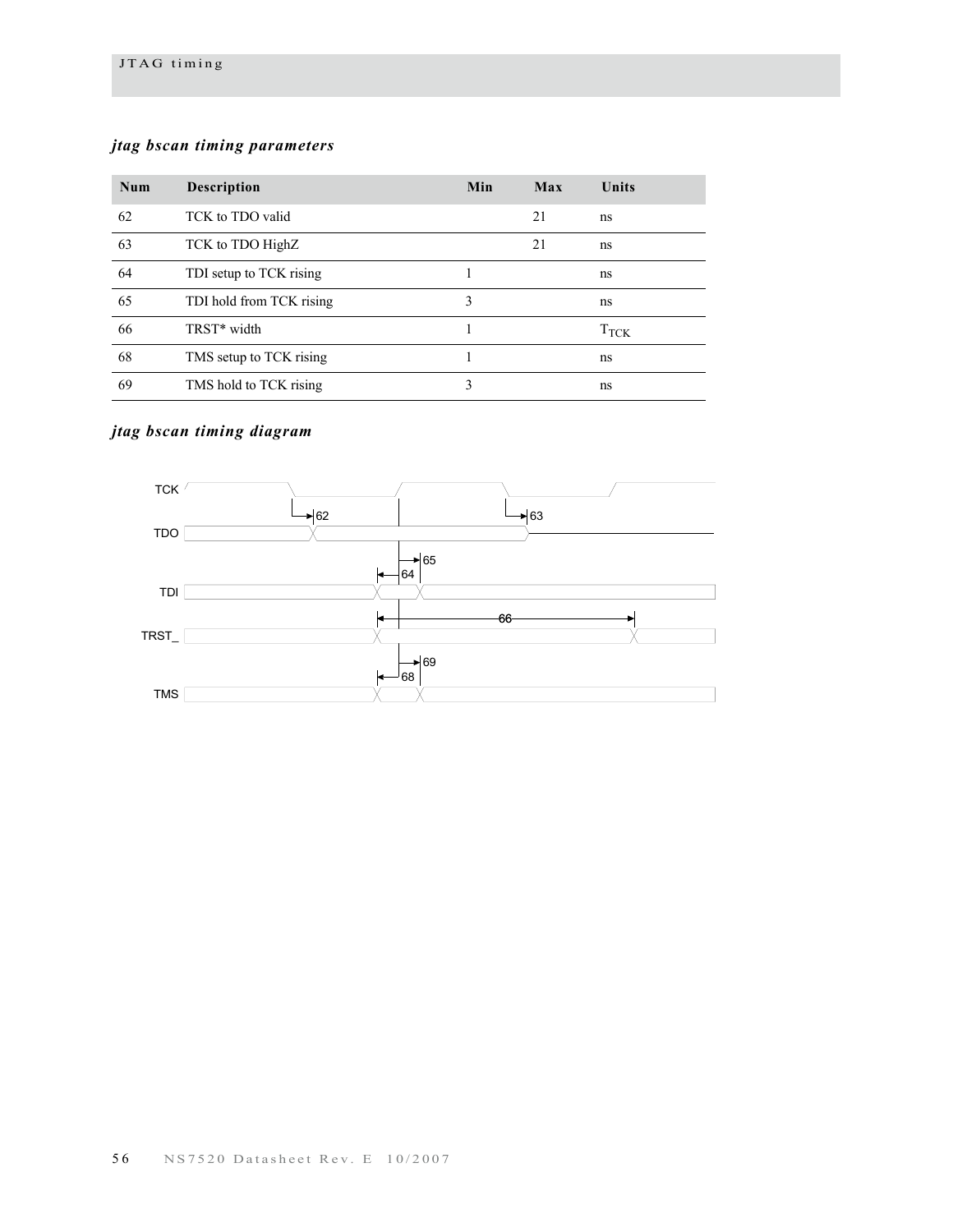# <span id="page-60-0"></span>**External DMA timing**

*BCLK max frequency:* 55.296 MHz

#### Operating conditions:

| Temperature: | $-15.00$ (min)     | $110.00$ (max) |
|--------------|--------------------|----------------|
| Voltage:     | $1.60$ (min)       | $1.40$ (max)   |
| Output load: | 25.0 <sub>pf</sub> |                |
| Input drive: | CMOS buffer        |                |

### *External DMA timing parameters*

| Num | <b>Description</b>                                  | Min      | Max | Unit |
|-----|-----------------------------------------------------|----------|-----|------|
| 72  | BCLK high to DACK* valid                            |          | 14  | ns   |
| 75  | BCLK high to DONE <sup>*</sup> (output) valid       |          | 15  | ns   |
| 70  | DREQ* low to BCLK high (setup)                      |          |     | ns   |
| 71  | BCLK high to DREQ* valid (hold)                     | 0        |     | ns   |
| 73  | DONE* (input) valid BCLK high (setup)               |          |     | ns   |
| 74  | BLCK high to DONE <sup>*</sup> (input) valid (hold) | $\theta$ |     | ns   |

# *Fly-by external DMA*



- **1** The memory signals are data[31:0], addr[27:0], BE[3:0], CS/RAS[4:0], CAS[3:0], RW, OE\*. WE\*, and PORTC3/AMUX. The timing of these signals depends on how the memory is configured (Sync SRAM, Async SRAM, FP DRAM, or SDRAM).
- **2** The DONE\* signal works as an input only when the DMA channel is configured as fly-by write.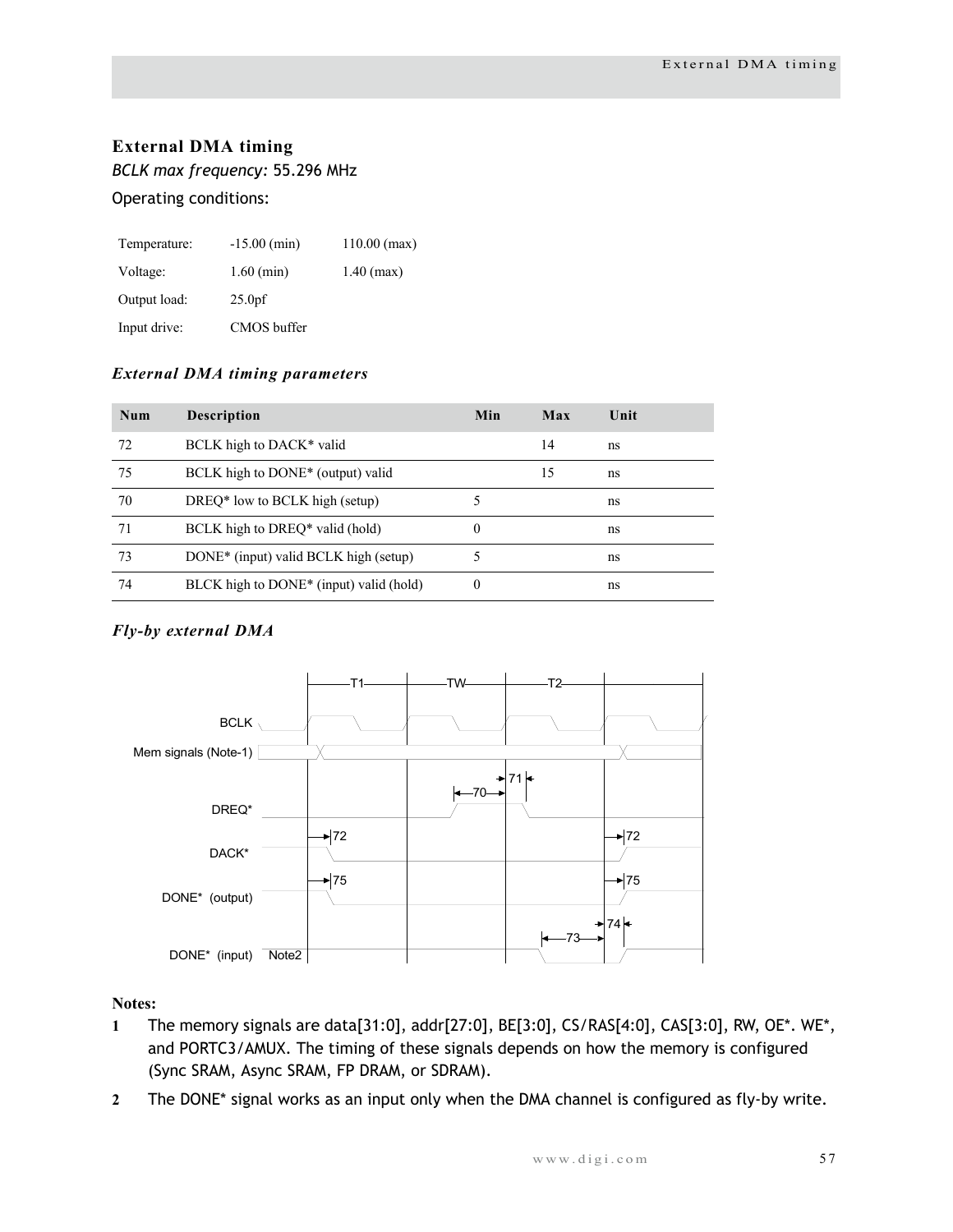#### *Memory-to-memory external DMA*



- **1** A null period sometimes occurs between memory cycles.
- **2** The memory signals are data[31:0], addr[27:0], BE[3:0], CS/RAS[4:0], CAS[3:0], RW, OE\*. WE\*, and PORTA2/AMUX. The timing of these signals depends on how the memory is configured (Sync SRAM, Async SRAM, FP DRAM, or SDRAM).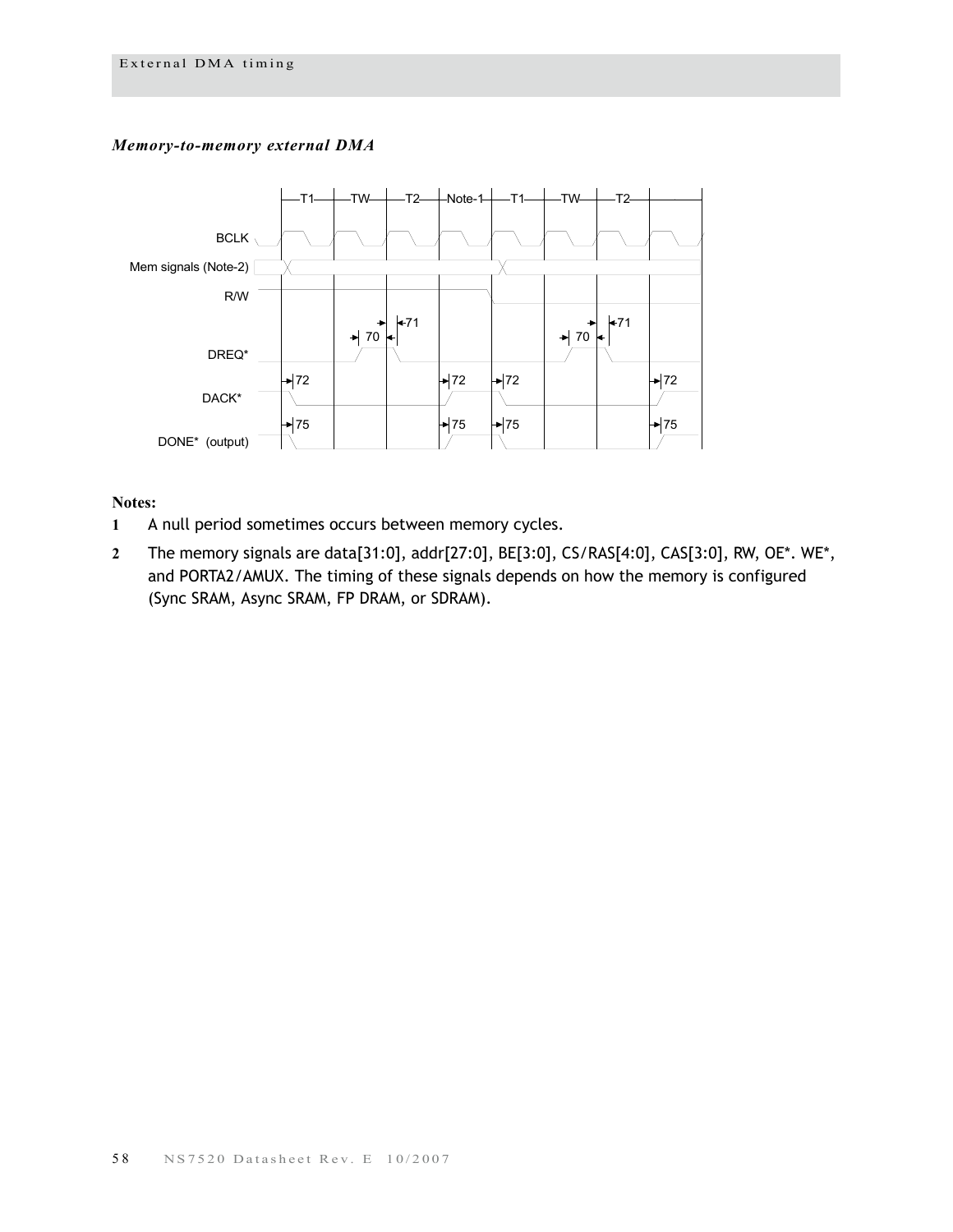# <span id="page-62-0"></span>**Serial internal/external timing**

Operating conditions:

| Temperature: | $-15.00$ (min)     | $110.00$ (max) |
|--------------|--------------------|----------------|
| Voltage:     | $1.60$ (min)       | $1.40$ (max)   |
| Output load: | 25.0 <sub>pf</sub> |                |
| Input drive: | CMOS buffer        |                |

**Note:** SPI timing diagrams are in Chapter 10, "Serial Controller Module." See Figure 25, "SPI master mode 0 and 1 two-byte transfer," on page 219 and Figure 26, "SPI slave mode 0 and 1 two-byte transfer," on page 222. Only SPI modes 0 and 1 are supported.

#### *Serial internal timing characteristics*

| Num | <b>Description</b>                          | Min | Max              | Unit           |
|-----|---------------------------------------------|-----|------------------|----------------|
| 76  | SCLK to ENABLE high                         |     |                  | $T_{\rm SCLK}$ |
| 77  | SCLK to TXD (PORTA7/C7)                     |     | $1 T_{\rm{SYS}}$ | ns             |
| 78  | $\overline{R}$ XD (PORTA3/C3) setup to SCLK |     |                  | ns             |
| 79  | RXD hold to SCLK                            |     |                  | ns             |

 $*$  The  $T<sub>SYS</sub>$  parameter represents one period of the internal system clock.

#### *Serial external timing characteristics*

| Num | <b>Description</b>            | Min | Max               | Unit           |
|-----|-------------------------------|-----|-------------------|----------------|
| 80  | <b>SCLK</b> frequency         |     | 10                | MHz            |
|     | SCLK duty cycle               | 45  | 55                | $\frac{0}{0}$  |
| 81  | <b>SCLK to ENABLE</b>         |     |                   | $T_{\rm SCLR}$ |
| 82  | SCLK to TXD (PORTA7/C7)       |     | $2T_{\rm{SYS}}$ * | ns             |
| 83  | RXD (PORTA3/C3) setup to SCLK | 2   |                   | ns             |
| 84  | RXD hold to SCLK              | 1.5 |                   | ns             |

 $*$  The  $T<sub>SYS</sub>$  parameter represents one period of the internal system clock.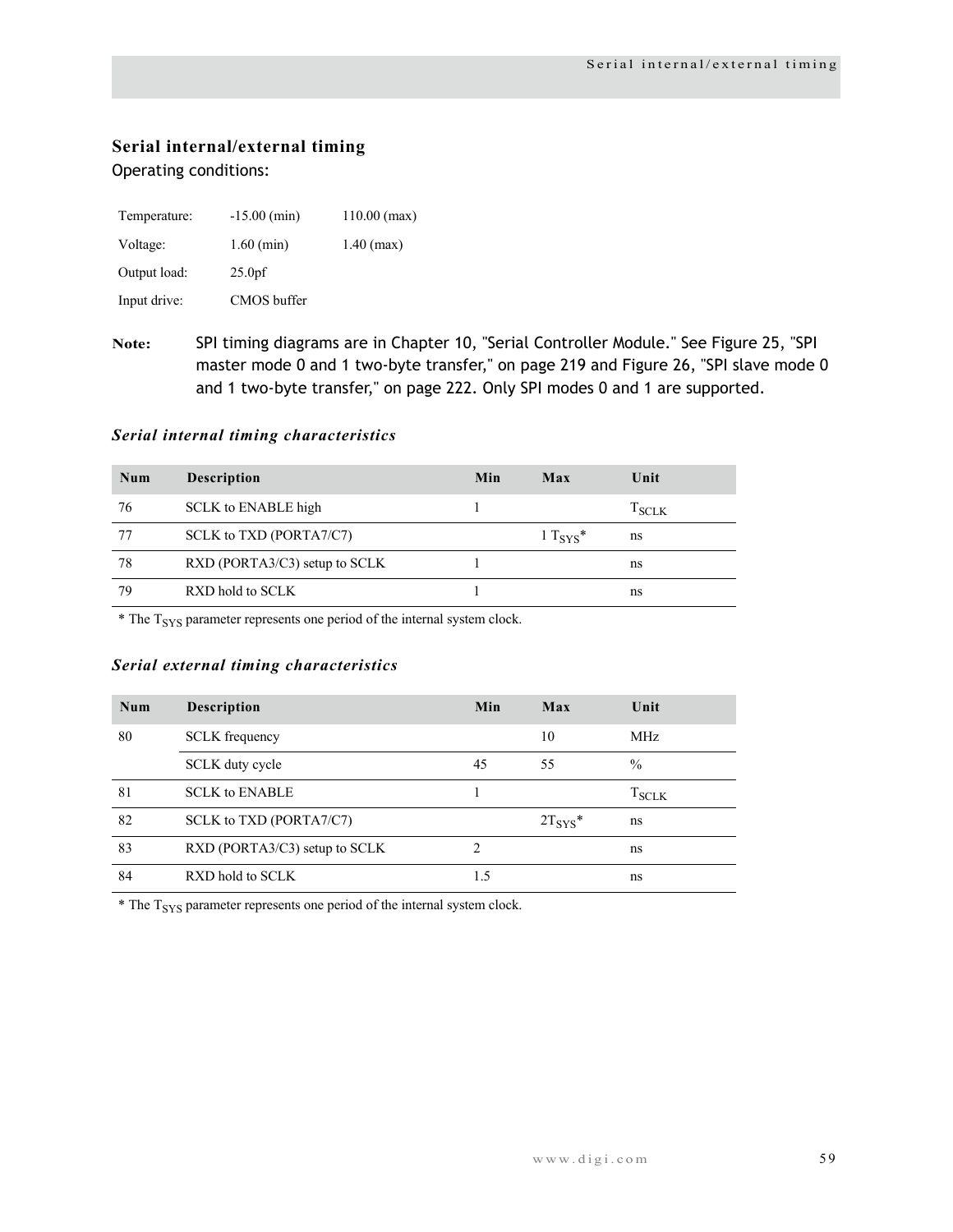#### *synchronous serial internal clock*



#### *synchronous serial external clock*

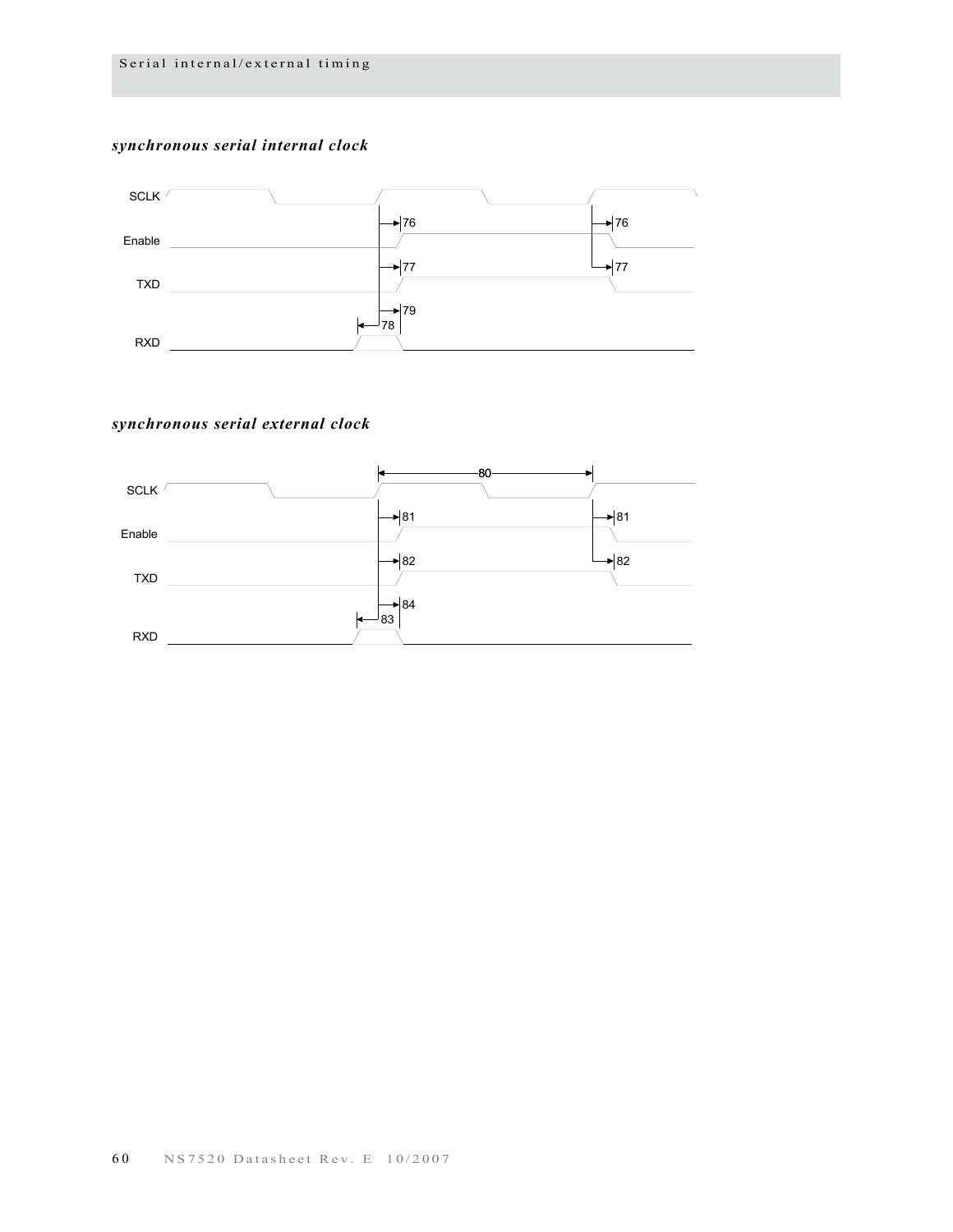# <span id="page-64-0"></span>**GPIO timing**

Operating conditions:

| Temperature: | $-15.00$ (min)     | $110.00$ (max) |
|--------------|--------------------|----------------|
| Voltage:     | $1.60$ (min)       | $1.40$ (max)   |
| Output load: | 25.0 <sub>pf</sub> |                |
| Input drive: | CMOS buffer        |                |

# *GPIO timing parameters*

| Num | <b>Description</b>           | Min | Max | Unit |
|-----|------------------------------|-----|-----|------|
| 85  | GPIO (setup) to BCLK rising  |     |     | ns   |
| 86  | GPIO (hold) from BCLK rising |     |     | ns   |
| 87  | BCLK to GPIO (output)        |     |     | ns   |

# *GPIO timing diagram*

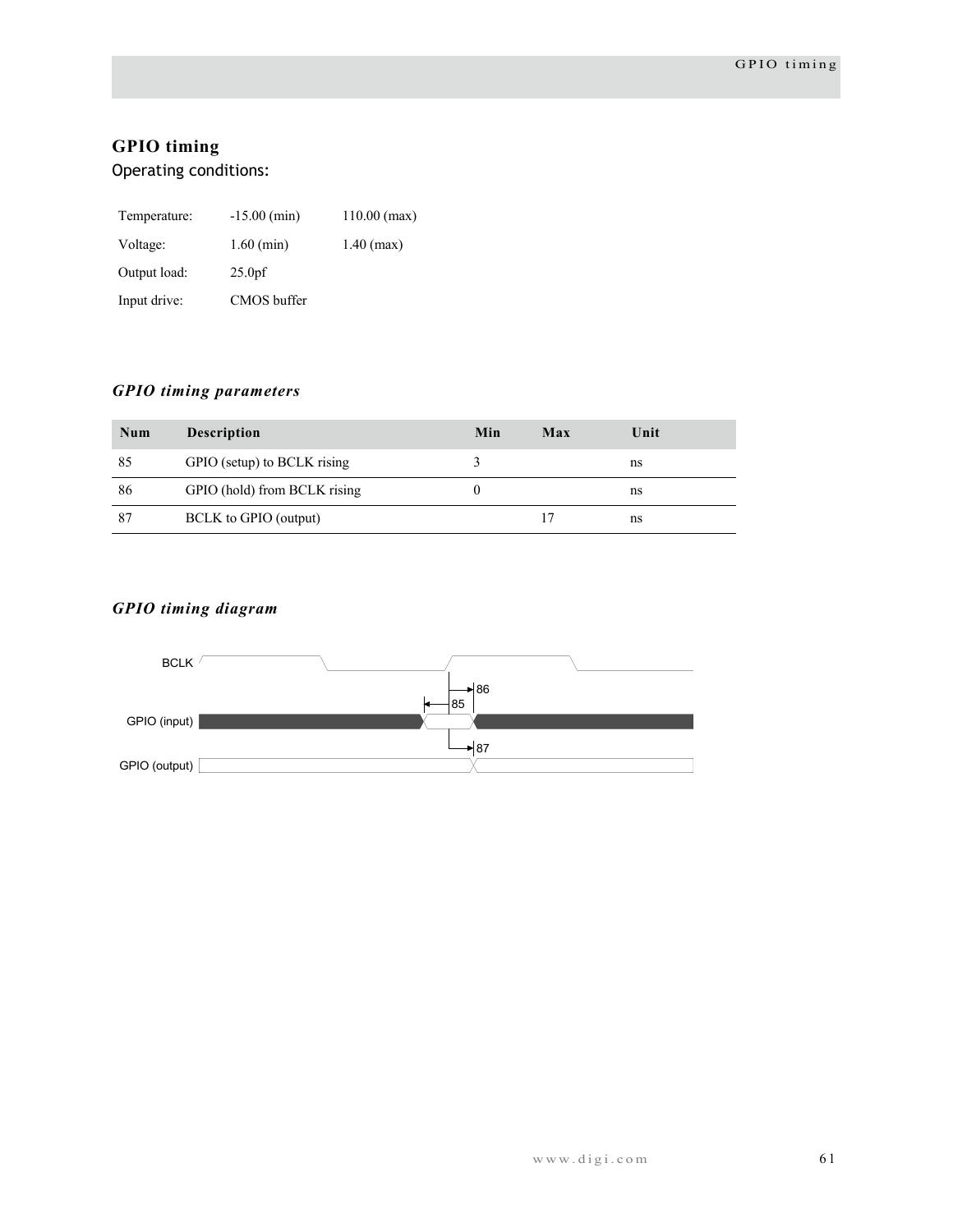#### P/N: 90000303\_E

© Digi International Inc. 2005-2007 All rights reserved.

Digi, Digi International, the Digi logo, the Making Device Networking Easy logo, NetSilicon, a Digi International Company, NET+, NET+OS and NET+Works are trademarks or registered trademarks of Digi International, Inc. in the United States and other countries worldwide. All other trademarks are the property of their respective owners.

Information in this document is subject to change without notice and does not represent a committment on the part of Digi International.

Digi provides this document "as is," without warranty of any kind, either expressed or implied, including, but not limited to, the implied warranties of, fitness or merchantability for a particular purpose. Digi may make improvements and/or changes in this manual or in the product(s) and/or the program(s) described in this manual at any time.

This product could include technical inaccuracies or typographical errors. Changes are made periodically to the information herein; these changes may be incorporated in new editions of the publication.